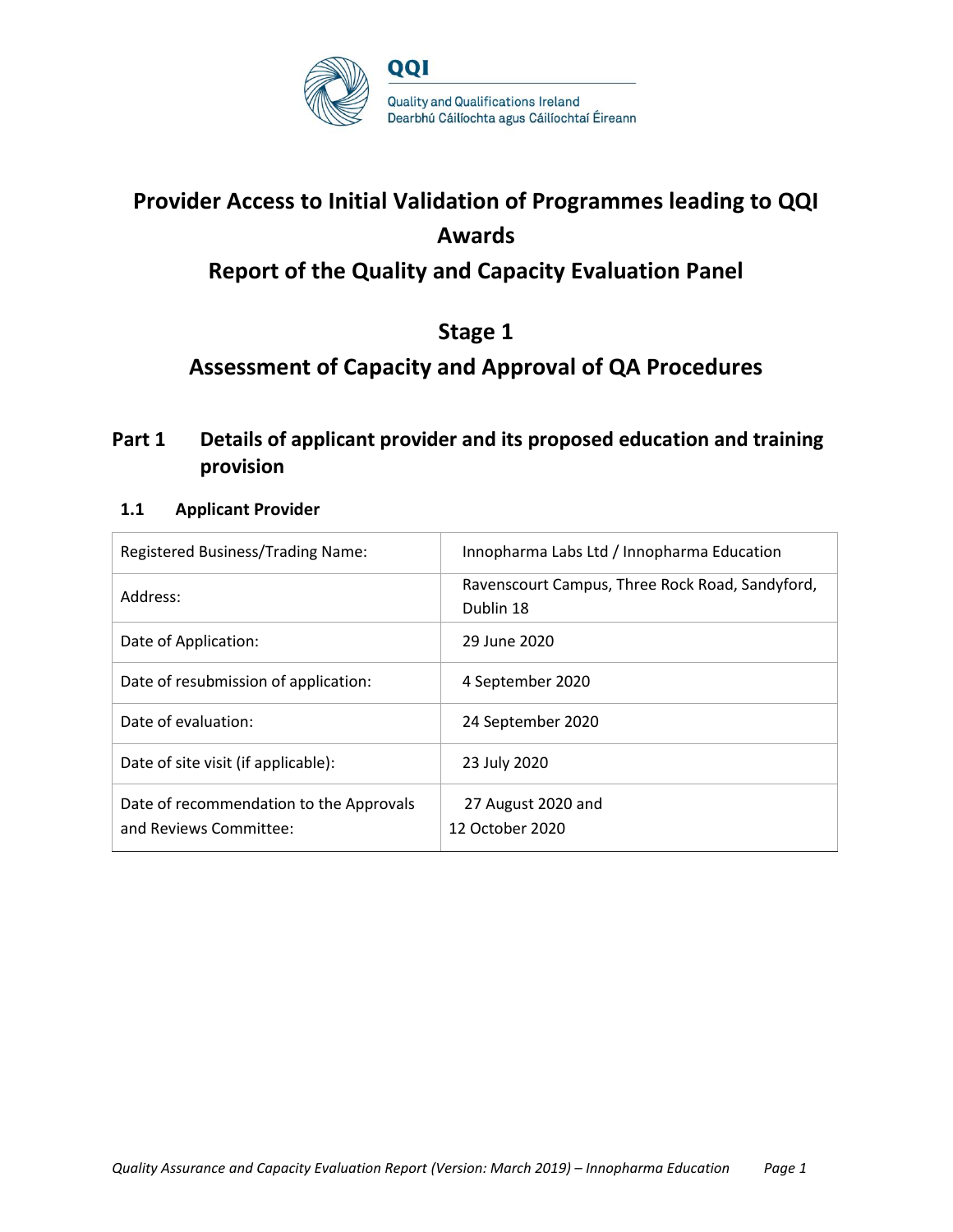

#### **1.2 Profile of applicant provider**

Since 2010, Innopharma Education has delivered quality assured programmes in collaboration with the Institute of Technology Tallaght (ITTD), now the Technological University Dublin, and Griffith College. These programmes, at Levels 6 to 9 on the National Framework of Qualifications (NFQ), have focused on the areas of Biopharma, MedTech, ICT and the FoodTech industries. The current suite of programmes includes:

#### *TU Dublin – Tallaght*

- (Level 9) MSc in Pharmaceutical Manufacturing and Process Technology
- (Level 9) MSc in Food Science and Technology
- (Level 8) Higher Diploma in (Bio) Pharmaceutical and Medical Device Manufacturing
- (Level 7) BSc in Process Technology
- (Level 6) Higher Certificate in Process Technologies
- (Level 6) Certificate in Pharmaceutical and Medical Device Operations (Minor Award)
- (Level 6) Certificate in Food Science and Technology (Minor Award)

#### *Griffith College*

- (Level 9) MSc in Pharmaceutical Business and Technology
- (Level 9) PGDip in Science in Medical Device Technology and Business
- (Level 8) Bachelor of Arts in Pharmaceutical Business Operations
- (Level 7) Bachelor of Arts in Pharmaceutical Business Operations

These programmes have met a demand for higher education and training across multiple regional locations and have offered regionally based learners the additional flexibility of online learning options. Innopharma Education has also supported national labour market activation initiatives through the provision of publicly funded strategic programmes (e.g. Labour Market Activation Fund, Springboard, Momentum and Springboard+).

Innopharma Education plans to leverage its ten years of research and practice to develop programmes in the emerging areas of Digital Data Analytics, Advanced Manufacturing, Automation, Industrial Internet of Things, Cloud Computing and Smart Sensors. The organisational aim is to meet an increasingly urgent need in industry and position their graduates at the vanguard of the Industry 4.0 revolution.

#### **1.3 Proposed education and training provision**

| <b>NFQ Level</b> | <b>Award Class</b> | QQI Award / Proposed Programme Title                       |  |
|------------------|--------------------|------------------------------------------------------------|--|
| Level 8          | Major              | BSc (Honours) in Advanced Manufacturing and Data Analytics |  |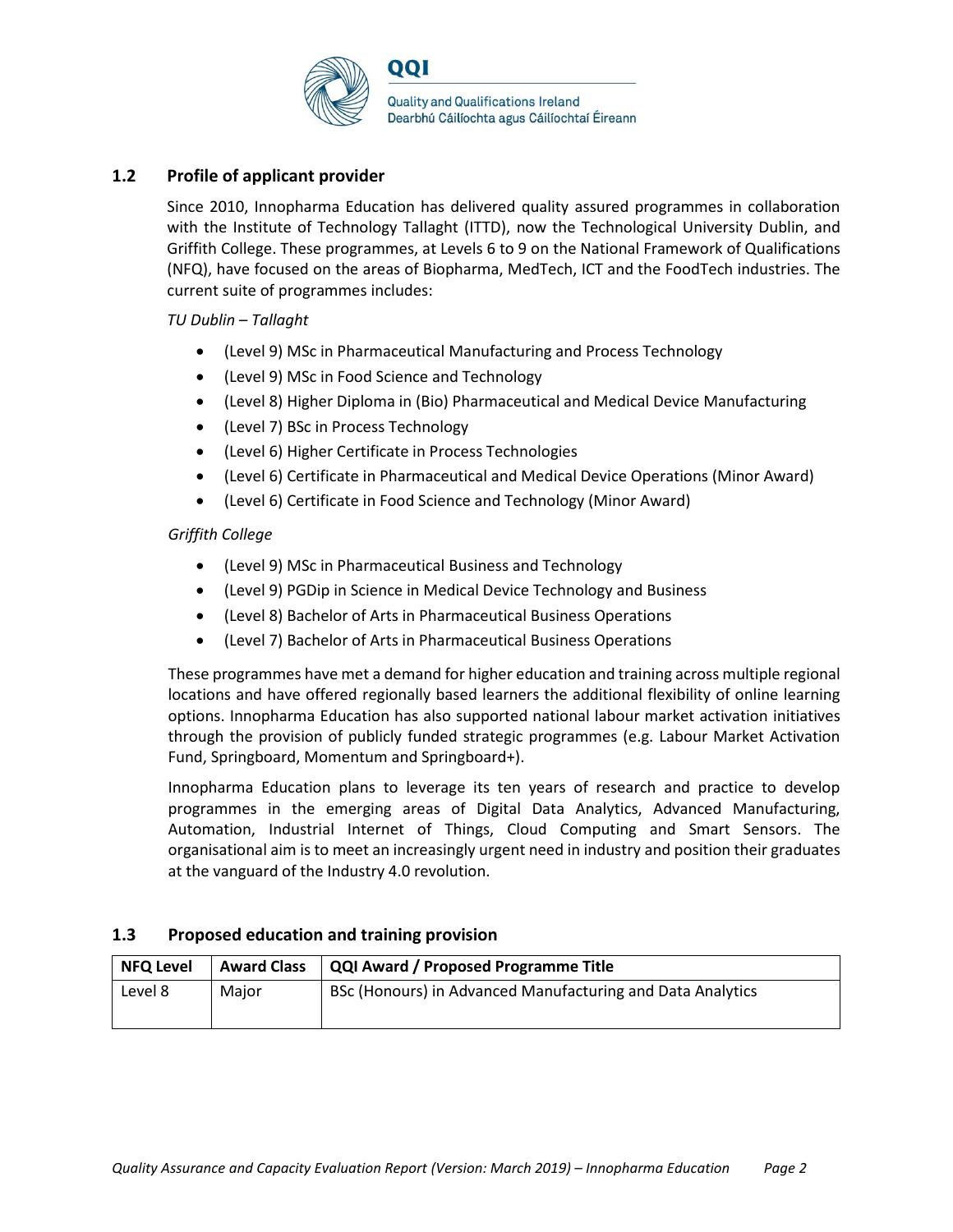

## **Part 2 The Quality and Capacity Panel Membership**

| Name            | Role of panel member          | Organisation                                                               |
|-----------------|-------------------------------|----------------------------------------------------------------------------|
| Dr Joseph Ryan* | Chair                         | CEO, Technological Higher Education<br>Association                         |
| Dr Eric Derr    | <b>Report Writer</b>          | Quality Assurance Officer / Lecturer,<br>Carlow College, St. Patrick's     |
| Dr Astrid Sasse | <b>Subject Matter Expert</b>  | Associate Professor in Pharmaceutical<br>Chemistry, Trinity College Dublin |
| Naomi Jackson   | QA Expert                     | Dean of Academic Affairs, CCT College<br><b>Dublin</b>                     |
| Naomi Algeo     | <b>Student Representative</b> | PhD student in Occupational Therapy,<br><b>Trinity College Dublin</b>      |
| Mary Butler     | Industry Expert               | Lecturer in the School of Science, IT<br>Sligo                             |

\*Due to an unforeseen, last minute scheduling conflict, the designated Chair of the Panel, Dr Joseph Ryan, was unable to attend the virtual site visit that took place on Thursday,23 July 2020. In his absence, Panel member Naomi Jackson stepped in as Chair; this was agreed in advance with QQI and Innopharma Education.

\*\*Shortly prior to the virtual site visit, an undeclared conflict of interest between a Panel member and the Non-Executive Director of Innopharma Education was identified and reported. It was agreed between the Panel, QQI and Innopharma Education that the Non-Executive Director would not participate in the virtual site visit.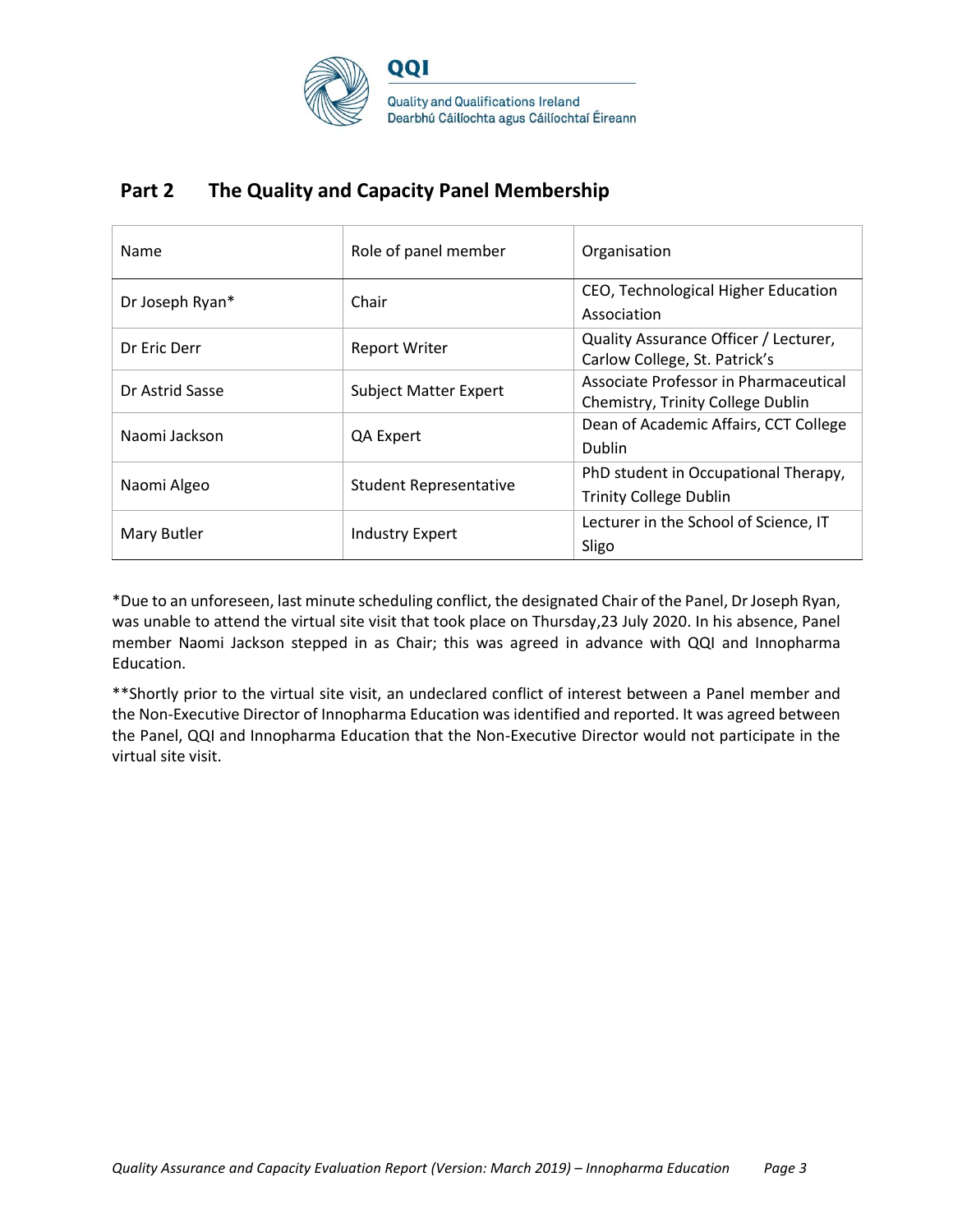

## **Part 3 Findings of the Panel**

#### **3.1 Summary Findings**

Following a review of the documents submitted by Innopharma Education for Initial Access to Validation of Programmes Leading to QQI Awards, and a virtual site visit that was conducted on Thursday, 23 July 2020, the Panel initially recommended to the Approvals and Review Committee of QQI to refuse approval of Innopharma Education's draft quality assurance procedures pending mandatory changes set out in Section 7.1 of this Report. In addition to these mandatory changes, the Panel provided Innopharma Education with longer-term specific advice to enhance its quality assurance framework (see Section 7.2).

During the virtual site visit, the Panel had the opportunity to meet with staff members of Innopharma Education to further examine its capacity to deliver the scope of provision sought and evaluate its quality assurance procedures against *QQI's Core Statutory Quality Assurance Guidelines* (2016). The Panel commended Innopharma Education on its engagement with external stakeholders, both for the career development of its learners and the development of academic provision within the institution. The Panel further acknowledged the positive efforts of the Innopharma Education staff and their clear commitment to engage with this process. The Panel particularly saw the benefit of the workflows in the development of Innopharma Education's *Quality Assurance Manual* and recommended that the concept of workflows be fully integrated into the quality assurance framework.

The Panel reconvened on 24 September 2020 and conducted a desk review of the revised *Quality Assurance Manual* of Innopharma Education. The Panel notes that initial access to validation under QQI is a two-stage process comprising of the approval of capacity and quality assurance arrangements in stage one and the recommendation for validation of a programme in stage two. In this context, the Panel notes Innopharma Education's intentions to extend the timeframe for submission of a validation. The Panel commends Innopharma Education for the self-reflection that has informed its decision. It is the view of the Panel that this additional time will serve the provider well in enhancing its preparedness for the independent management and operation of a programme leading to a QQI award and the management and support of learners on that programme. The Panel further reminds Innopharma Education that under the initial access process, the provider must submit a programme for validation within 6 months of receiving QA approval.

Having reviewed the revised submission from Innopharma Education, the Panel recommends approval, with conditions, of the draft quality assurance procedures of Innopharma Education.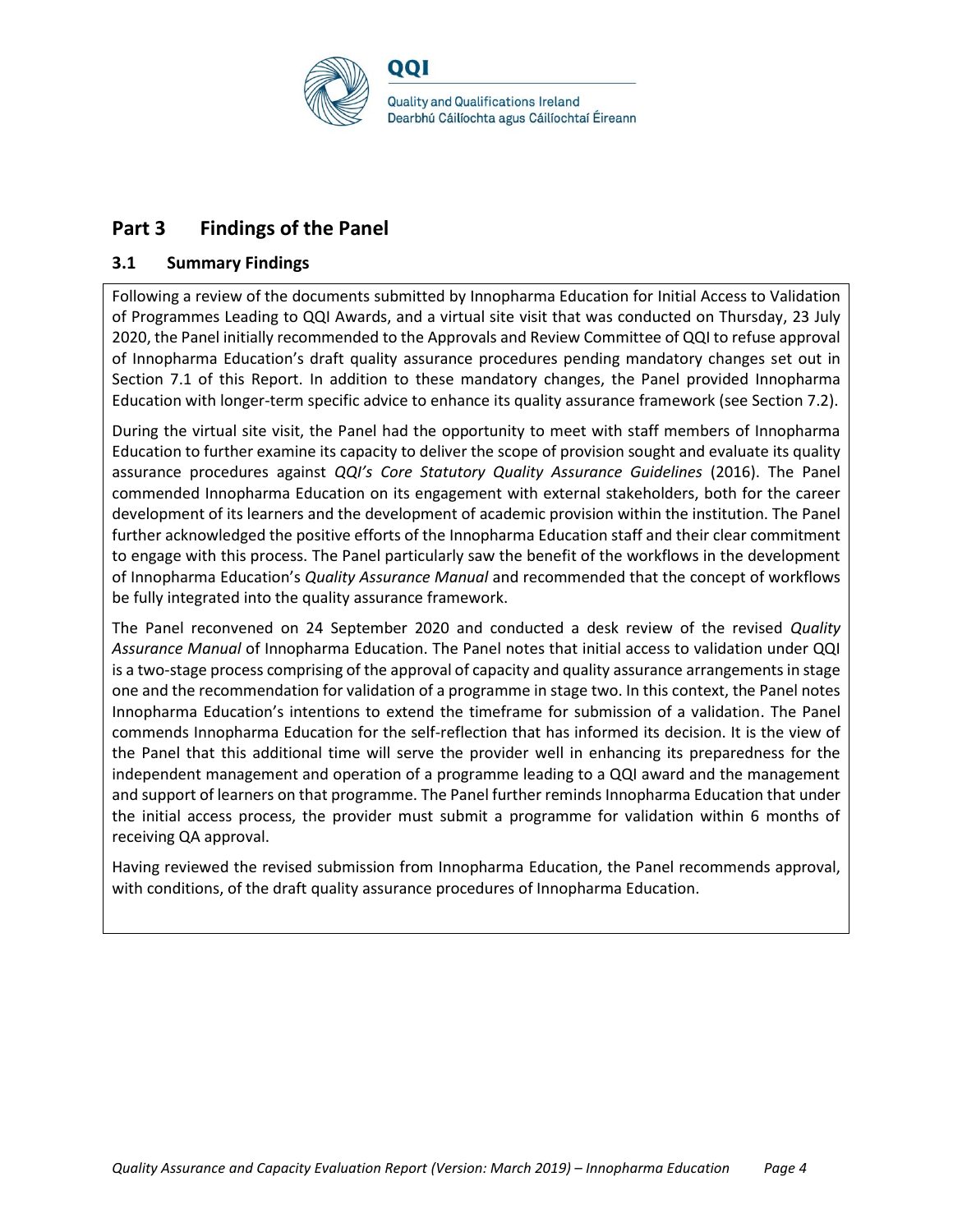

#### 3.2 Recommendation of the panel to Approvals and Review Committee of QQI

|                                                                                                                                                                                                                                                  | Tick one as<br>appropriate |
|--------------------------------------------------------------------------------------------------------------------------------------------------------------------------------------------------------------------------------------------------|----------------------------|
| <b>Approve</b> [the provider's $-$ insert name] draft QA procedures                                                                                                                                                                              | ✔                          |
| Refuse approval of Innopharma Education draft QA procedures<br>pending mandatory changes set out in Section 6.1<br>(If this recommendation is accepted by QQI, the provider may make a revised application<br>within six months of the decision) |                            |
| <b>Refuse to approve</b> [the provider's - insert name] draft QA procedures                                                                                                                                                                      |                            |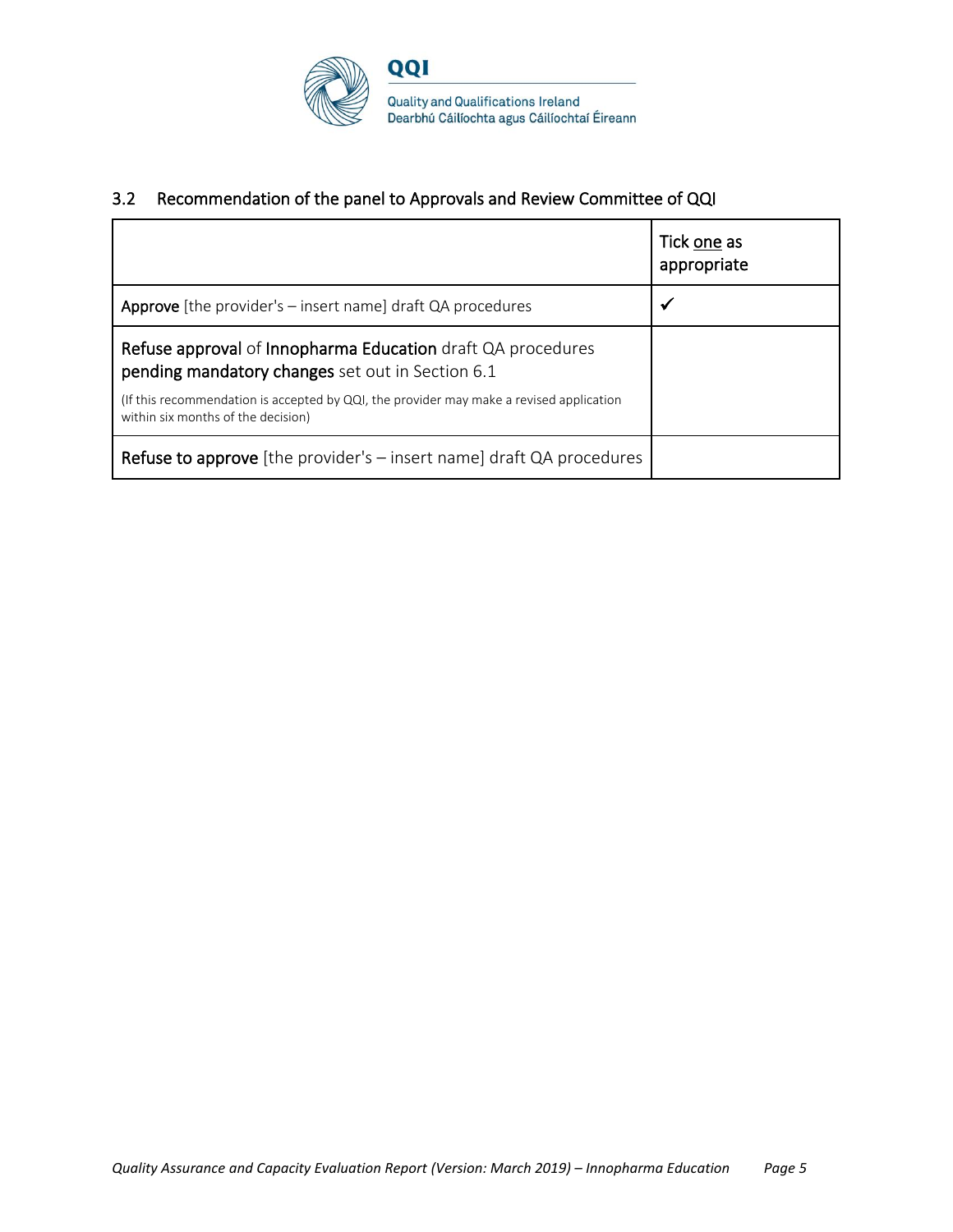

## **Part 4 Evaluation of the capacity of the applicant to provide quality education and training to learners**

#### **4.1 Legal and compliance requirements:**

|          | <b>Criteria</b>                                                                                                                        | Yes/No/Partially | <b>Comments</b>                                                                                                                                                                                                                                                                                                                                                                    |
|----------|----------------------------------------------------------------------------------------------------------------------------------------|------------------|------------------------------------------------------------------------------------------------------------------------------------------------------------------------------------------------------------------------------------------------------------------------------------------------------------------------------------------------------------------------------------|
| 4.1.1(a) | <b>Criterion:</b> Is the applicant<br>an established Legal Entity<br>who has Education and/or<br>Training as a Principal<br>Function?  | Yes              | Innopharma Education provided a<br>Certificate of Incorporation (2009).                                                                                                                                                                                                                                                                                                            |
| 4.1.2(a) | Criterion: Is the legal entity<br>established in the European<br>Union and does it have a<br>substantial presence in<br>Ireland?       | Yes              | Innopharma Education is a legal entity<br>in the EU and is based in Dublin.                                                                                                                                                                                                                                                                                                        |
| 4.1.3(a) | Criterion: Are any<br>dependencies,<br>collaborations, obligations,<br>parent organisations, and<br>subsidiaries clearly<br>specified? | Yes              | Innopharma Labs Ltd, trading as<br>Innopharma Education, is an<br>autonomous company within a group<br>structure of Innopharma Holdings Ltd.<br>Innopharma Education provided<br>copies of existing MOUs with TUD<br>(ITTD) and Griffith College.                                                                                                                                  |
| 4.1.4(a) | Criterion: Are any third-<br>party relationships and<br>partnerships compatible<br>with the scope of access<br>sought?                 | Yes              | Innopharma Education provided full<br>details of all third-party relationships<br>and partnerships compatible with the<br>scope of access sought.                                                                                                                                                                                                                                  |
| 4.1.5(a) | Criterion: Are the<br>applicable regulations and<br>legislation complied with in<br>all jurisdictions where it<br>operates?            | <b>Yes</b>       | Innopharma Education evidenced a<br>commitment to compliance with<br>legislative requirements in Ireland,<br>including in respect of health and<br>safety legislation, equality legislation<br>and employment legislation. The<br>Panel identified Innopharma<br>Education's statutory requirements to<br>comply fully with GDPR (see Section<br>5.8) and PEL (see Section 5.3) as |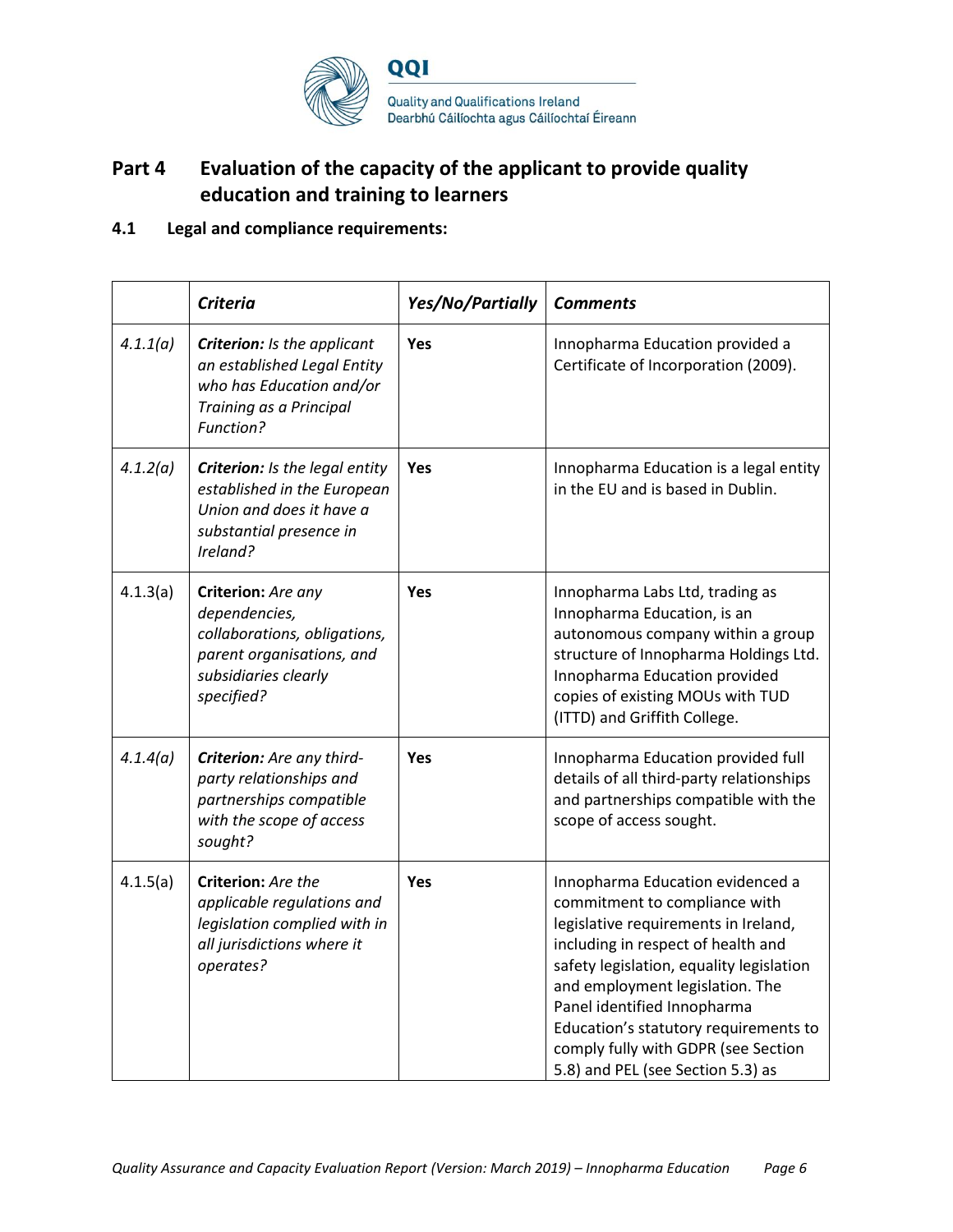

QQI

**Quality and Qualifications Ireland** Dearbhú Cáilíochta agus Cáilíochtaí Éireann

|          |                                                                                                                                                                                                                                                                                                                                                                                                                                                       |            | required mandatory changes (see<br>Section 7.1).<br>The Panel reconvened 24 September<br>2020 and note the revisions made by<br>Innopharma Education. The Panel<br>further advises Innopharma Education<br>of a Condition of Approval (see<br>Section 6.1). |
|----------|-------------------------------------------------------------------------------------------------------------------------------------------------------------------------------------------------------------------------------------------------------------------------------------------------------------------------------------------------------------------------------------------------------------------------------------------------------|------------|-------------------------------------------------------------------------------------------------------------------------------------------------------------------------------------------------------------------------------------------------------------|
| 4.1.6(a) | Criterion: Is the applicant<br>in good standing in the<br>qualifications systems and<br>education and training<br>systems in any countries<br>where it operates (or where<br>its parents or subsidiaries<br>operate) or enrols learners,<br>or where it has<br>arrangements with<br>awarding bodies, quality<br>assurance agencies,<br>qualifications authorities,<br>ministries of education and<br>training, professional<br>bodies and regulators. | <b>Yes</b> | Innopharma Education has confirmed<br>that it is in good standing in the<br>qualifications and education and<br>training system in Ireland.                                                                                                                 |

#### **Findings**

The Panel is satisfied that Innopharma Education met the sub-criteria in 4.1, apart from criterion 4.1.5(a). At the time of the initial site visit, the Panel found that Innopharma Education should provide greater clarity on compliance with legislative obligations pertaining to both the Protection of Enrolled Learners (PEL) and GDPR. Specifically, Innopharma Education should outline the proposed mechanisms by which they will ensure the lawful transfer of learner data to QQI in the case of a PEL triggered event; identify the data that will be collected, processed, retained and shared in respect of different stakeholders, outlining the legal bases for the collection, processing and sharing and the potential bodies / organisations with whom data is shared; and provide a records retention schedule.

Innopharma was advised that in addressing this, due consideration should be given to the specific elements of personal data in the online learning context.

The Panel reconvened on 24 September 2020 and conducted a desk review of the revised *Quality Assurance Manual* of Innopharma Education. In particular, the Panel reviewed Innopharma Education's Records Retention Schedule. Whilst the Panel is satisfied that the mandatory changes have been satisfactorily addressed, it advises Innopharma Education to be mindful of the different types of records it retains (i.e. image, voice, text-based contributions and records common to the virtual learning environment). Moreover, there should be a single Records Retention Schedule in operation and it should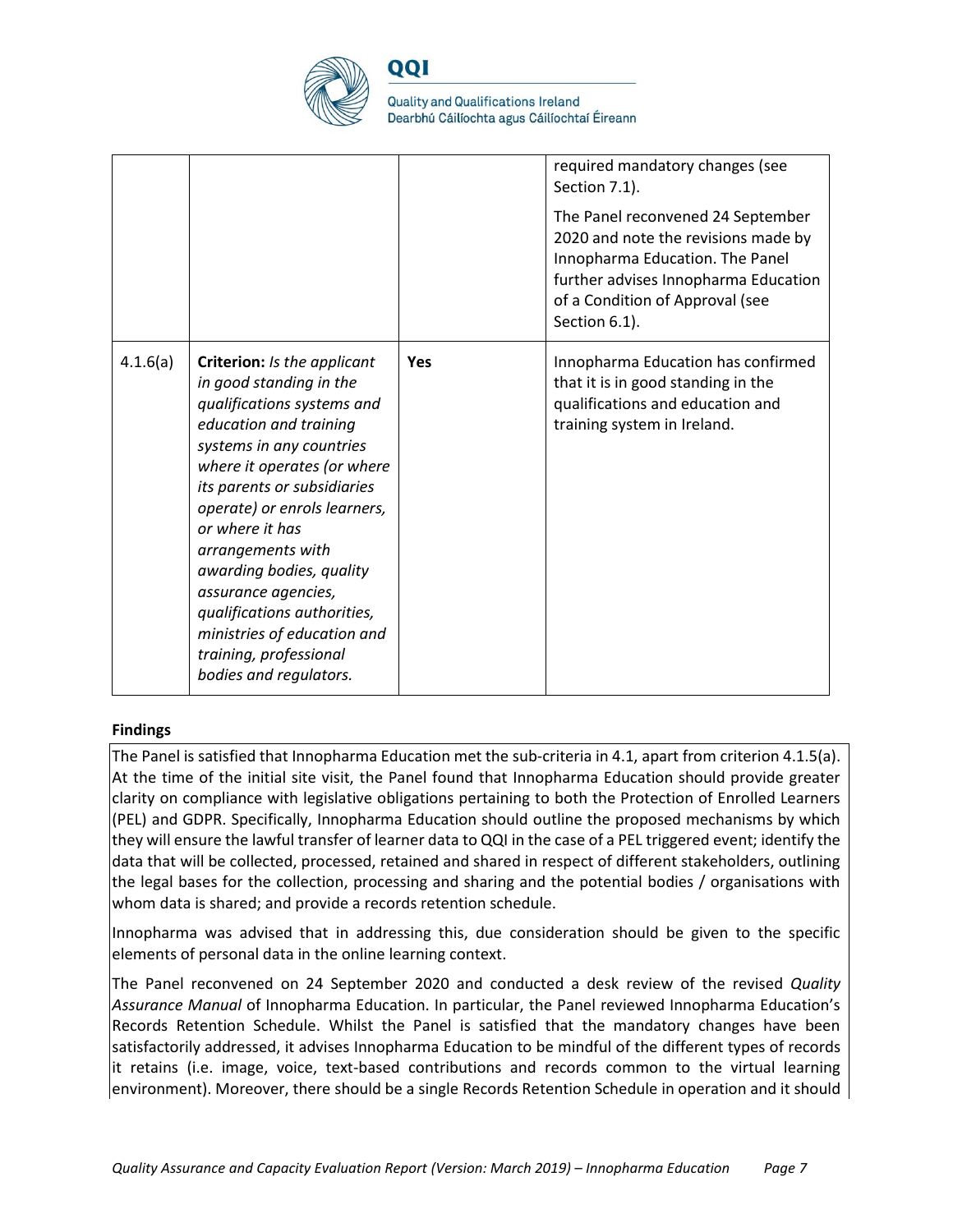

detail the final disposition of data that is not retained indefinitely, recognising that in some instances electronic archiving is the only means of removal from the record (see Section 6.1).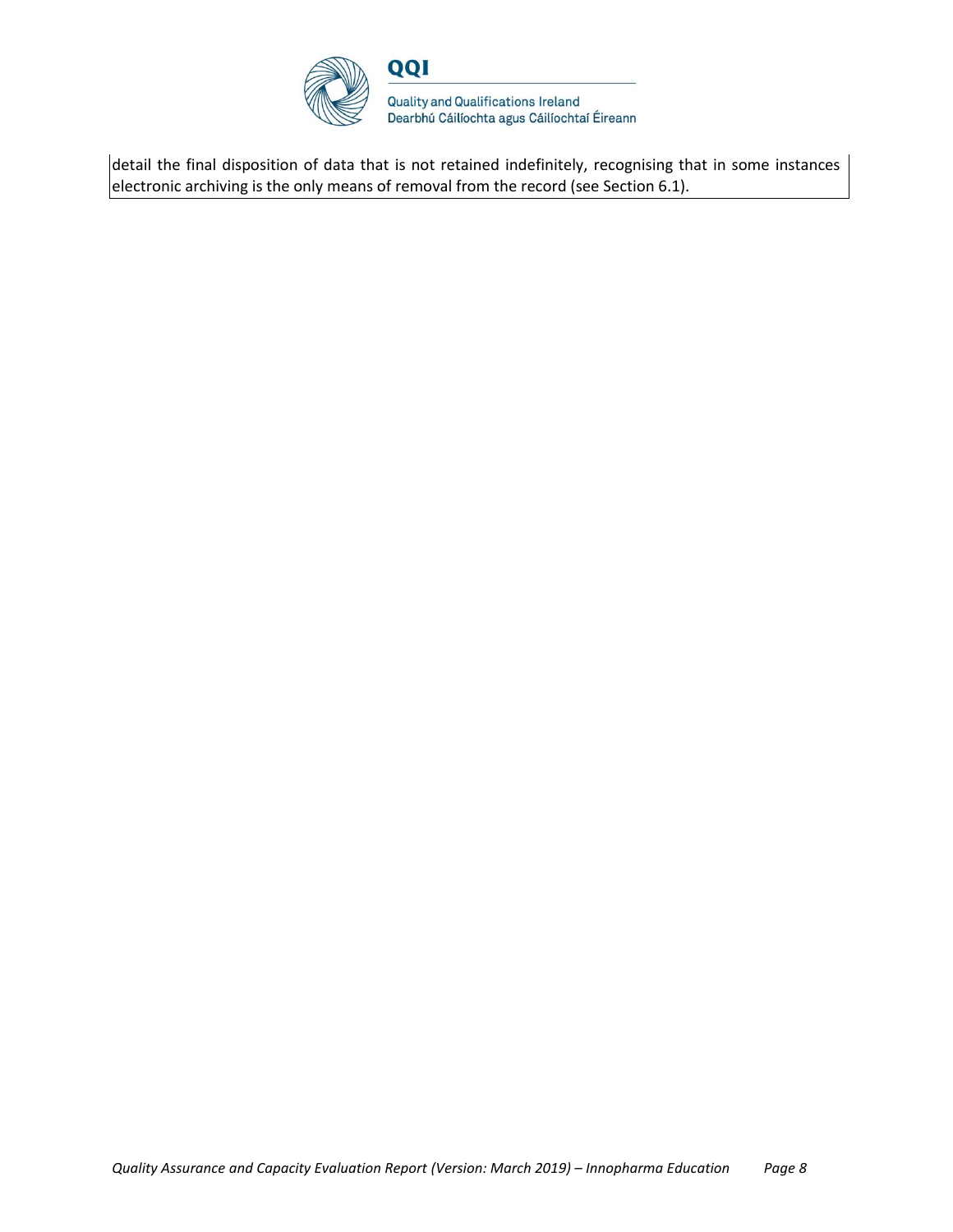

#### **4.2 Resource, governance and structural requirements:**

|          | <b>Criteria</b>                                                                                                                   | Yes/No/Partially | <b>Comments</b>                                                                                                                                                                                                                                                                                                                                                          |
|----------|-----------------------------------------------------------------------------------------------------------------------------------|------------------|--------------------------------------------------------------------------------------------------------------------------------------------------------------------------------------------------------------------------------------------------------------------------------------------------------------------------------------------------------------------------|
| 4.2.1(a) | <b>Criterion: Does the</b><br>applicant have a sufficient<br>resource base and is it<br>stable and in good financial<br>standing? | Yes              | Innopharma Education provided<br>documentary evidence that it is in<br>good financial standing. However, the<br>Panel finds that Innopharma<br>Education requires additional learner<br>supports to fully enable the proposed<br>scope of provision sought (see<br>$4.3.4(a)$ .                                                                                          |
| 4.2.2(a) | <b>Criterion: Does the</b><br>applicant have a reasonable<br>business case for sustainable<br>provision?                          | Yes              | Innopharma Education has a proven<br>track-record of delivering academic<br>programmes as a second provider.<br>The Panel is satisfied that Innopharma<br>Education has a reasonable business<br>case for sustainable provision.                                                                                                                                         |
| 4.2.3(a) | Criterion: Are fit-for-<br>purpose governance,<br>management and decision<br>making structures in place?                          | Yes              | At the time of the initial site visit, the<br>Panel found that Innopharma<br>Education had some areas that<br>required mandatory changes (see<br>Sections 5.1 and 7.1). The Panel found<br>that Innopharma Education should<br>provide transparency in the<br>identification of all individuals holding<br>a position of responsibility in<br>management and governance. |
|          |                                                                                                                                   |                  | The Panel reconvened on 24<br>September 2020 and noted the<br>revisions made by Innopharma<br>Education to satisfactorily address<br>this issue. The Panel further advises<br>Innopharma Education of a Condition<br>of Approval (see Section 6.1).                                                                                                                      |
| 4.2.4(a) | <b>Criterion:</b> Are there<br>arrangements in place for<br>providing required<br>information to QQI?                             | Yes              | The Panel finds that there are<br>arrangements in place for providing<br>required information to QQI.<br>However, the Panel finds that the<br>Quality Assurance Manual should<br>provide greater clarity on the primary                                                                                                                                                  |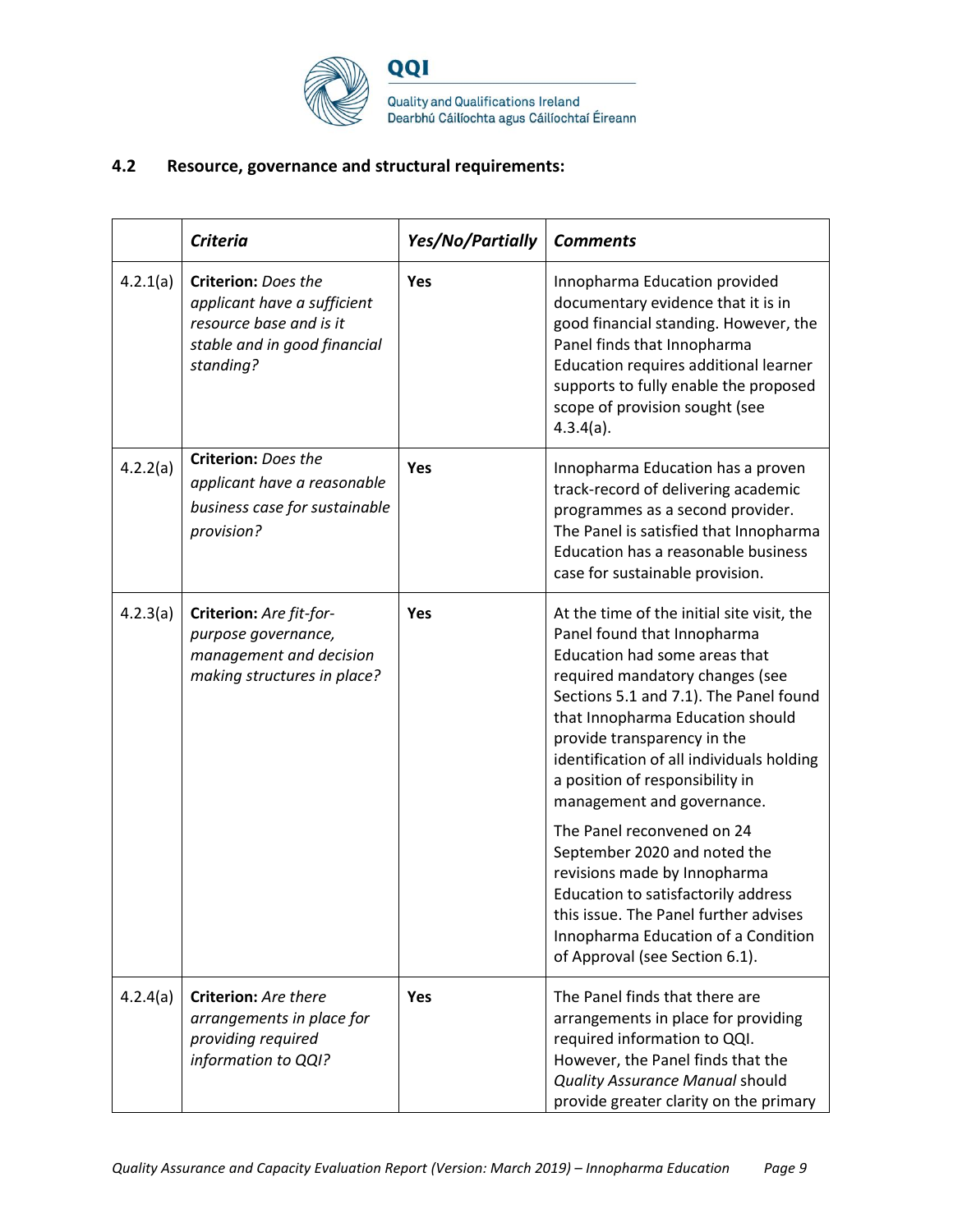

QQI

**Quality and Qualifications Ireland** Dearbhú Cáilíochta agus Cáilíochtaí Éireann

|  | contact person within the<br>organisation to engage with QQI. |
|--|---------------------------------------------------------------|
|  |                                                               |

#### **Findings**

The Panel is satisfied that Innopharma Education fully complies with criterion 4.2.1(a) 4.2.2(a) and 4.2.4(a). In relation to criterion 4.2.1(a), the panel noted, at the time of the initial site visit, that there were outstanding questions related to the provision of adequate learner supports to fully enable the scope of provision sought. The Panel requested that Innopharma Education provide a resourcing plan indicating the timeframe for the recruitment of these roles, and the timelines for acquisition of any further additional resources, both human and physical, intended to support the initial access and programme validation for the proposed scope of provision.

At the time of the initial site visit, the Panel found that criterion 4.2.3(a) was not fully met as there were lacunae in the presentation of its governance structures and the description of the components therein (see Sections 5.1 and 7.1). The Panel further found that Innopharma Education should provide transparency in identification of all individuals holding position of responsibility in management and governance and specifically the identities of the company secretary, the non-executive director, the external chair of the Academic Council and the external Chair of the Strategic Advisory Board.

The Panel reconvened on 24 September 2020 and conducted a desk review of the revised *Quality Assurance Manual* of Innopharma Education. The Panel notes the revisions made by Innopharma Education related to its governance arrangements and is satisfied that the mandatory changes in these areas have been addressed. The Panel further advises Innopharma Education to review its governance arrangements to: extend the membership of the Academic Council to include greater externality with expertise in higher education to act as designated Deputy Chair in the event of the absence of the Chair (this should include confirmation of the period of tenure for the Chair and Deputy Chair); detail the workflow teams more fully in the *Quality Assurance Manual* and the arrangements for quorum of Examination Boards should be further clarified and the requirement for the attendance of an External Examiner at progression boards be stipulated (see Section 6.1).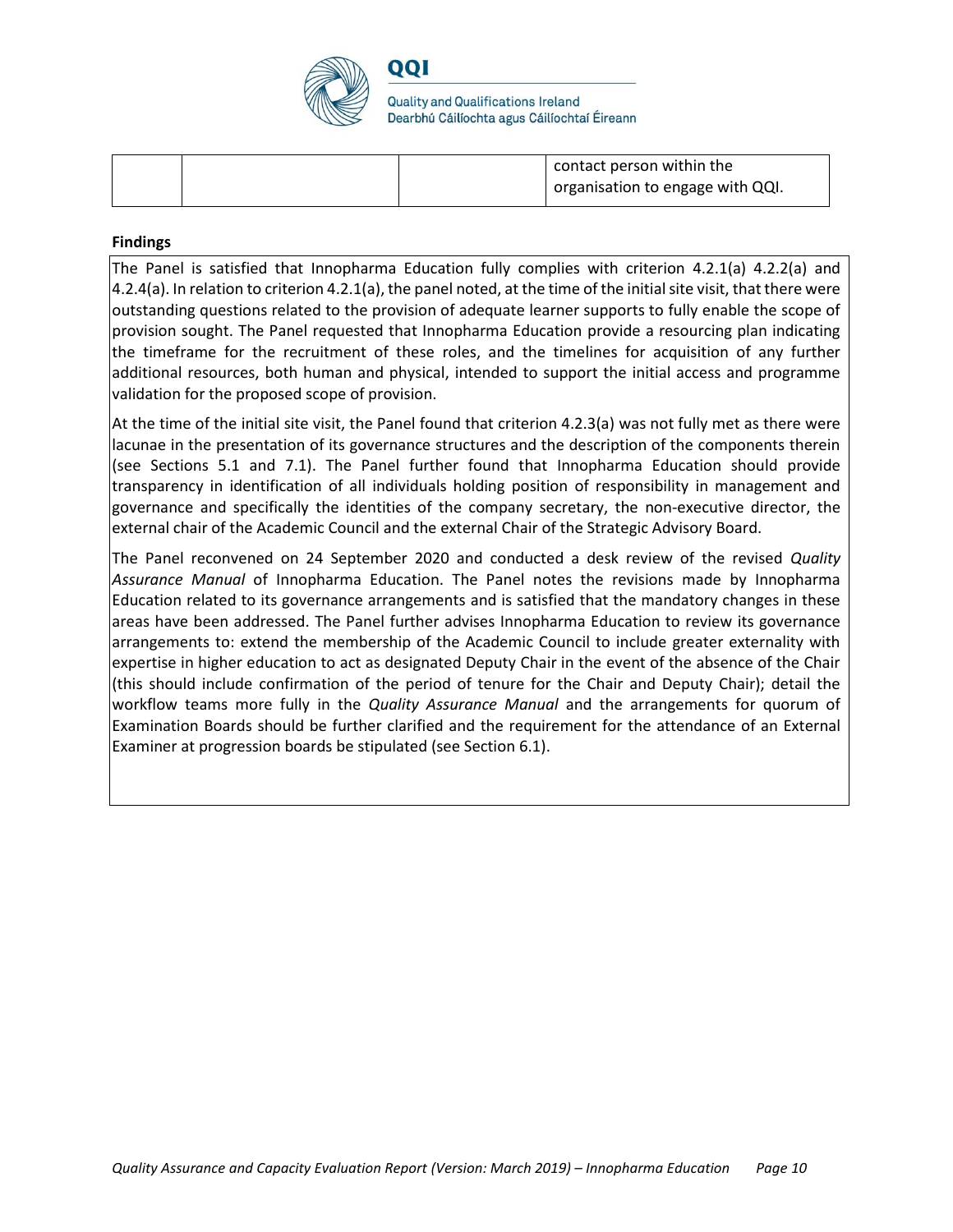

#### **4.3 Programme development and provision requirements:**

|          | <b>Criteria</b>                                                                                                                                                                                                                                                     | Yes/No/Partially | <b>Comments</b>                                                                                                                                                                                                                                                                                                                                                                                                                      |
|----------|---------------------------------------------------------------------------------------------------------------------------------------------------------------------------------------------------------------------------------------------------------------------|------------------|--------------------------------------------------------------------------------------------------------------------------------------------------------------------------------------------------------------------------------------------------------------------------------------------------------------------------------------------------------------------------------------------------------------------------------------|
| 4.3.1(a) | <b>Criterion:</b> Does the applicant<br>have experience and a track<br>record in providing education<br>and training programmes?                                                                                                                                    | <b>Yes</b>       | Since 2010, Innopharma Education has<br>delivered education and training<br>programmes as a second provider at<br>Levels 6, 7, 8 and 9 on the NFQ; the<br>providers that it has collaborated with<br>are Griffith College and ITTD (now<br>TUD).                                                                                                                                                                                     |
| 4.3.2(a) | <b>Criterion:</b> Does the applicant<br>have a fit-for-purpose and<br>stable complement of<br>education and training staff?                                                                                                                                         | Yes              | Innopharma Education has a stable<br>complement of education and training<br>staff to deliver the scope of provision<br>sought.                                                                                                                                                                                                                                                                                                      |
| 4.3.3(a) | <b>Criterion:</b> Does the applicant<br>have the capacity to comply<br>with the standard conditions<br>for validation specified in<br>Section 45(3) of the<br><b>Qualifications and Quality</b><br>Assurance (Education and<br>Training) Act (2012) (the<br>$Act$ ? | <b>Yes</b>       | The Panel is satisfied that Innopharma<br>Education has the capacity to comply<br>conditions<br>with the<br>standard<br>for<br>validation subject to satisfaction of the<br>requirements for transfer of data to QQI<br>in a PEL context as referred to at<br>$4.1.5(a)$ .<br>The Panel reconvened 24 September<br>2020 and accept the revisions made by<br>Innopharma Education in this regard.                                     |
| 4.3.4(a) | Criterion: Does the<br>applicant have the fit-for-<br>purpose premises,<br>facilities and resources to<br>meet the requirements of<br>the provision proposed in<br>place?                                                                                           | <b>Yes</b>       | The Innopharma Education campus at<br>Sandyford is fit-for-purpose and has the<br>required facilities to support the<br>provision sought. Innopharma<br>Education also outlined its virtual<br>education platform which will be<br>evaluated more fully as part of any<br>future programme validations. At the<br>time of the initial site visit, the Panel<br>found that the library resources were<br>not sufficient and requested |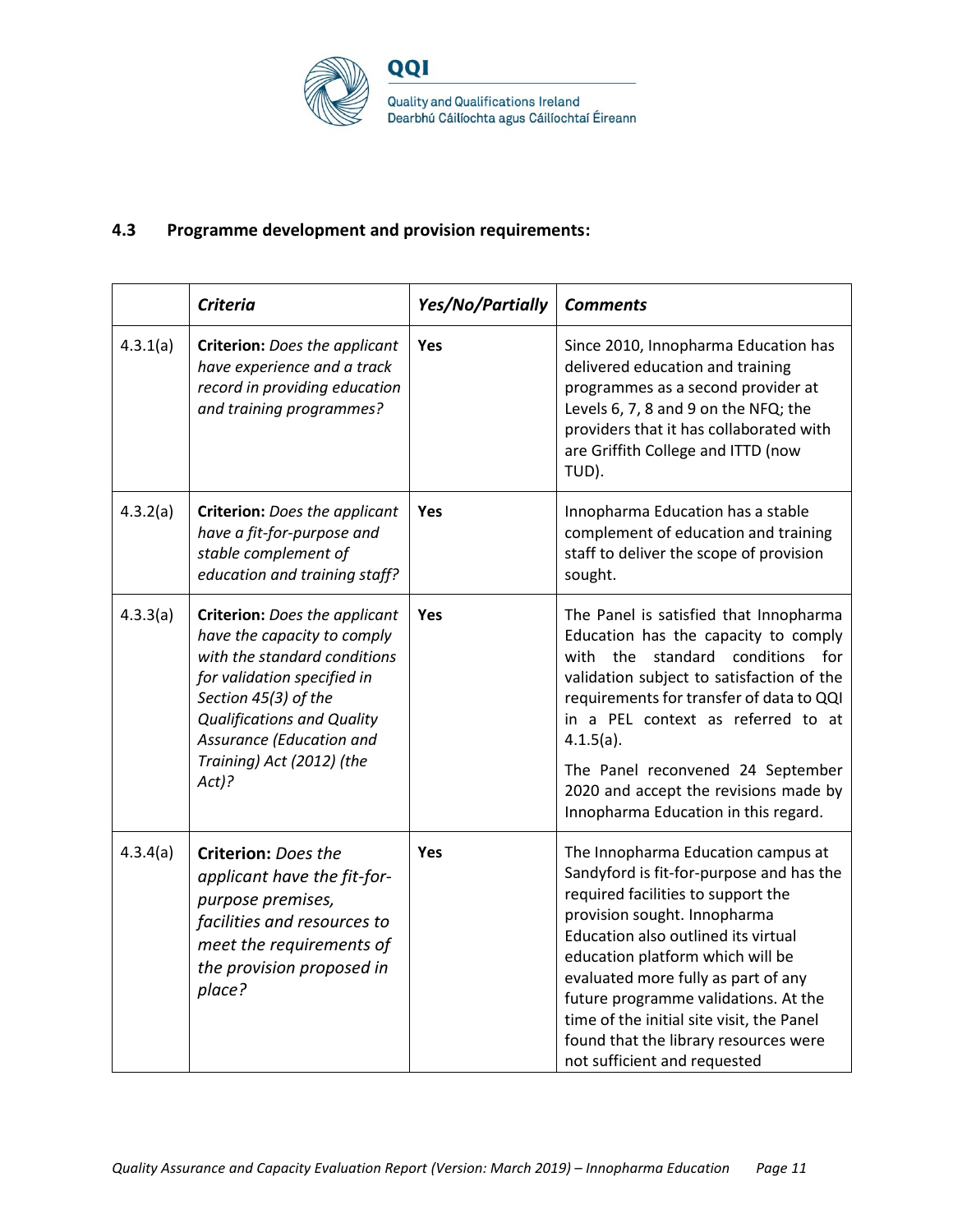

QQI

**Quality and Qualifications Ireland** Dearbhú Cáilíochta agus Cáilíochtaí Éireann

|          |                                                                                                                                                       |     | Innopharma Education to provide a<br>resourcing plan on this to the Panel.<br>The Panel reconvened 24 September<br>2020 and accept the revisions made by<br>Innopharma Education.                                                                                                                                                             |
|----------|-------------------------------------------------------------------------------------------------------------------------------------------------------|-----|-----------------------------------------------------------------------------------------------------------------------------------------------------------------------------------------------------------------------------------------------------------------------------------------------------------------------------------------------|
| 4.3.5(a) | Criterion: Are there access,<br>transfer and progression<br>arrangements that meet<br>QQI's criteria for approval in<br>place?                        | Yes | Innopharma Education meets QQI's<br>criteria regarding access, transfer and<br>progression; these are detailed in<br>Sections 5.7 - 5.10 of the Quality<br>Assurance Manual.                                                                                                                                                                  |
| 4.3.6(a) | <b>Criterion:</b> Are structures and<br>resources to underpin fair<br>and consistent assessment of<br>learners in place?                              | Yes | Innopharma Education evidenced that<br>it has the capacity to meet this criterion<br>but, at the time of the initial site visit,<br>structures and resources related to<br>assessment required further alignment<br>(see Section 5.6).<br>The Panel reconvened 24 September<br>2020 and accept the revisions made by<br>Innopharma Education. |
| 4.3.7(a) | <b>Criterion:</b> Are arrangements<br>for the protection of enrolled<br>learners to meet the<br>statutory obligations in place<br>(where applicable)? | Yes | Innopharma Education is aware of its<br>obligations in this regard and<br>articulated its intentions. At the time of<br>the initial site visit, additional<br>clarification was required regarding the<br>transfer of data to QQI in the event of a<br>PEL trigger event (see Section 5.3).                                                   |
|          |                                                                                                                                                       |     | The Panel reconvened 24 September<br>2020 and accept the revisions made by<br>Innopharma Education.                                                                                                                                                                                                                                           |

#### **Findings**

The Panel is satisfied that Innopharma Education fully complies with criterion 4.3.1(a), 4.3.2 (a) and 4.3.5 (a). At the time of the initial site visit, the Panel found that criterion 4.3.3(a) and 4.3.7(a) were partially satisfied owing to further mandatory changes related to the PEL (see Section 5.3). The Panel found that criterion 4.3.4(a) was partially satisfied as the library resources required further development. Innopharma Education committed in writing (Section 10.2.5) within the *Quality Assurance Manual* to recruit a qualified librarian to its staff as the number of programmes offered by the College increases. The Panel required Innopharma Education to bring the recruitment process forward to ensure a qualified librarian is in place prior to delivery of its initial Level 8 programme. Innopharma Education was required by the Panel to provide a resourcing plan indicating the timeframe for the recruitment of this role and the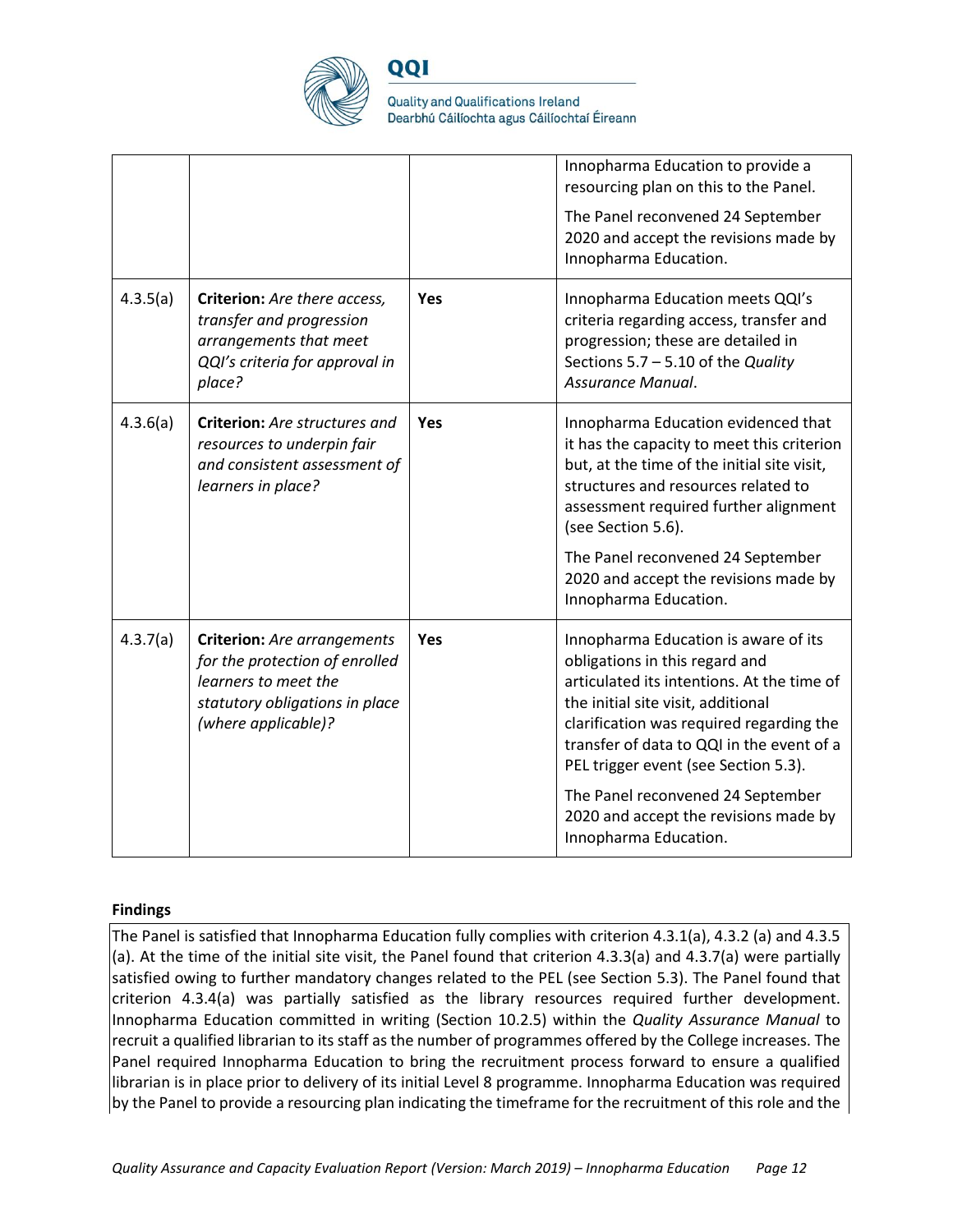

timeline for acquisition of any further additional resources, both human and physical, intended to support the initial access and programme validation for the scope of provision sought. At the time of the initial site visit, the Panel found that criterion 4.3.6(a) was partially satisfied as the quality assurance framework around assessment required further alignment to ensure that this framework is cohesive and individual policies support / complement each other (see Section 5.6).

The Panel reconvened on 24 September 2020 and conducted a desk review of the revised *Quality Assurance Manual* of Innopharma Education. The Panel is of the view that Innopharma Education has made the necessary revisions to fully satisfy the criterion for programme development and provision requirements.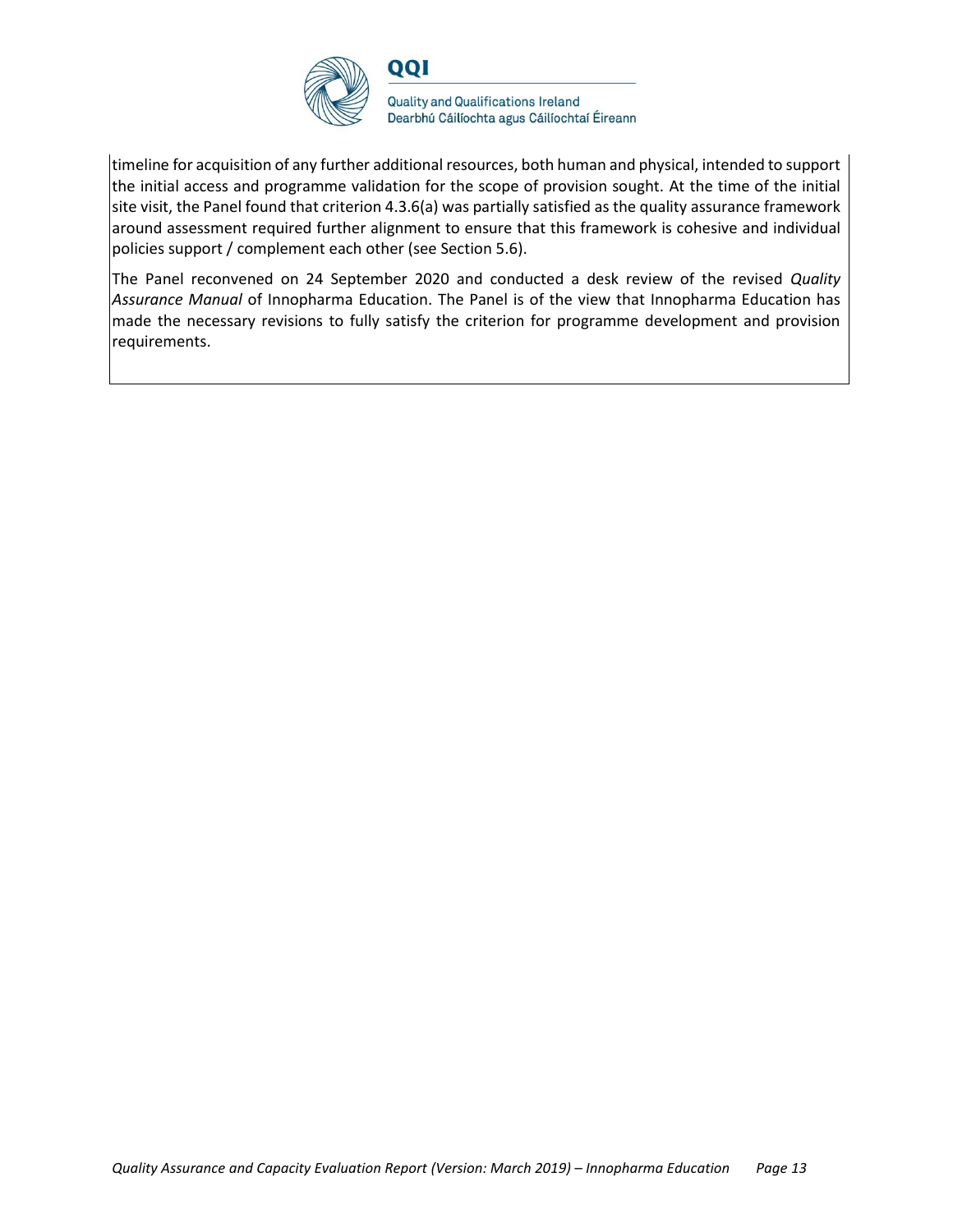

#### **4.4 Evaluation of capacity to provide the proposed education and training provision - Overall finding:**

At the time of the initial site visit, the Panel found that Innopharma Education had the capacity, pending mandatory changes, to provide the proposed education and training provision sought (see Section 7.1). On the day of the virtual site visit, the Panel sought clarity on the scope of provision sought. Innopharma Education clarified that it plans to put forward a BSc (Honours) in Advanced Manufacturing and Data Analytics (Level 8) programme at its first validation application. Innopharma Education further stated that it had always sought scope of provision up to Level 8, but also wants to develop short-term and long-term programmes. The proposed Level 8 programme would achieve this by having exit awards. The Panel noted this clarification and the report presented here reflects an institution seeking Access to Initial Validation of Programmes Leading to QQI Awards, specifically a Level 8 programme.

The Panel reconvened on 24 September 2020 and conducted a desk review of the revised *Quality Assurance Manual* of Innopharma Education. The Panel is satisfied that the mandatory changes identified have been satisfactorily addressed and recommends approval of Innopharma Education's QA procedures. The Panel notes three conditions of QA Approval in Section 6.1 of this report and three additional specific advice identified in Section 7.2.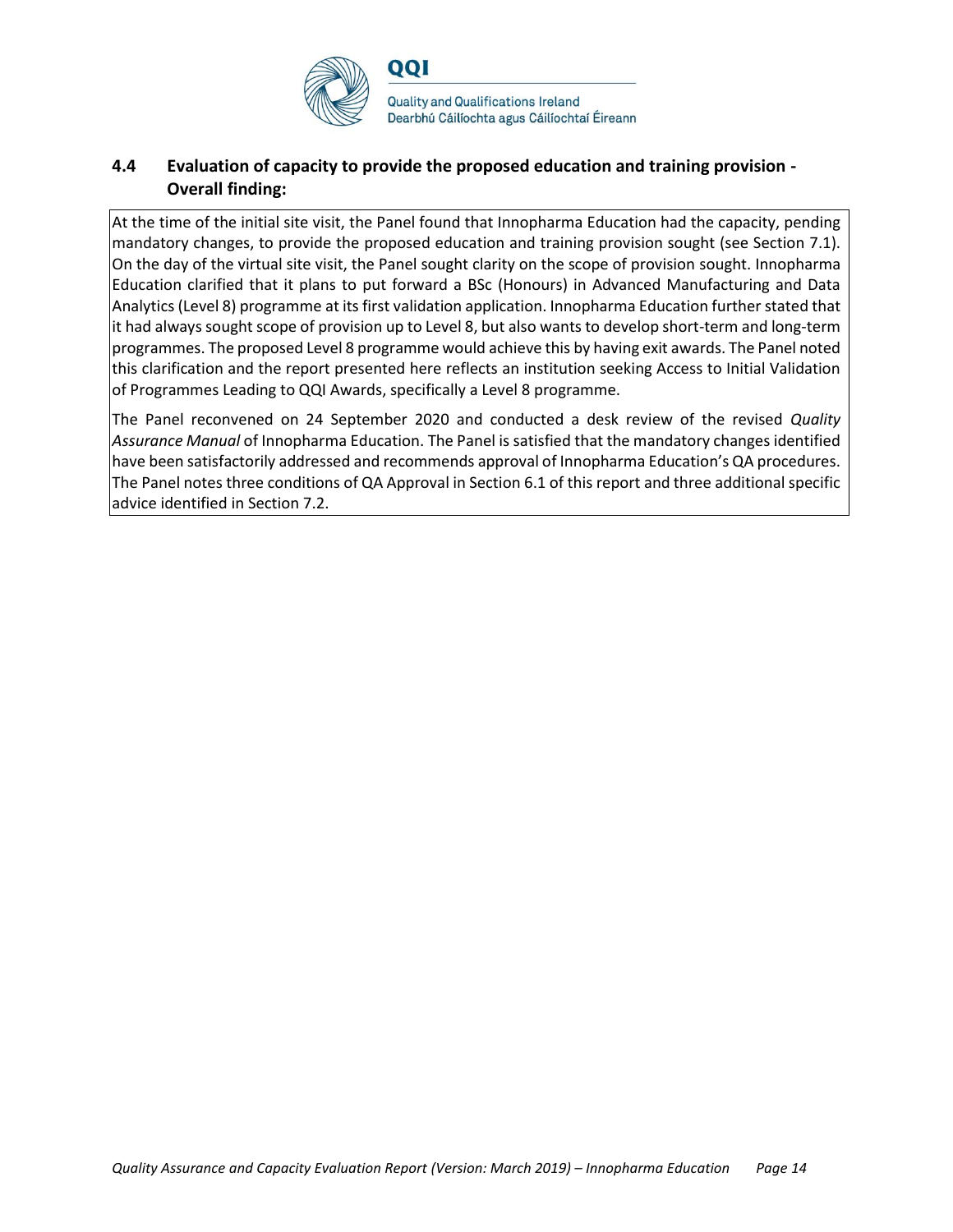

## **Part 5 Evaluation of draft QA Procedures submitted by Innopharma Education**

*The following is the panel's findings following evaluation of Innopharma Education's quality assurance procedures against QQI's Core Statutory Quality Assurance Guidelines (April 2016) and Topic Specific QA Guidelines - Blended Learning. Sections 1-11 of the report follows the structure and referencing of the Core QA Guidelines.* 

#### **1 GOVERNANCE AND MANAGEMENT OF QUALITY**

#### *Panel Findings:*

Innopharma Education has a Board of Directors, chaired by the Chief Executive, that is responsible for corporate governance of the provider. The Academic Council, independently chaired, has delegatedauthority from the Board of Directors for academic decision-making and the Executive Management Team, chaired by the VP for Strategic Development, has delegated-authority from the Board of Directors for the day-to-day management of the provider. The Strategic Advisory Board was established by the Board of Directors by formal resolution and its central remit is to advise the above listed bodies on strategic issues that may impact on the work of the provider. As this is an application for Initial Access to Validation, the provider currently has two constituted sub-committees of the Academic Council: the Programme Development Committee and the Student Services Committee. The College has indicated that as it develops more programmes, it plans to add additional constituted sub-committees of the Academic Council, namely a Teaching and Learning Committee, Quality Enhancement Committee and Library Committee. A Programme Board, reporting to the Academic Council, will be established for each programme that leads to an award.

During the virtual site visit, the Panel discussed the presentation of the governance structure and the description of the components therein with Innopharma Education. The Panel sought clarity on the roles, and how they relate, of the Chief Executive and the President; currently, the Chief Executive is the acting President. Innopharma Education reported that although they are two distinct roles, they are synergetic. The Panel further noted that there was a lacuna in the identification of all individuals holding a position of responsibility in management and governance, specifically the roles and responsibilities of the three external independent chairs / directors. For instance, can these be held by one individual or more than one individual? The documentation was not clear and needed to be amended accordingly. As a mandatory change, Innopharma Education was required to provide transparency in the identification of the company secretary, the non-executive director, the external chair of Academic Council and the external Chair of the Strategic Advisory Board.

Additionally, the Panel sought clarity on the role and purpose of the Strategic Advisory Board and its relationship with the decision-making bodies within the governance structure. Innopharma Education confirmed that this is an advisory body that provides the Board of Directors, the Academic Council and the Executive Management Team exposure to 'what is happening externally' through engagement with external stakeholders and industry experts. The Panel found this clarification satisfactory but, as a special advice, recommends Innopharma Education increase this Board's membership to include greater representation of industry stakeholders.

Another area of discussion centred on academic governance, both in terms of the roles and responsibilities of key personnel and in terms of remit for specified committees. The Panel sought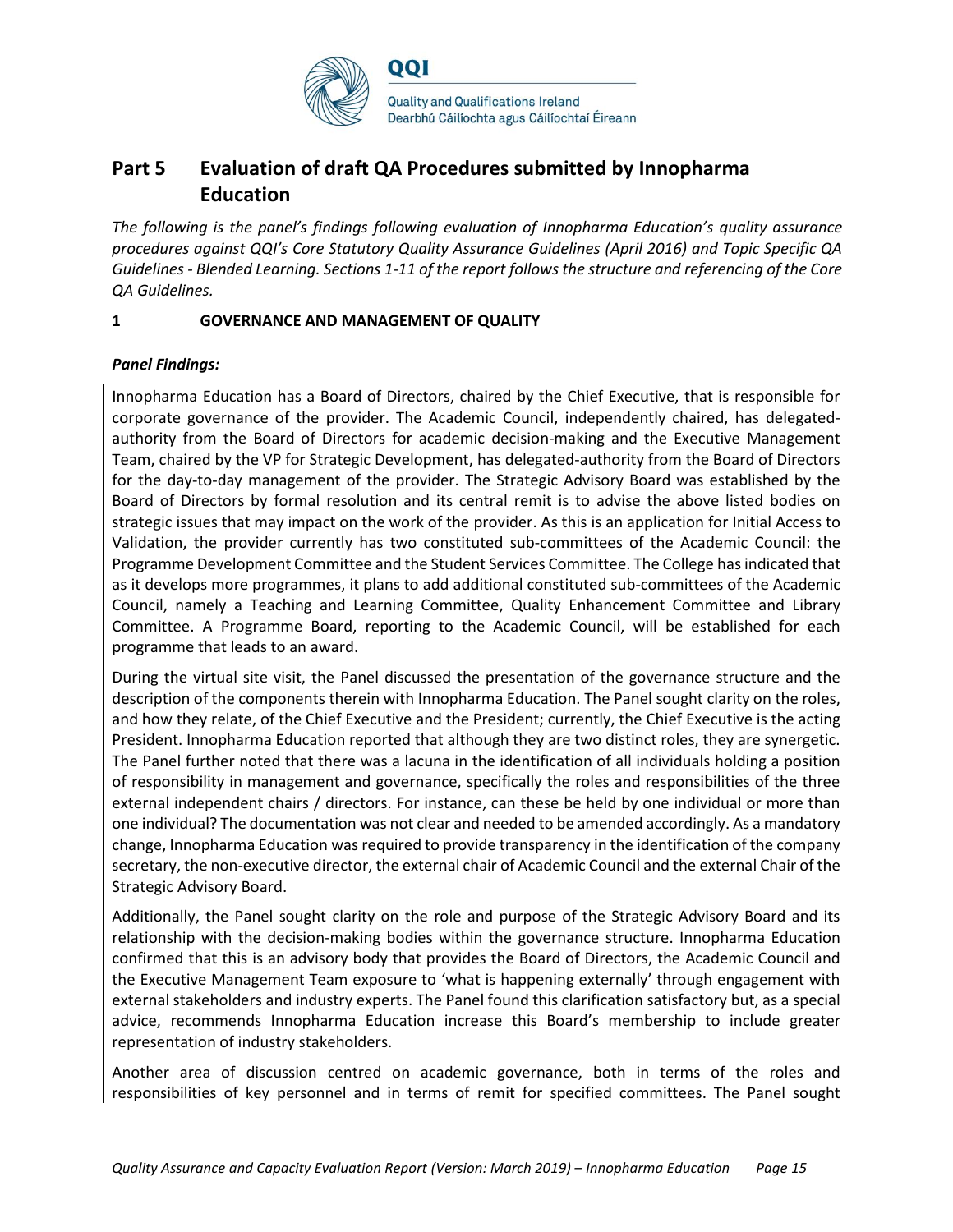

QQI

**Quality and Qualifications Ireland** Dearbhú Cáilíochta agus Cáilíochtaí Éireann

clarification on the delineation of the roles and responsibilities for the Director of Academic Affairs and Registrar and the Director of Academic Programmes / Head of Faculty. Specifically, the Panel wanted clarity on where resources for academic provision are discussed and approved. Innopharma Education reported that the Director for Academic Affairs and Registrar is responsible for academic standards and governance (e.g. exams, programmatic reviews, student life-cycle, staff development and learner records) and the Director for Academic Programmes / Head of Faculty is responsible for academic leadership (e.g. teaching and learning, revalidation and programme evaluation). Moreover, both functions have responsibility over the allocation of resources, but neither function has an allocated budget; the discussions regarding resources for academic provision take place at the meetings of the Executive Management Team. A key requirement of *QQI's Core Statutory Quality Assurance Guidelines*(2016) is that 'academic decision-making reflects the interests of learners and maintenance of standards [and] is independence of commercial considerations.' As a mandatory change, it was required that the documentation clearly present the decision-making processes and approval regarding the responsibility for the approval of resources to ensure that there is appropriate separation between academic and commercial decision-making. Another mandatory change was that Innopharma Education provide greater clarity on the primary contact person within the organisation to engage with QQI - the application documentation was ambiguous on this and needed to be clarified.

The Panel sought further clarification on the remit for specified committees. In particular, the presentation of academic governance (2.4.6) needed to be reviewed as it appeard to indicate that the Academic Council is not an independent body within the academic governance structure. The question of the Academic Council's independence was further highlighted in the area of programme development (see Section 5.3). Moreover, the Panel noted that the terms of references for the committees were not always complete. For example, they did not always reflect the responsibilities as articulated in quality assurance policies (e.g. the Academic Council's responsibility for the appointment of External Examiners and the role of the Board of Directors regarding programme development) or sufficiently detail committee quorums and chair arrangements for deputising. The Panel further questioned why there was only one learner representative on the Academic Council given the demographic of the prospective learner cohort. The Panel find Innopharma Education's explanation satisfactory, but the Panel recommends that learner membership on the Academic Council is increased in the more immediate term and kept under review as the student body increases and diversifies.

A key requirement of QQI's *Core Statutory Quality Assurance Guidelines* (2016) is that 'there are procedures in place for the identification, assessment and management of risk.' The Panel discussed with Innopharma Education the risk assessment undertaken by the College in its decision to become a QQI Provider. Innopharma Education detailed that it had identified costs / gaps related to infrastructure and resources, consulted with industry and believe that it can successfully market and deliver academic programmes as a QQI Provider. The Panel further explored risk with Innopharma Education in the context of responsibilities and decision-making in respect of risk identification and mitigation. The *Quality Assurance Manual* indicates that the Board of Directors "is responsible for the identification and evaluation of risks to the College and for monitoring, managing and mitigating risk through the use of the risk register, or other process"; both the Academic Council and the Executive Management Team have risk as a standing agenda item at their meetings. The Panel was provided with Innopharma Education's *Overview of Risk Management, Analysis and Mitigation Processes* on the day of the virtual site visit. However, the Panel identified as a mandatory change that Innopharma Education provide greater clarity in the articulation of the responsibilities and decision-making in respect of risk identification and mitigation in determining academic and financial viability and sustainability of programmes.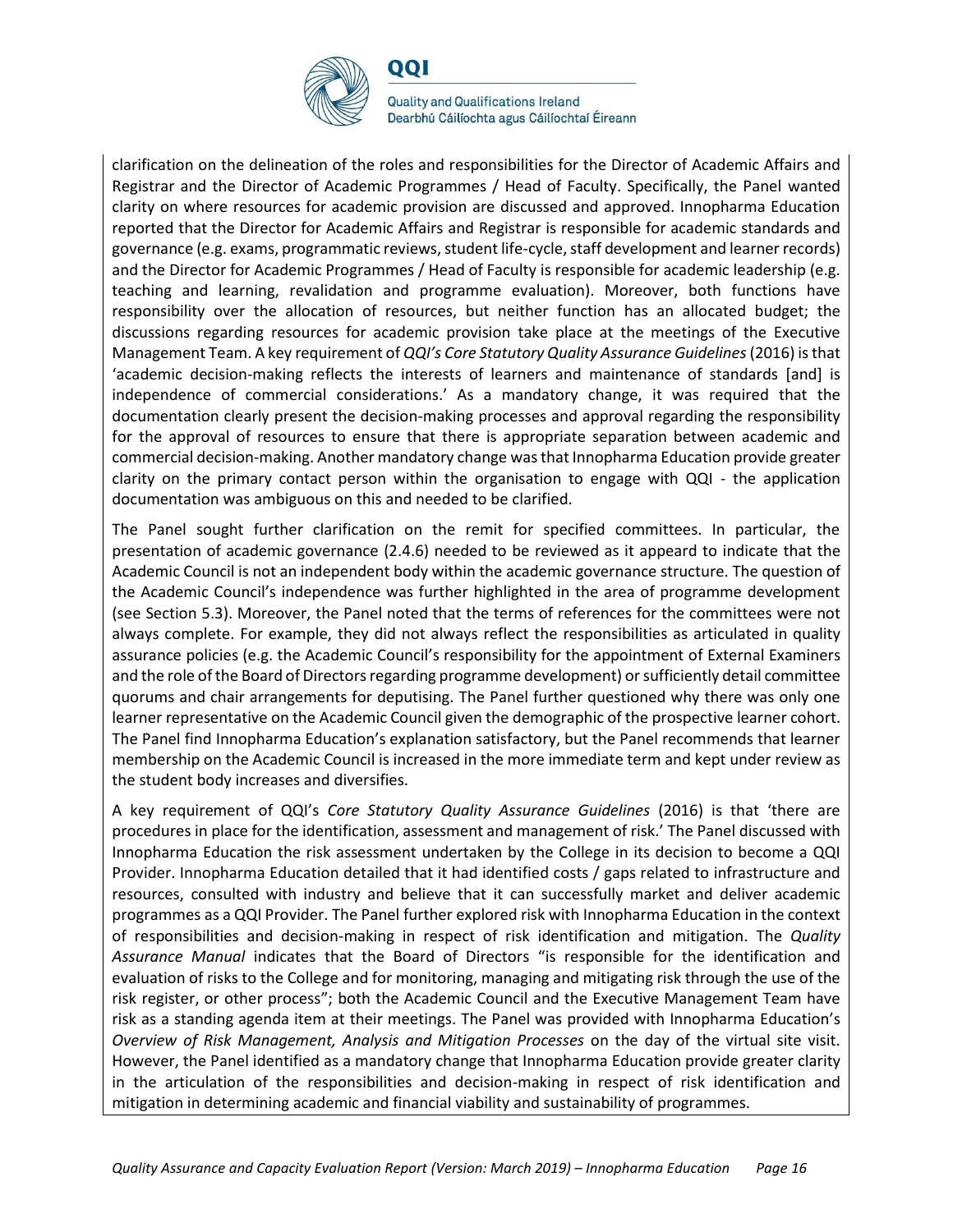

QQI

**Quality and Qualifications Ireland** Dearbhú Cáilíochta agus Cáilíochtaí Éireann

The Panel reconvened on 24 September 2020 and conducted a desk review of the revised *Quality Assurance Manual* of Innopharma Education. The Panel finds that Innopharma Education addressed their concerns related to governance and management of quality. The Panel further advises Innopharma Education to review its governance arrangements to: extend the membership of the Academic Council to include greater externality with expertise in higher education to act as designated Deputy Chair in the event of the absence of the Chair (this should include confirmation of the period of tenure for the Chair and Deputy Chair); detail the workflow teams more fully in the *Quality Assurance Manual* and the arrangements for quorum of Examination Boards should be further clarified and the requirement for the attendance of an External Examiner at progression boards be stipulated (see Section 6.1).

#### **2 DOCUMENTED APPROACH TO QUALITY ASSURANCE**

#### *Panel Findings:*

The Panel acknowledges the extensive engagement by Innopharma Education to develop a comprehensive quality assurance framework. During the virtual site visit, Innopharma Education highlighted the internal / external expertise they have sourced to ensure that arrangements are in place for the internal evaluation / review and continuous improvement of its quality assurance framework. Moreover, Innopharma Education highlighted the importance that workflows have had in the development and enhancement of the quality assurance framework; this was particularly noticeable in the development of the teaching and learning strategy. The Panel is cognisant that Innopharma Education plans to use the workflows as the basis for the establishment of future constituted sub-committees of the Academic Council. The Panel endorses this approach and advises that the *Quality Assurance Manual* is updated to formalise this approach into its existing quality assurance framework.

*QQI's Core Statutory Quality Assurance Guidelines* (2016) mandate that the provider's "quality assurance policies, procedures and systems are designed as a comprehensive system." In the evaluation of the documentation prior to the virtual site visit, the Panel found that there were some inconsistencies within the policy framework. During the virtual site visit, many of these inconsistencies were noted by the Panel, particularly in the areas of teaching, learning and assessment (see Sections 5.5 and 5.6). As a mandatory change, the Panel required Innopharma Education to review and revise the proposed quality assurance policies and procedures in the context of presenting a cohesive quality assurance framework within which individual policies support or complement one another, avoiding potentially conflicting policy positions or potential conflicts of interest in escalation or progression of procedures.

Additionally, as a mandatory change, the Panel required Innopharma Education to review and revise, as applicable, individual quality assurance policies to ensure they are fit-for-purpose. During the virtual site visit, the Panel specifically drew attention to the following policies and procedures: Programme Development (see Section 5.3); Academic Misconduct; Review, Re-Check and Appeal; Complaint and Disciplinary; Conflict of Interest and Blended Learning (see Sections 5.5 and 5.6). This mandatory change related to the escalation of processes within the quality assurance framework (e.g. clear articulation of the investigation stage (in respect of an allegation or grounds) and separation of the investigation and the decision-making body / personnel). In particular, the policy framework should outline how matters will progress in cases where stakeholders exercise their right to legal representation in situations where the policy precludes this. The policy framework should also detail the full breadth of stakeholders to whom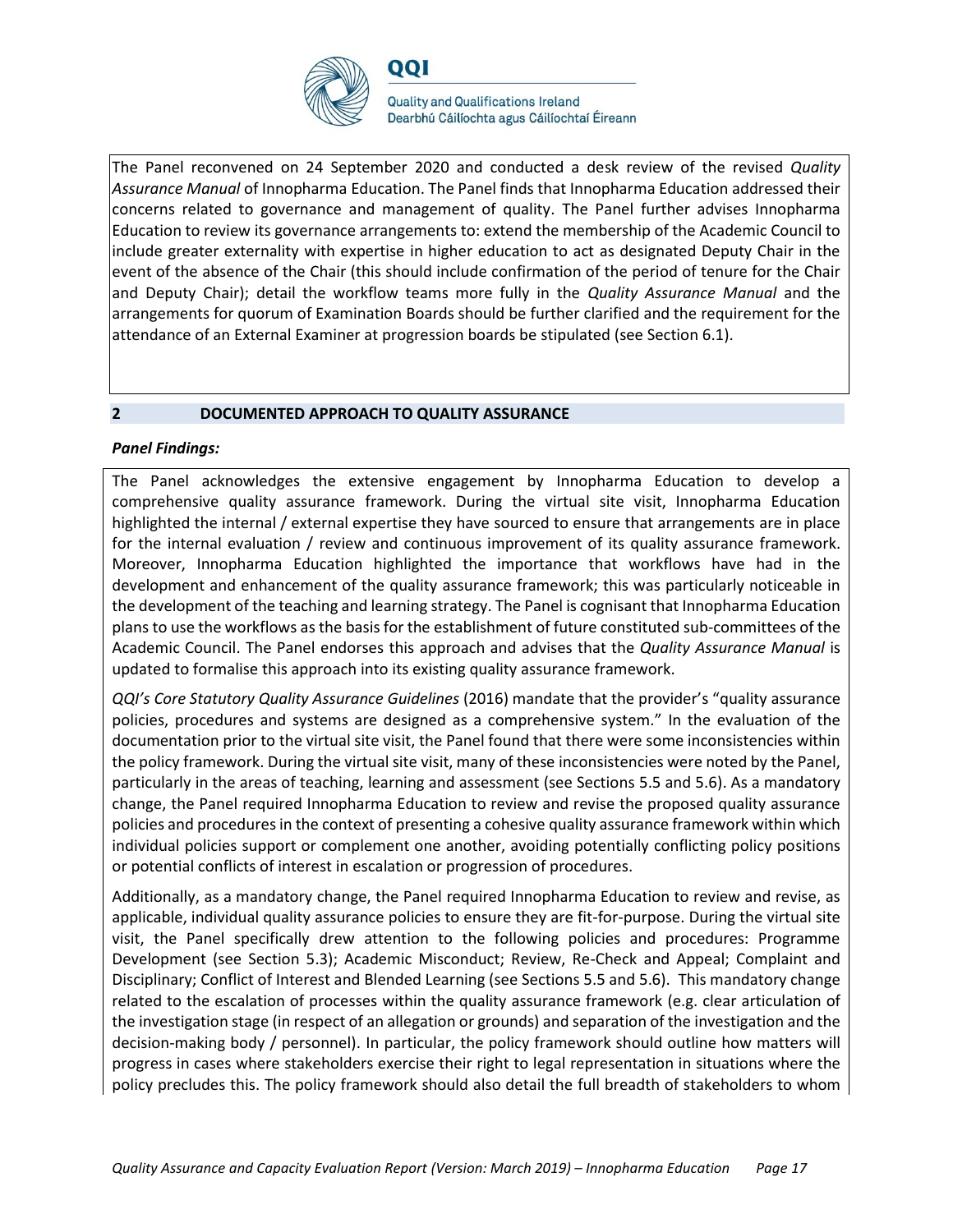

the policy may apply (e.g. disciplinary matters arising from contact by a member of the public and the processing of the personal data of external examiners or panel members).

The Panel reconvened on 24 September 2020 and conducted a desk review of the revised *Quality Assurance Manual* of Innopharma Education. The Panel finds that Innopharma Education addressed their concerns related to documenting its approach to quality assurance. The Panel further advises Innopharma Education that it must articulate the separation of an investigating individual / group and the body responsible for determining the finding and imposition of any penalty / ruling resulting from this. While the Panel notes Innopharma Education's reference to practice in other providers, the Panel advises that this requirement is in the interest of Innopharma Education to ensure the provider is protected in the event of a legal challenge. In reviewing the policy and procedure, the Panel further advises Innopharma Education to reconsider the approach to the involvement by a third-party of a legal representative. It is the view of the Panel that terminating the formal complaint process and moving to appeal (*Quality Assurance Manual*, Section 3.5.4) is irregular and has the potential to compromise the process. The Panel advises Innopharma Education to consider how to proceed with legal representation present, allowing for revision of timelines, to facilitate Innopharma Education including its own legal representation.

#### **3 PROGRAMMES OF EDUCATION AND TRAINING**

#### *Panel Findings:*

The *Qualifications and Quality Assurance (Education and Training) Act 2012*, Section 65, mandates that institutions have sufficient arrangements in place for the Protection of Enrolled Learners (PEL). Innopharma Education articulated a clear intention to participate in an alternate provider arrangement or avail of insurance, as required. The Panel sought further clarity on the mechanisms in place to identify and mitigate against factors that may prevent the continuity of a programme and the arrangements in place to ensure the lawful transfer of learner data to QQI should a PEL trigger event occur. Innopharma Education outlined the approach to risk management and issued the Panel with a copy of its *Overview of Risk Management, Analysis and Mitigation Processes*. Arrangements for the transfer of data to QQI, in compliance with data protection legislation, and including in instances where the provider's access to its records may be impeded physically or legally, need to be reflected within the *Quality Assurance Manual*.

*QQI's Core Statutory Quality Assurance Guidelines* (2016) stress the importance of stakeholder engagement (both internal and external) in the development of new programmes. These Statutory Guidelines state that new programme development and evaluation of new programmes are discussed / developed / approved by the "appropriate internal decision-making structures, allowing for consideration of new programmes by both management and governance." The *Quality Assurance Manual* states that the Academic Council has delegated authority from the Board of Directors for academic decision-making (Section 2.3.7). The Manual further states that the "Academic Council shall ensure that there is no undue influence exercised by commercial decision-makers over academic decision-making" (Section 2.4.4). However, new programmes are approved by the Academic Council and then submitted to the Board of Directors for final approval before being submitted for validation. During the virtual site visit, the Panel queried this process and were advised by Innopharma Education that the additional step of bringing the new programme to the Board of Directors for approval was from a resource point of view. The Panel advised Innopharma Education that the question of resource should be discussed / approved earlier in the process, rather than at the end of the process. As a mandatory change, the Panel required that the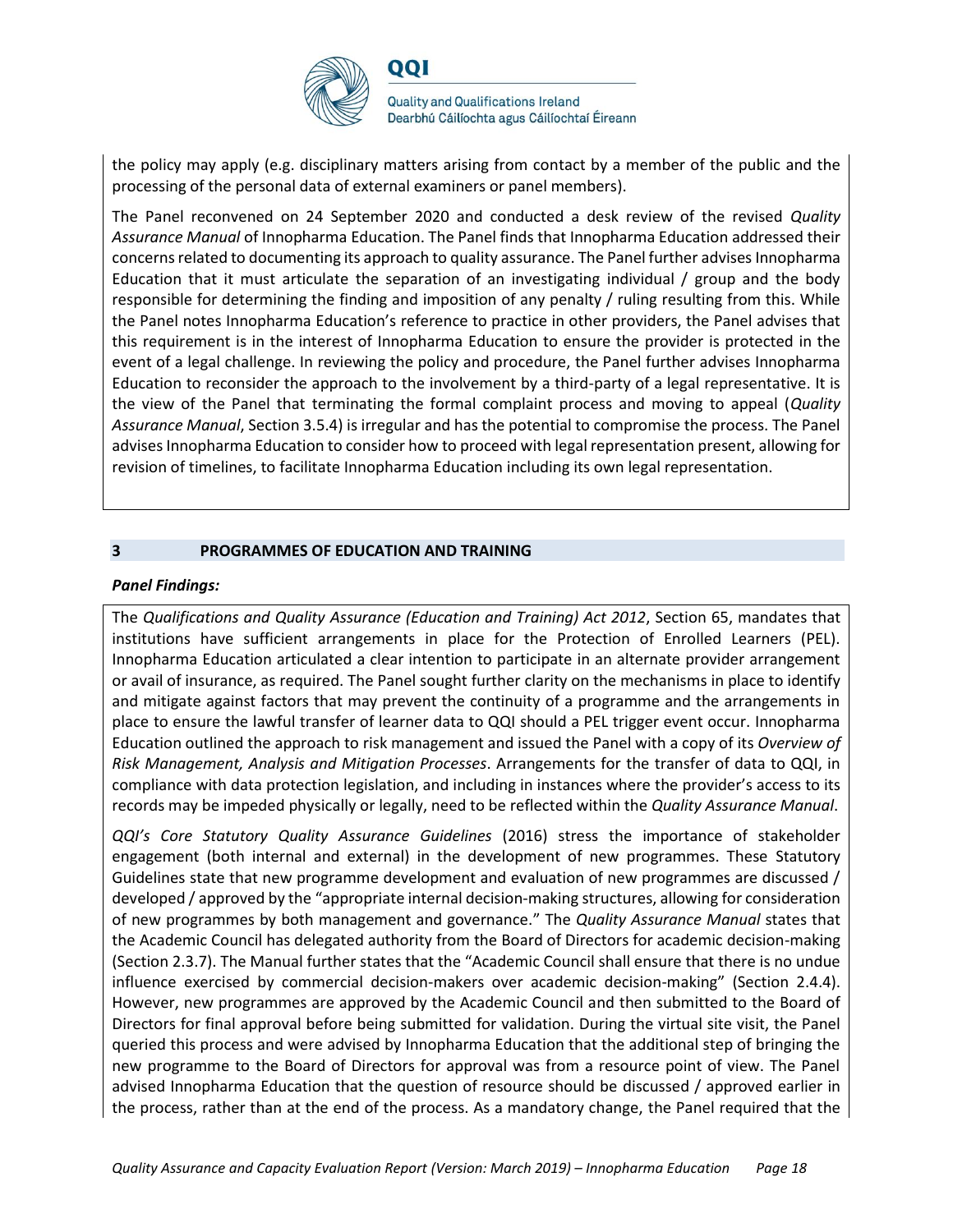

allocated responsibilities and authority of the Executive Management Team, the Academic Council and the Board of Directors in the context of programme development and validation should be revised with a view to providing consistency and clarity. Additionally, the decision-making responsibility and the decision-making outcomes available to the applicable authority at each stage of the programme development and validation process should be reviewed and revised.

Regarding the area of access, transfer and progression, the Panel noted that there was an inconsistency related to the sign-off and appeal for decisions related to the Recognition of Prior Learning (RPL). The role of the Director of Academic Affairs and Registrar signed-off on all RPL decision (5.10.10) and also the appeal of an RPL decision (5.10.9); the Panel advised Innopharma Education that this must be changed. Moreover, the Panel queried the process around determining programme viability and the notice given to learners. Innopharma Education indicated that this had not been a problem with its current programmes as a second provider as there is a strong demand for these programmes. However, the Panel advised Innopharma Education to provide a provisional timeline in the documentation to provide transparency for potential applicants.

The Panel reconvened on 24 September 2020 and conducted a desk review of the revised *Quality Assurance Manual* of Innopharma Education. The Panel finds that Innopharma Education addressed their concerns related to its programmes of education and training.

#### **4 STAFF RECRUITMENT, MANAGEMENT AND DEVELOPMENT**

#### *Panel Findings:*

The Panel is satisfied that Innopharma Education takes responsibility for its staff and for providing them with a supportive environment that allows them to carry out their work effectively, in particular, in the areas of staff recruitment and staff communication. During the virtual site visit, the Panel sought clarity on the arrangements Innopharma Education had in place to support CPD. Innopharma Education indicated that staff are supported in CPD opportunities that may occur both internally or externally (e.g. progression of education; opportunities that align with institutional strategy; seminars and workshops). Innopharma Education further noted that staff across the provider are strongly encouraged to engage with CPD opportunities across the provider; these opportunities are not limited to academic staff. The Panel found this satisfactory and encourages Innopharma Education to continue formalising CPD opportunities across the institution.

The Panel sought further clarification on the management of academic staff, specifically as it relates to workload allocation. Innopharma Education indicated that many of the full-time academic staff have a workload of between  $20 - 25$  hours, inclusive of teaching, assessments and other institutional contributions. It further noted that the workload for part-time members of staff are monitored to ensure that they adhere to the *Organisation of Working Time Act 1997*; this was confirmed by the *Overview of Risk Management, Analysis and Mitigation Processes* provided to the Panel on the day of the virtual site visit. The Panel recommends that Innopharma Education examine workload across the institution and draft guidelines for workload allocation to ensure equity and transparency.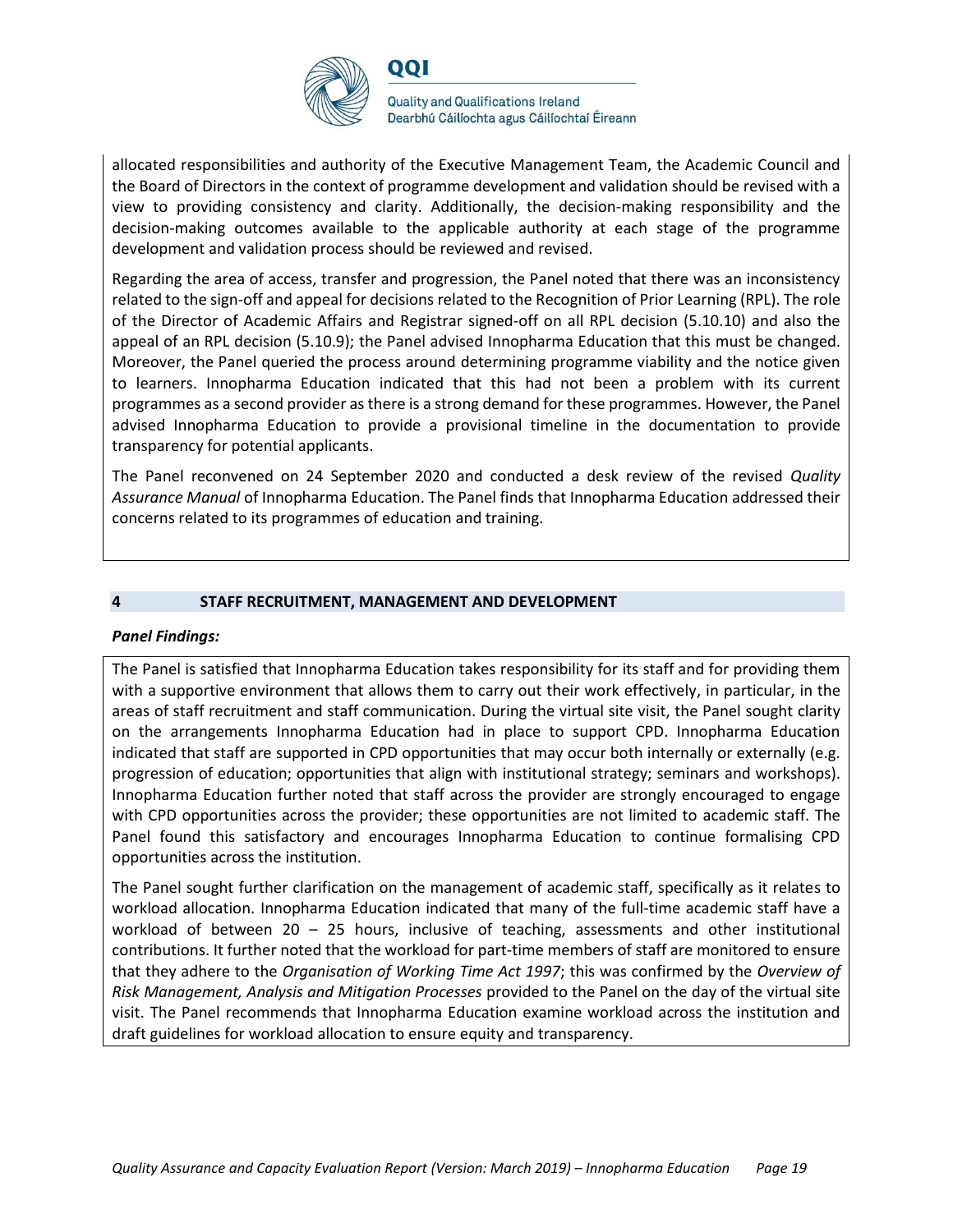

001

**Quality and Qualifications Ireland** Dearbhú Cáilíochta agus Cáilíochtaí Éireann

#### **5 TEACHING AND LEARNING**

#### *Panel Findings:*

The core mission of Innopharma Education is to "contribute value to our society by re-skilling, up-skilling and life-skilling our learners, enabling them to grow personally and professionally and build a better future for all." The Teaching, Learning and Assessment (TLA) Strategy detailed in the *Quality Assurance Manual*, and articulated by Innopharma Education on the day of the virtual site visit, is rooted in this mission and the Innopharma Education *Strategic Plan, 2020 – 2025*. The TLA Strategy detailed four priority areas: approaches to learning, teaching and assessment; learning design and learning technologies; lifelong learning and staff training and development.

The Panel initially focused on where responsibility for teaching and learning is held within the institution and the rationale behind Innopharma Education not having the Teaching and Learning Committee as a constituted sub-committee of the Academic Council. Innopharma Education indicated that as part of the initial development of its quality assurance framework, it had intended to constitute more committees but through external feedback chose to instead scale back to match its current size; the proposed scalability of the committee structure is represented on graph 2.4.6 of the *Quality Assurance Manual*.

In addition to providing the Panel with more context on how it developed the teaching and learning strategy, Innopharma Education indicated that its approach to teaching and learning was informed by the work of the Teaching and Learning Workflow Team; a Team that included both academic and nonacademic staff members. An area of focus was blended learning and the development of a blended learning strategy that was directed to their audience. Innopharma Education stressed that the blended learning strategy, integrated into the TLA Strategy, has the learner 'front-and-centre' and is always forward looking and cognisant of development in industry.

The Panel sought further clarification on the role of the Learning Designer and the Online Learning Support Team. Innopharma Education stated that the primary function of the Learning Designer is to provide guidance to the institution and lecturers to support / promote the TLA Strategy in academic provision; this role is not currently filled and the timeline for filling this role is immediate. The Panel asked for clarification on the identified role of the Online Learning Support Team. Innopharma Education indicated that the Online Learning Support Team is a distinct role but is carried out by staff across the organisation. Every module has an online support member for every class to ensure that learners have all the necessary supports, both IT support and non-IT support. Currently there are six such staff with additional capacity to expand.

As Innopharma Education is applying for scope of provision in the area of blended learning, the Panel probed Innopharma Education on its capacity to deliver blended learning programmes. Innopharma Education stated that lecturers are thoroughly vetted in the area of IT proficiency and that there are contingency plans in place should a technical issue prevent a class from running. It further pointed to its adaptability during COVID-19 as an illustration of its ability to successfully deliver online provision. The Panel further asked how online content is developed (regarding programme content) and which roles within the organisation are involved in this process. Innopharma Education went through the process of both internal / external stakeholder engagement and stressed that the aim is that this is a continuous, not stagnant, process.

The Panel advised Innopharma Education to review its standards for online content and learning resources to ensure that the quality assurance framework in the area of teaching and learning and blended learning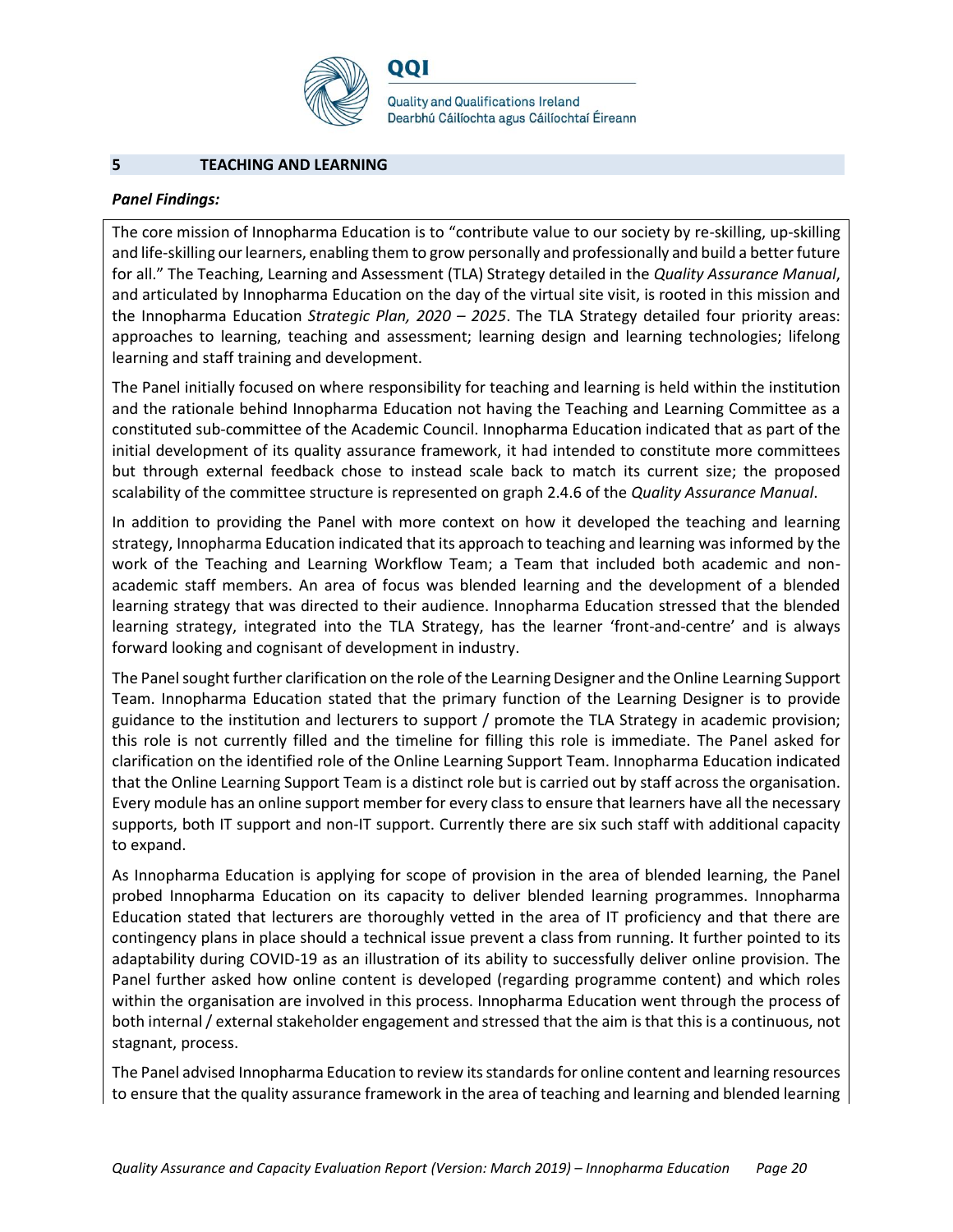

are reflective of practice. The Panel find there are instances of disconnect in this regard and that roles and responsibilities in this area are not clearly defined.

#### **6 ASSESSMENT OF LEARNERS**

#### *Panel Findings:*

*QQI's Core Statutory Quality Assurance Guidelines* (2016) state that "the assessment framework incorporates procedures and systems for the security and integrity of the assessment process." The Panel sought clarity from Innopharma Education on its approach to the management of assessment and the division of responsibilities within the assessment process as assigned to the Director of Academic Programmes / Head of Faculty, the Director of Academic Affairs and Registrar and the Programme Lead. Innopharma Education outlined the operation of the moderation process, reflecting practice across the sector. The operation of more traditional modes of assessment as well as assessment in the online environment were discussed and Innopharma Education described the measures in place to protect the integrity and maintain security of the assessment process. The Panel noted the good practice in group assessment, and adherence to QQI policy in assigning individual marks, as described in the *Quality Assurance Manual* and communicated to the Panel during the virtual site visit.

The Panel acknowledged the inclusion of a procedure for the reviewing of examination scripts and advises Innopharma Education to consider the application of this in the context of an examination script being considered personal data. Detailed discussion took place in relation to the approach to review, re-check and appeal as the Panel sought clarification on responsibilities and procedural matters. The feasibility of the Programme Lead being responsible for re-checks was discussed in the context of right of access to final broadsheets. While it was acknowledged that the Programme Lead and Examiner would have a role to play in confirming the accuracy of computation and transfer of marks in the early stage of the process, the Panel advises that responsibility for the completion of the re-check process should reside within the administrative unit responsible for maintaining the academic record.

The Panel further noted the provider's interpretation of an 'assessment decision' being the decision of the Examination Board in the context of a review being 'the re-consideration of the assessment decision, either by the original assessor or by other competent persons'. The Panel urged caution to ensure that such an interpretation did not result in a situation whereby procedural irregularities arising from actions of the original examiner did not get disregarded as a result of this interpretation. The Panel was satisfied that the grounds, as documented, allowed for a review on such a basis. Continued discussion of the Procedures for Reviewing an Exam Board Decision highlighted the need for clarity in respect of learner dissatisfaction. The flow diagram on page 164 in the *Quality Assurance Manual*, along with the information in section 9.18.4, suggest dissatisfaction with a review outcome is basis for an appeal; information in section 9.18.5 rules this out.

In respect of reviews and appeals (in relation to assessment as well as other matters), the Panel advises the provider to clearly articulate the process and responsibility for the investigative stages of the procedure, and the separation of this from the consideration / hearing of evidence to determine the outcome of the process. The role of the Director of Academic Affairs and Registrar as Chair of an Assessment Review (9.18.4) and also the right of the Director of Academic Affairs and Registrar to request an appeal of any review outcome (9.18.5) requires clarification as the Panel is unsure why the Director of Academic Affairs and Registrar would request such an appeal given their prior involvement in the review process.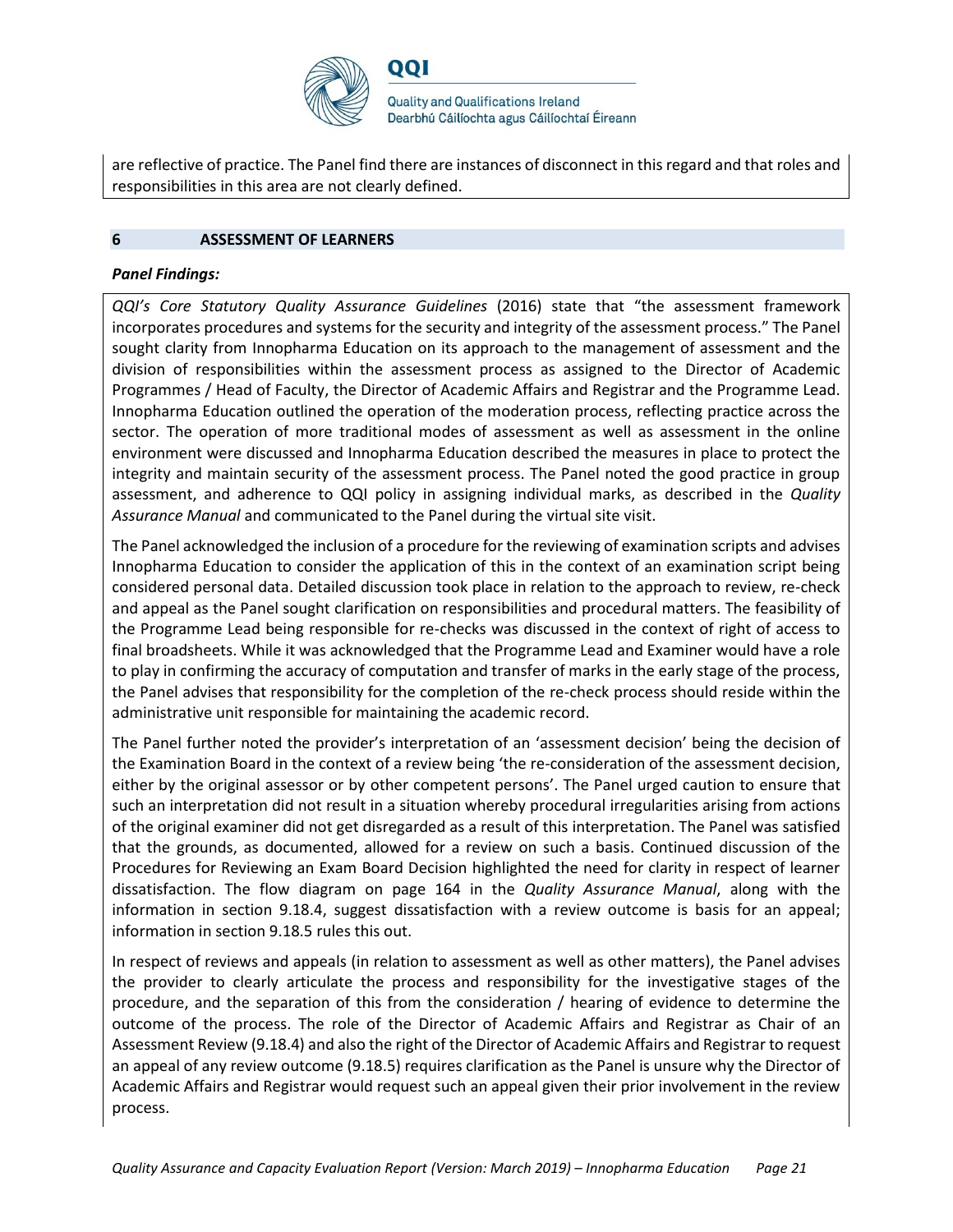

001

**Quality and Qualifications Ireland** Dearbhú Cáilíochta agus Cáilíochtaí Éireann

Innopharma Education submitted the *Academic Misconduct Policy* as part of the *Quality Assurance Manual* but further advised the panel of its intentions to revise this. The Panel supports the intentions in this regard and encourages the provider to ensure revisions reflect the wider context of academic misconduct, particularly in the online context where false representation or use of essay mills may be an issue. Further to this, the Panel required Innopharma Education to consider matters within the Policy relating to stage two of the procedure vis-à-vis the potential absence of penalty for minor or moderate plagiarism and the inability to identify repeat offenders due to Innopharma Education not retaining minor or moderate offences on the learner record. The process and responsibility for the investigative stages of the procedure, and the separation of this from the consideration / hearing of evidence to determine the outcome of the process, should also be clearly documented.

Innopharma Education explained its intentions relating to the use of External Examiners and detailed how access to assessments and student submissions is managed; it further explained the management of the moderation process prior to External Examining. The Panel recognises this aligns with practice across the sector and is a process Innopharma Education is familiar with through its collaborative programme partnerships. The Panel notes that the *Conflict of Interest Policy* provided appears limited to Innopharma Education personnel engaged in assessment. The *External Examiner Policy* is reasonably expected to connect with the *Conflict of Interest Policy* and while the *External Examiner Policy* does cross reference the *Conflict of Interest Policy*, the latter is predominantly focused on staff engagement in assessment. The Policy, including the nature of actual or perceived conflicts of interest, should reflect the wider range of stakeholders to whom the Policy will apply, including External Examiners and evaluation panel members.

Discussions pertaining to governance acknowledged the membership and quorum arrangements for Boards of Examiners which Innopharma Education outline as 'a sufficient number of the programme's assessors present to deliberate competently upon the assessment findings presented and at least one External Examiner present where awards are to be decided.' The Panel advises Innopharma Education to revisit this to more clearly articulate what constitutes a sufficient number of assessors and to further consider the requirement for the presence of an External Examiner when determining progression decisions.

The Panel sought clarification on the intentions for repeat assessments and Innopharma Education advised that re-assessments are not the same as the original in the case of unseen assessments such as exams or in such circumstances where the original assessment cannot be continued or replicated (e.g. group assessment being replaced by an individual assessment). The Panel advises this is clarified within the *Quality Assurance Manual* where page 157 states re-assessments are not the same as the original, appearing to have no exception to this.

No discussion took place in relation to placements and assessment of placement as the application clearly articulated that no placement will take place on proposed programmes in the short term (Application Form, page 34). Innopharma Education are advised that should this position change, the quality assurance procedures for placement learning will require approval from QQI.

The Panel reconvened on 24 September 2020 and conducted a desk review of the revised *Quality Assurance Manual* of Innopharma Education. The Panel finds that Innopharma Education addressed their concerns related to its processes around the assessment of learners. The previous Panel Report noted the suggestion of the Panel that the arrangements for quorum of Examination Boards be further clarified and that requirement for the attendance of an External Examiner at progression Boards be stipulated. The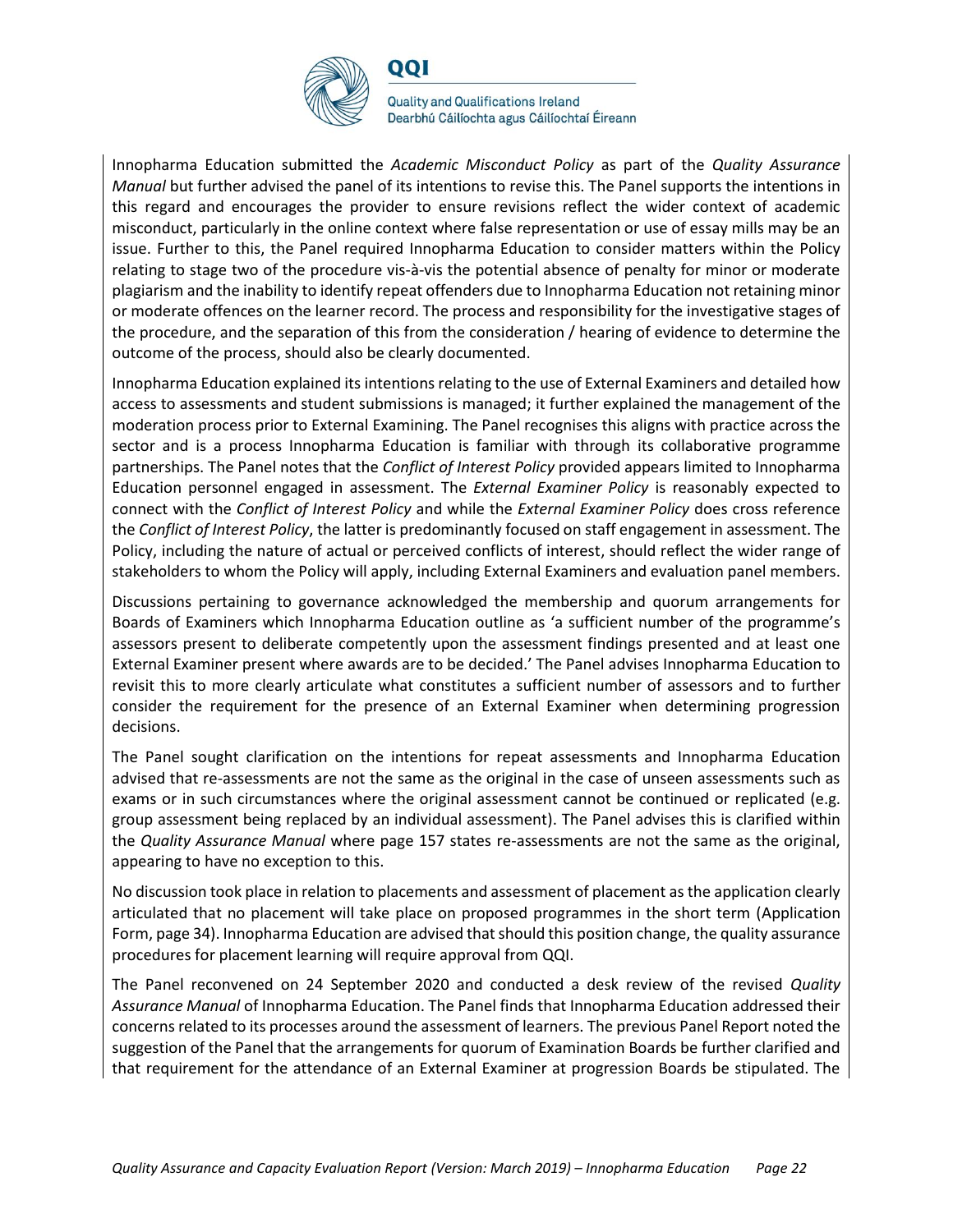

Panel notes this was not a mandatory change or specific advice but is again drawing it to the attention of the provider as Innopharma Education may feel this is an opportune moment to address this.

#### **7 SUPPORT FOR LEARNERS**

#### *Panel Findings:*

The *Quality Assurance Manual* clearly articulates Innopharma Education's commitment to providing all its learners with a fair, accessible learning environment. The Panel welcomes Innopharma Education's efforts to expand institutional links to enhance learner supports, most notably the leveraging of current collaborations to source NStEP Training for class representatives and the membership to the Association for Higher Education Access and Disability (AHEAD). The Panel encourages Innopharma Education to continue these engagements with a view to broadening the approach to reasonable accommodation and the range of supports available.

At the virtual site visit, the Panel asked Innopharma Education to expand upon the physical supports available to learners. Innopharma Education noted that it has a *Policy for Reasonable Accommodation and Additional Supports*. This Policy states that learners are to disclose a disability at the application stage so that Innopharma Education can assess whether it has the necessary resources to facilitate reasonable accommodation. It further noted that the Sandyford Campus is completely accessible, and learners have access to a number of assistive technology devices (e.g. Lunar Software and NaturalReader). Innopharma Education further stressed that requests for reasonable accommodation are processed by the Learner Support Coordinator and reviewed in collaboration with the Director for Academic Affairs and Registrar; it provided the Panel with examples of how it is able to provide reasonable accommodation to learners and demonstrated the high-level of care and empathy that is taken when such applications are considered. The Panel advised Innopharma Education that more clarity is required in the quality assurance policies and procedures vis-á-vis the separation of reasonable accommodations to support learners with specific needs and the more temporary support needs generally addressed under mitigating circumstances, recognising the latter may not solely be health related issues.

The Panel spent considerable time engaging with Innopharma Education on the library supports that will be available to registered learners. In particular, the Panel noted that since Innopharma Education plans to seek validation for a QQI Major Award at Level 8, library supports should be an institutional priority. The Panel asked Innopharma Education whether it intended to appoint a librarian and, if so, what the timeline for having a librarian *in situ* was. Innopharma Education indicated that the initial focus regarding library resourcing would be the provision of online resources with the brief for this initially residing with the Learner Support Coordinator; as the institution's academic provision expands this will be reviewed. The Panel expressed serious reservations with this approach and, as a mandatory change, required Innopharma Education to bring the planned recruitment of a librarian as per Section 10.2.5 of the *Quality Assurance Manual* forward to support the proposed scope of provision of the application. Innopharma Education was required to provide a resourcing plan indicating the timeframes for recruitment of these roles, and the timelines for acquisition of any further additional resources, both human and physical, intended to support the initial access and programme validation for the proposed scope of provision.

The Panel reconvened on 24 September 2020 and conducted a desk review of the revised *Quality Assurance Manual* of Innopharma Education. The Panel finds that Innopharma Education addressed their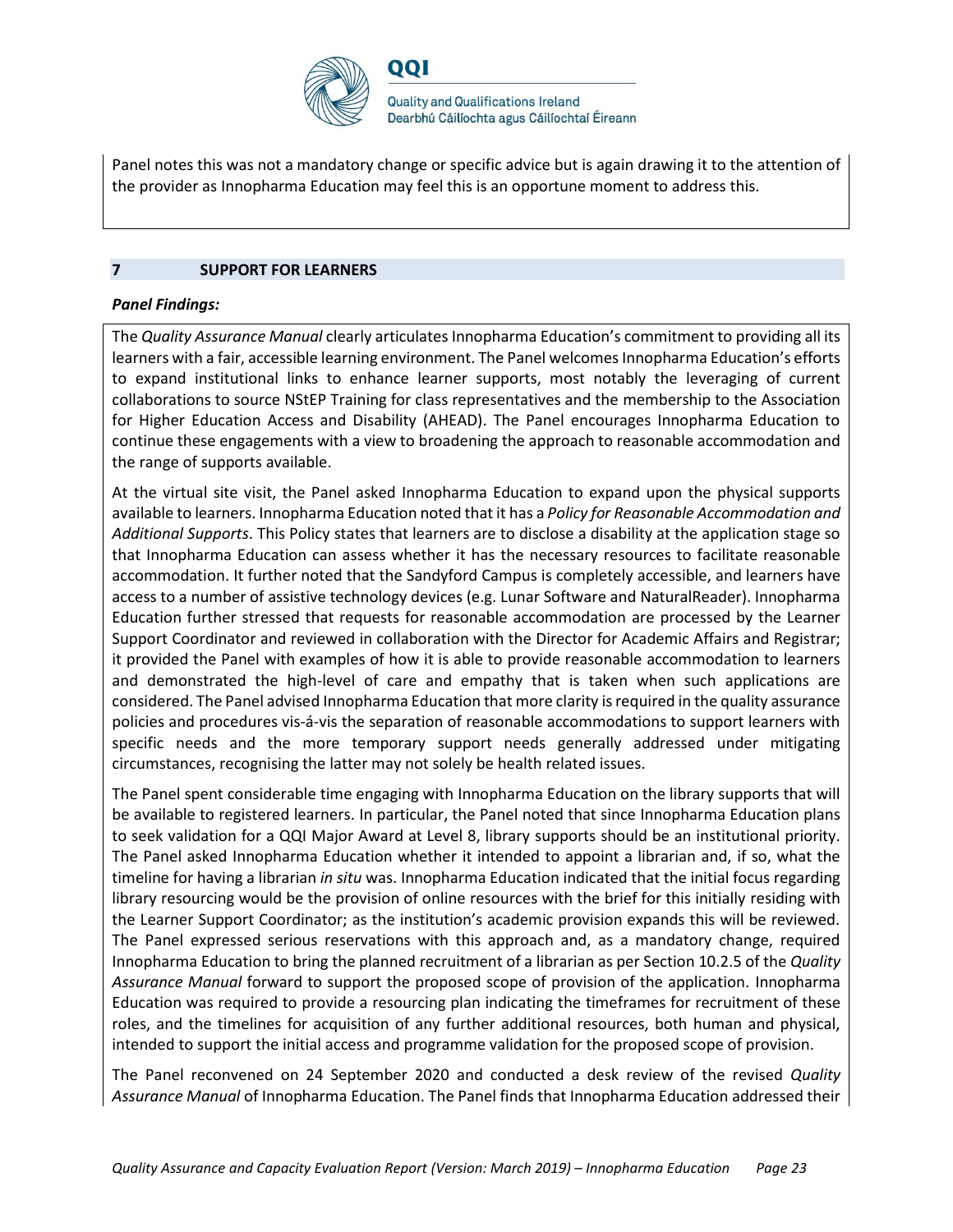

concerns related to learner supports. The Panel specifically welcomes the recruitment plan for the role of librarian but advises Innopharma Education that this function does not need to be *in situ* prior to its submission for programme validation but prior to its first intake of learners.

#### **8 INFORMATION AND DATA MANAGEMENT**

#### *Panel Findings:*

*QQI's Core Statutory Quality Assurance Guidelines* (2016) state that the provider's "information system is designed to enable compliance with data protection legislation [including] the establishment of data access controls, data backup systems and ensuring learner information material makes clear what personal data will be collected, for what purpose and with home it will be shared." Innopharma Education provided detailed policies demonstrating that the structures are in place to ensure the satisfaction of data protection requirements. However, information on the nature, use and retention of data collected for a full range of stakeholders was not provided. The Panel noted that Innopharma Education has affiliations with many institutions and queried what data is shared with these institutions. Innopharma Education stated that it has Service Level Agreements (SLAs) in place and makes learners aware of what data is shared; it further stressed that data is controlled tightly within the institution.

The Panel advised Innopharma Education that it may have to share data without the consent of the learner. As such, Innopharma Education was advised to conduct a detailed audit to identify the data that will be collected, processed, retained and shared in respect of different stakeholders. Furthermore, Innopharma Education was advised to outline the legal bases for the collection, processing and sharing and the potential bodies / organisations with whom data is shared. On this last point, the Panel specifically noted that arrangements for the transfer of data to QQI, in compliance with data protection legislation, and including in instances where the provider's access to its records may be impeded physically or legally, need to be reflected within the *Quality Assurance Manual*.

At various points throughout the virtual site visit, Innopharma Education indicated that its information technology platforms are centred on enterprise systems and that future growth would also include enterprise systems; an area of immediate focus is the implementation of a Student Records Management System (SRMS). Innopharma Education believe that it has the necessary available internal expertise to implement an SRMS. Related to records management (broadly), the Panel advised Innopharma Education to develop and provide a records retention schedule across the institution.

The Panel reconvened on 24 September 2020 and conducted a desk review of the revised *Quality Assurance Manual* of Innopharma Education. The Panel finds that Innopharma Education addressed their concerns related to information and data management. The Panel further advises Innopharma Education to review and update the Records Retention Schedule to better reflect the extent of records retained by Innopharma Education. The Panel advises the provider to be mindful of the nature of records, including image and voice but also text-based contributions, which may form part of premises records such as CCTV but in particular are common to the virtual learning environment. The Panel further advises that a single retention schedule is in operation reflecting records pertaining to all aspects of Innopharma Education operations, including corporate, legal, financial, HR, teaching, learning and assessment matters and the wide range of stakeholders whose personal data may be retained. The schedule should also detail the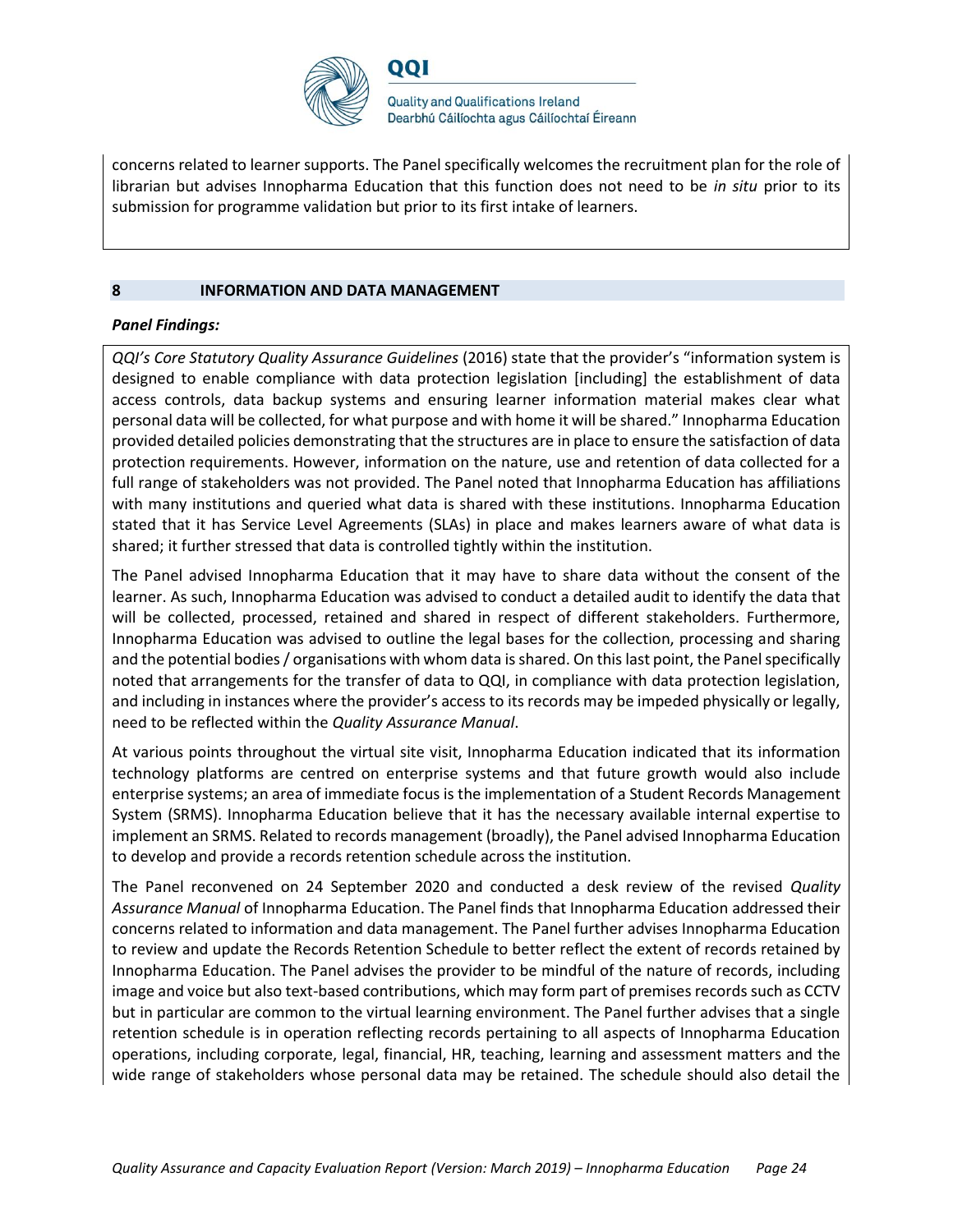

final disposition of data that is not retained indefinitely, recognising that in some instances electronic archiving is the only means of removal from the record.

#### **9 PUBLIC INFORMATION AND COMMUNICATION**

#### *Panel Findings:*

The Panel finds that Innopharma Education's policies and procedures regarding published information complies with the spirit of the *Qualifications and Quality Assurance (Education and Training) Act 2012*. The Panel noted that the website of Innopharma Education has a section dedicated to international learners, but the application for initial access to programme validation stated that it would not recruit international learners. The Panel further acknowledged that different agencies have different definitions of who is classified as an international learner, but stated that the Panel was looking at it from a quality assurance perspective. Innopharma Education stated that its programmes, as part of the existing collaborative provision, do admit international learners and it has experience in processing learner's classified as such. However, it further stressed that it does not plan to actively recruit international learners as an independent QQI provider and that it does not intend to apply to the Department of Justice for inclusion of Innopharma Education programmes leading to QQI Awards on the Interim List of Eligible Programmes (ILEP) to facilitate recruitment of visa holding learners. It further indicated that the Admissions Workflow is currently examining the website to make it is more learner-centric and that website development is on-going; the question around international admissions for QQI Awards will be clearly articulated on the revised website.

The Panel recommend that Innopharma Education gives consideration to the specific needs of the wider demographic of international learners including those that do not require a visa. Should Innopharma Education change its decision regarding inclusion of programmes on the ILEP, the provision of supports and expansion of quality assurance documentation should be undertaken to reflect this in line with the QQI publication *Code of Practice for Provision of Programmes of Education and Training for International Learners* (2015).

The Panel further noted that quality assurance evaluation reports are to be published online, as stipulated by *QQI's Core Statutory Quality Assurance Guidelines* (2016). Specifically, page 207 of the *Quality Assurance Manual* does not comprehensively reflect all the information that is provided to learners in the area of blended learning and should be amended accordingly; this point was acknowledged by Innopharma Education.

The Panel reconvened on 24 September 2020 and conducted a desk review of the revised *Quality Assurance Manual* of Innopharma Education. The Panel finds that Innopharma Education addressed their concerns related to public information and communication.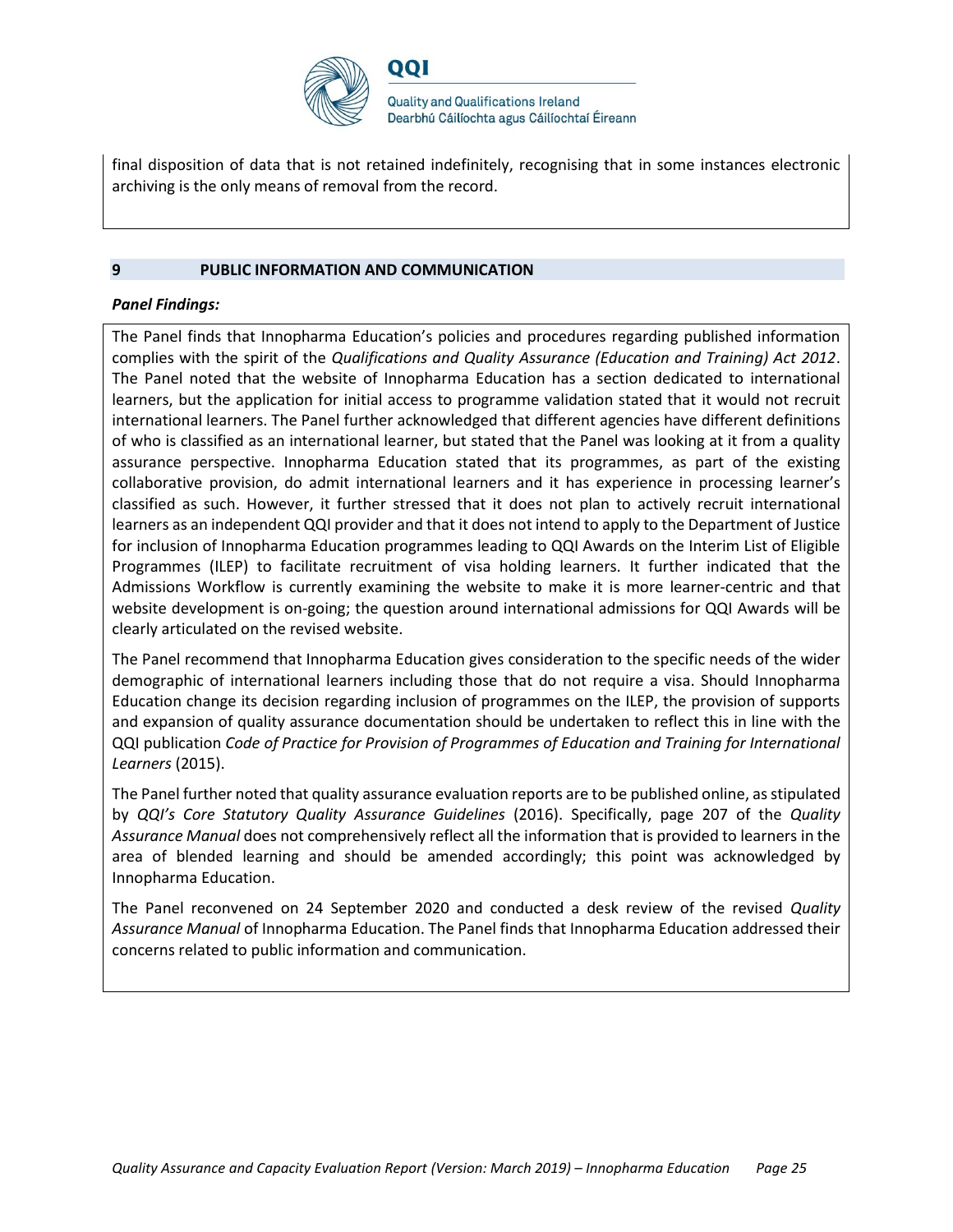

#### **10 OTHER PARTIES INVOLVED IN EDUCATION AND TRAINING**

#### *Panel Findings:*

Innopharma Education has extensive experience delivering programmes validated by QQI as a second provider; these programmes were delivered showing regard to the established quality assurance policies and procedures of the collaborative partners (i.e. Griffith College and ITTD [now TUD]). The Panel specifically queried the rationale behind the application for Initial Validation of Programmes Leading to QQI Awards and the risk / mitigation analysis Innopharma Education completed prior to submitting its application to become a QQI Provider. Innopharma Education outlined the process it undertook to arrive at this application (e.g. identified costs / gaps related to infrastructure and resources and engagement with industry experts); it stressed that it completed a full and robust SWOT analysis and has the resources in place to accomplish this new development. Innopharma Education indicated that it will maintain its current collaborations and continue to 'nurture these valuable relationships'. As an independent QQI provider, programme development will centre on meeting the increasingly urgent need in industry to position its graduates at the vanguard of the Industry 4.0 revolution. The Panel sees strong potential in the links established by Innopharma Education within industry and recommends that Innopharma Education continue to develop these links. In particular, these links will not only aid in the development of the teaching and learning strategy but will underpin the strong commitment to the career development of its learners.

*QQI's Core Statutory Quality Assurance Guidelines* (2016) state that "the quality assurance procedures include explicit criteria and procedures for the recruitment and engagement of external, independent, national and international experts (where appropriate), including the selection and recruitment of expert panel members." The Panel commends Innopharma Education on its engagement with external stakeholders but advised Innopharma Education that quality assurance policies and procedures concerning external stakeholders are not always clear (e.g. there is a lacuna in the identification of all individuals holding a position of responsibility in management and governance, specifically the roles and responsibilities of the three external independent chairs / directors, the Academic Council's responsibility for the appointment of External Examiners and the application of quality assurance policies to External Examiners and evaluation panel members).

Placement opportunities are not currently proposed in the short term. The Panel advised Innopharma Education that should this position change, the quality assurance procedures for placement learning will require approval from QQI.

#### **11 SELF-EVALUATION, MONITORING AND REVIEW**

#### *Panel Findings:*

The Panel notes the high-level of internal and external expertise Innopharma Education has sourced to deliver on their commitment to self-evaluation, monitoring and review. Furthermore, the Panel acknowledges that the approach taken by Innopharma Education to date is one rooted in developing a quality assurance framework that is focused on scalability. To enhance self-evaluation, monitoring and review within the organisation, the Panel advised Innopharma Education to formalise the practice of workflows into the quality assurance framework.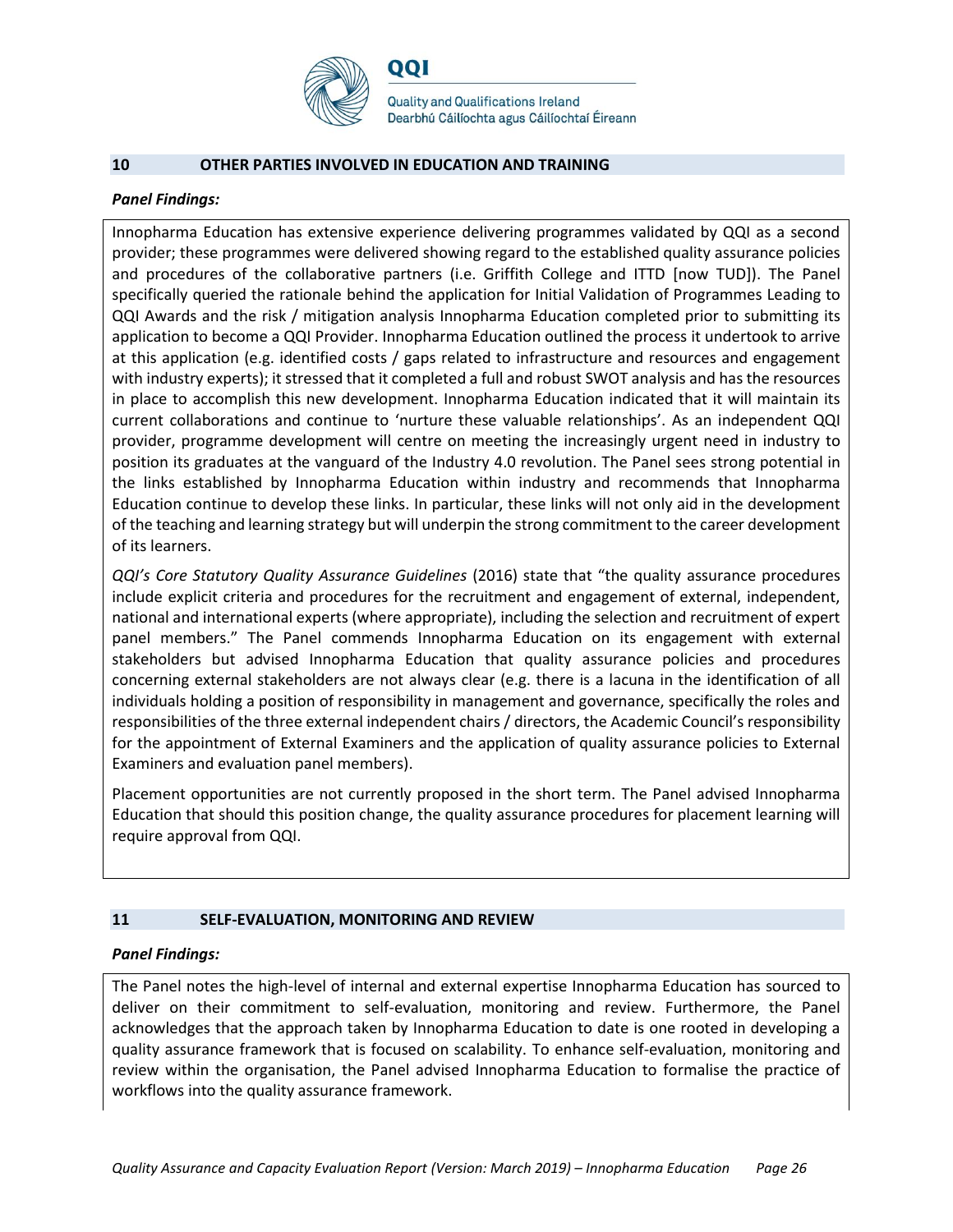

The Panel reconvened on 24 September 2020 and conducted a desk review of the revised *Quality Assurance Manual* of Innopharma Education. The Panel notes that the workflow teams are now referenced in the *Quality Assurance Manual*. However, it is the view of the Panel that the workflow teams *in situ*, and planned, should be more fully embedded in the quality assurance framework by providing a much clearer articulation of their purpose and membership.

#### **12 TOPIC-SPECIFIC QA PROCEDURES: BLENDED LEARNING**

*Panel Findings:*

The Panel reviewed the blended learning standards submitted by Innopharma Education; these standards are found in Section 7.3 of the *Quality Assurance Manual* and align to *the Topic Specific Statutory Quality Assurance Guidelines for Providers of Blended Learning Programme* (2018). During the virtual site visit, the Panel asked Innopharma Education to identify vulnerabilities within the blended learning infrastructure. Innopharma Education noted that it had undertaken a comprehensive review and has incorporated the findings of this review into the quality assurance framework and believe that its blended learning capacity is fit-for-purpose and robust. Moreover, it stressed that this capacity is appropriate for the size / scale and the approach is one of scalability. A specific vulnerability that Innopharma Education had identified was in the area of IT, specifically related to the SRMS. It is consulting with external consultants and developing a learner supports infrastructure that will be available to learners 24 / 7. The Panel advised that it is important for institutions to know their vulnerabilities so that they are mitigated.

Regarding the blended learning procedures, the Panel asked Innopharma Education what steps it took to mitigate vulnerabilities related these procedures. Innopharma Education stated that it reviewed the blended learning quality assurance framework and recognised that its blended learning strategy should be 'blended' into the teaching and learning strategy. By integrating these strategies together Innopharma Education hoped that it could maximise its compliance with the QQI guidelines.

The Panel sought clarity from Innopharma Education on public information provided to learners pertaining to blended learning; specifically, page 207 of the Quality Assurance Manual does not adequately capture this information. Innopharma Education acknowledged that this is captured elsewhere in the *Quality Assurance Manual* and that this specific section should be revised to provide a more complete account of blended learning requirements.

The Panel reconvened on 24 September 2020 and conducted a desk review of the revised *Quality Assurance Manual* of Innopharma Education. The Panel finds that Innopharma Education addressed their concerns related to blended learning.

## **Evaluation of draft QA Procedures - Overall panel findings**

During the virtual site visit, the Panel engaged with every aspect of Innopharma Education's quality assurance framework. The Panel advised Innopharma Education to ensure that the quality assurance framework is well-integrated and cohesively structured. In particular, all roles and responsibilities within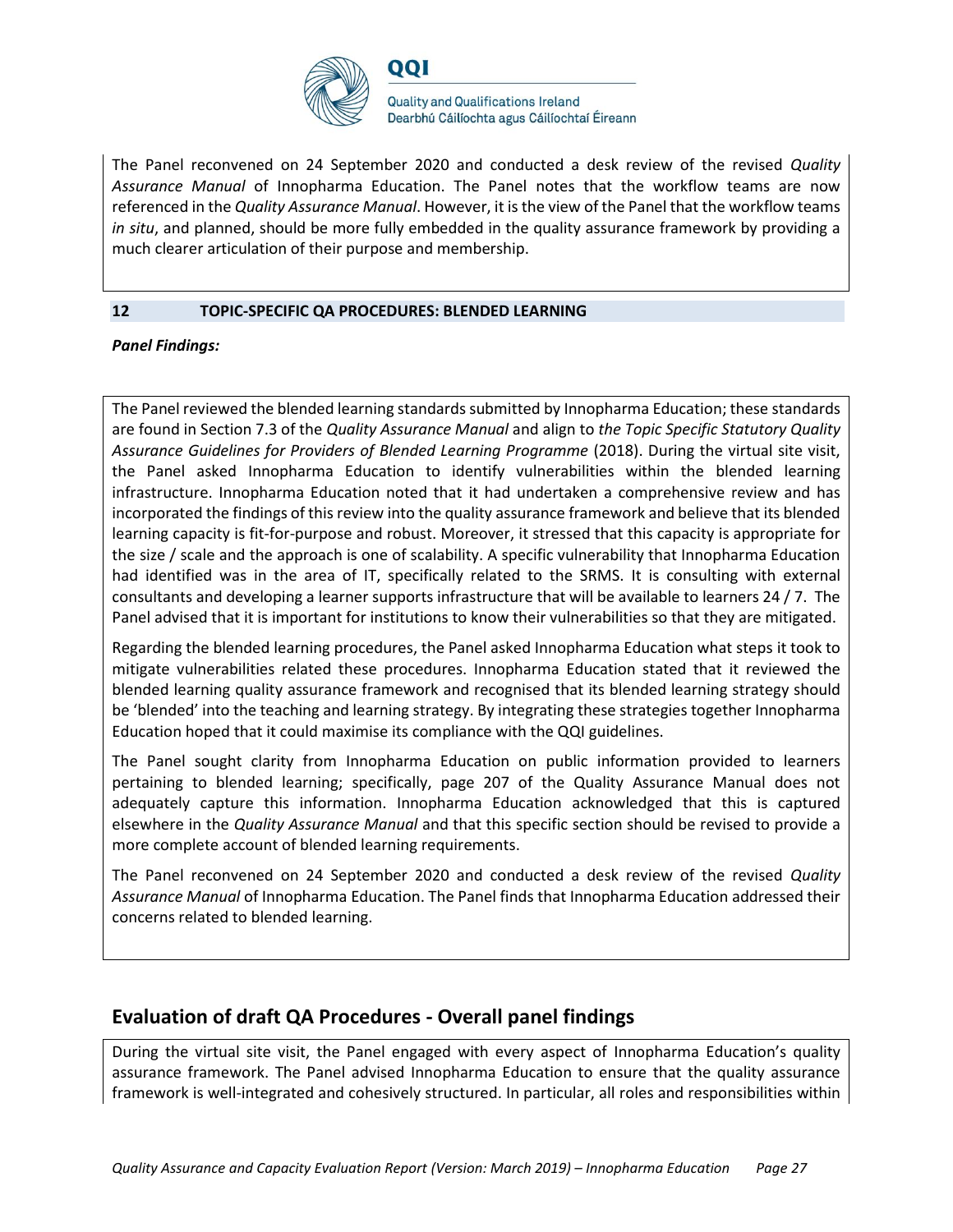

the institution should be clearly defined, both from a management / governance standpoint and within the institutional policy framework. The Panel found that although there is a strong commitment to quality enhancement within Innopharma Education, and Innopharma Education has engaged with both internal and external stakeholders to develop a robust *Quality Assurance Manual*, there were still several areas that required immediate attention; these are detailed in Section 7.1. The Panel further identified four areas of special advice (see Section 7.2).

The Panel reconvened on 24 September 2020 and conducted a desk review of the revised *Quality Assurance Manual* of Innopharma Education. The Panel is satisfied that the mandatory changes detailed in Section 7.1 and the areas of special advice identified in Section 7.2 were addressed by Innopharma Education. The Panel, therefore, recommends approval of Innopharma Education's QA procedures. The Panel notes three conditions of QA Approval in Section 6.1 of this report and three additional specific advice identified in Section 7.2.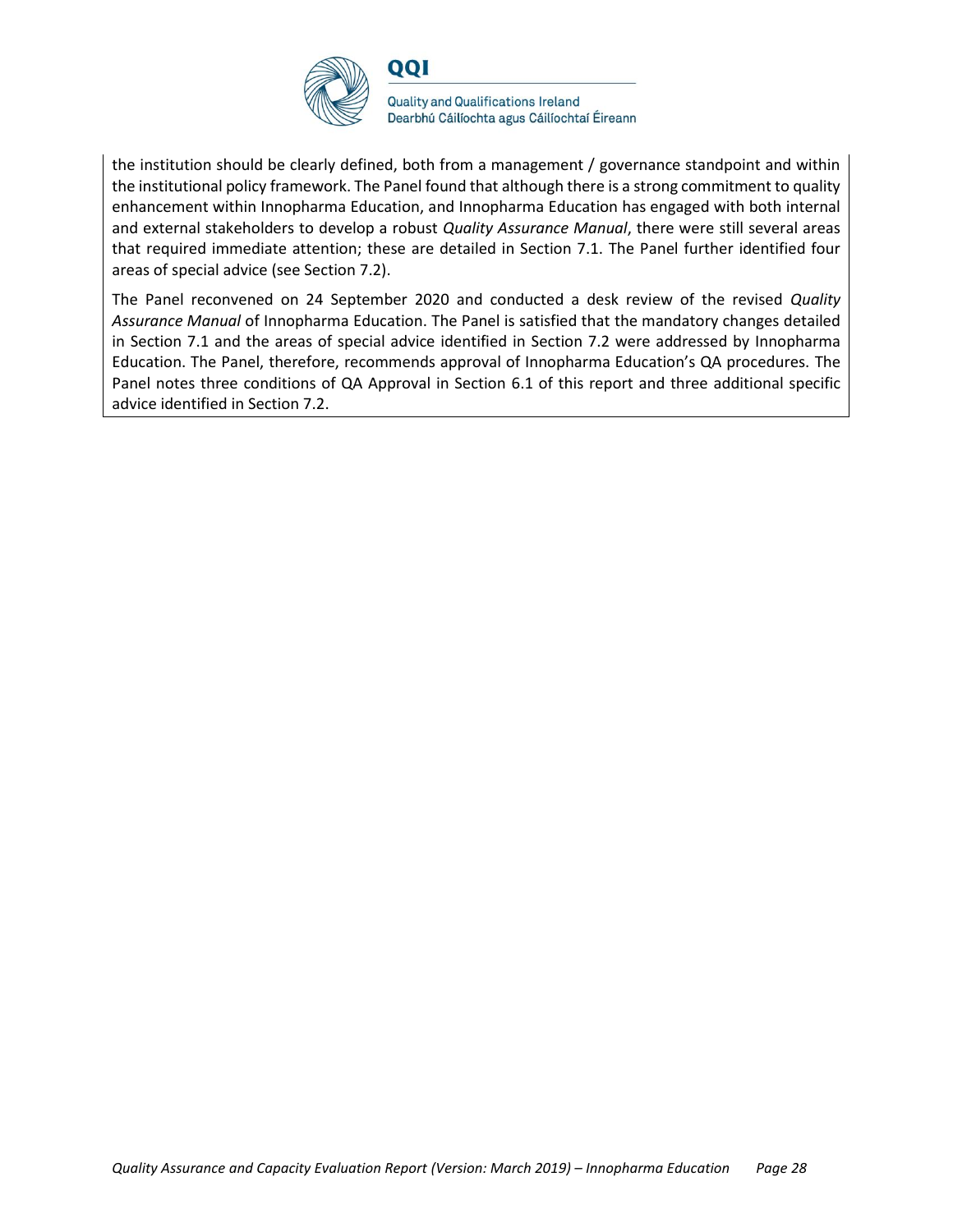

## **Part 6 Conditions of QA Approval**

#### **6.1 Conditions of QA Approval**

The Panel is mindful of Innopharma Education's experience as a higher education provider in collaborative arrangements, but is nonetheless aware that operating as an independent provider of programmes leading to QQI awards is a new departure and one which will represent a journey of learning and development for the provider. The quality assurance policies and procedures put forward have been reviewed in the context of them being forward facing. The Panel is satisfied that as presented, the policies and procedures address the QQI guidelines (core, sector and topic specific) applicable to the application.

The panel proposes the following conditions of QA Approval to ensure the procedures continue to be fit for purpose and further strengthen and safeguard Innopharma Education's position as an independent provider going forward:

#### **Condition 1:**

Review governance arrangements to:

- extend the membership of the Academic Council to include greater externality with expertise in higher education to act as designated Deputy Chair in the event of the absence of the Chair. This is to protect the provider, its learners and QQI awards while Innopharma Education matures as an independent provider of programmes leading to QQI awards. These revised arrangements should include confirmation of the period of tenure for the Chair and Deputy Chair; and
- ensure that the workflow teams *in situ*, and planned, are more fully embedded in the quality assurance framework by providing a much clearer articulation of their purpose and membership.

Innopharma Education should notify QQI of the revised arrangements not later than the point of the first application for programme validation.

#### **Condition 2:**

Review and revise documented procedures pertaining to complaints and data protection to ensure adequate legal protection of Innopharma Education and its stakeholders. Specifically:

- regarding the complaints procedure, the provider must articulate the separation of an investigating individual / group and the body responsible for determining the finding and imposition of any penalty / ruling resulting from this (see Section 5.2); and
- review and update the Records Retention Schedule to better reflect the extent of records retained by Innopharma Education (see Section 5.8).

Innopharma Education should notify QQI of the revised arrangements not later than the point of the first application for programme validation.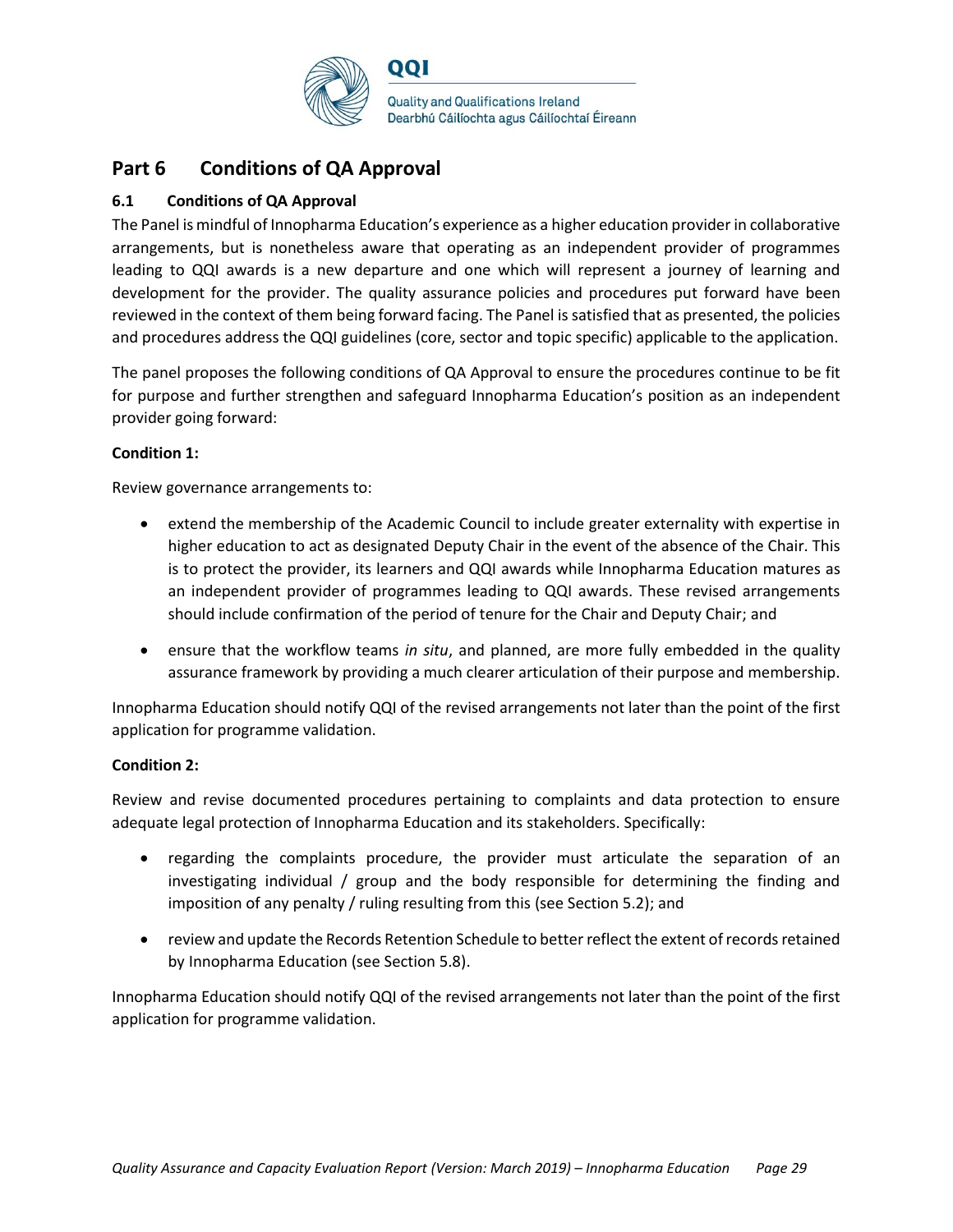

#### **Condition 3:**

Undertake a comprehensive review of governance arrangements and quality assurance policies and procedures after 12 months of programme operation to ensure that the approved procedures continue to be fit-for-purpose and to identify and address any conflicts or inconsistencies that may have arisen between policies and between policies and practice.

Innopharma Education must provide a report and action plan to QQI outlining the findings of the review detailing proposed amendments and enhancements.

## **Part 7 Mandatory Changes to QA Procedures and Specific Advice**

The Panel reconvened on 24 September 2020 and conducted a desk review of the revised *Quality Assurance Manual* of Innopharma Education. It is the view of the Panel that the mandatory changes detailed in Section 7.1 have been addressed by Innopharma Education. The Panel has documented three conditions of QA approval in Section 6.1.

#### **7.1 Mandatory Changes**

#### **1. Roles / responsibility and decision-making relationships within governance**

Review the presentation of the governance structure, and the description of the components therein, and revise with a view to providing consistency and clarity in respect of, *inter alia*:

- the allocated responsibilities and authority of the Executive Management Team, the Academic Council and the Board of Directors in the context of programme development and validation;
- the graphic presentation of Academic Governance (2.4.6);
- the completeness of terms of reference in reflecting responsibilities as articulated in quality assurance policies (e.g. Academic Council responsibility for appointment of External Examiners);
- confirmation of Chair arrangements to ensure quorum (i.e. arrangements for deputising);
- the relationship between Innopharma Education and QQI;
- responsibility for the approval of resources, recognising the requirement for appropriate separation between academic and commercial decision-making; and
- the responsibilities and decision-making in respect of risk identification and mitigation in determining academic and financial viability and sustainability of programmes.

In presenting the revised documentation, Innopharma Education should provide transparency in identification of all individuals holding a position of responsibility in management and governance and specifically the identities of the company secretary, the non-executive director, the external chair of the Academic Council and the external Chair of the Strategic Advisory Board.

#### **2. Interconnectivity of quality assurance procedures**

Review and revise the proposed quality assurance policies and procedures in the context of presenting a cohesive quality assurance framework within which individual policies support or complement one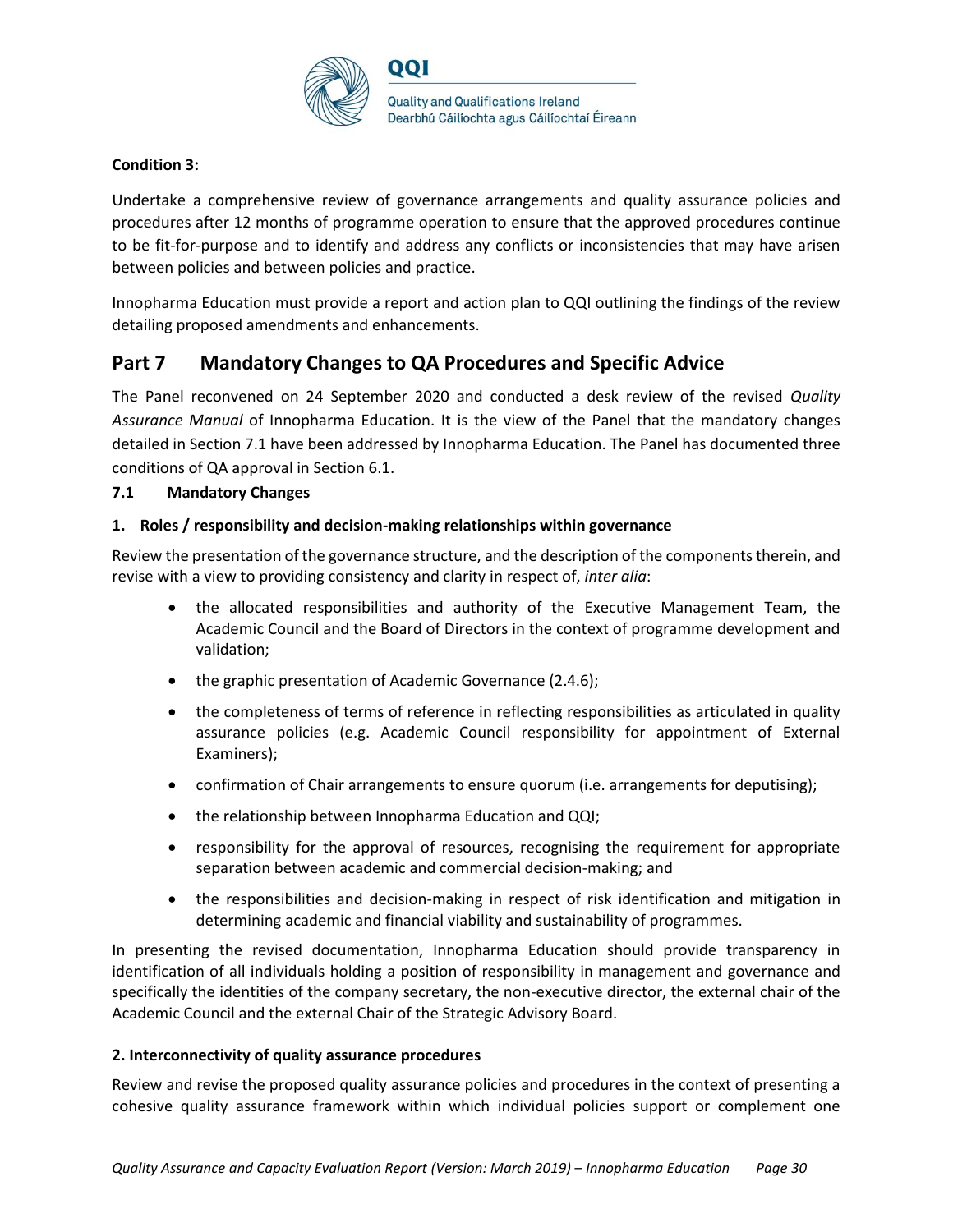

another, avoiding potentially conflicting policy positions or potential conflicts of interest in escalation or progression of procedures. Examples include:

- the role of the Director of Academic Affairs and Registrar in signing off on all RPL decisions (5.10.10) and also in the appeal of an RPL decision (5.10.9);
- the role of the Director of Academic Affairs and Registrar as Chair of an Assessment Review (9.18.4) and also the right of the Director of Academic Affairs and Registrar to request an appeal of any review outcome (9.18.5);
- the role of Director of Academic Programmes and Head of Programmes in the potential scenario of a complaint progressing to a disciplinary matter; and
- the recognition of an exam script as personal data and the policy for reviewing an examination script.

#### **3. Arrangements for PEL and GDPR**

Provide greater clarity on compliance with legislative obligations pertaining to both the protection of enrolled numbers and data protection. Specifically:

- outline the proposed mechanisms by which Innopharma Education will ensure the lawful transfer of learner data to QQI in the case of a PEL trigger event;
- identify the data that will be collected, processed, retained and shared in respect of different stakeholders, outlining the legal bases for the collection, processing and sharing and the potential bodies/organisations with whom data is shared; and
- provide a records retention schedule.

In addressing this, due consideration should be given to the specific elements of personal data in the online learning context.

#### **4. Review / revise quality assurance policies to ensure they are fit-for-purpose**

Review and revise, as applicable, individual quality assurance policies to ensure they are fit-for-purpose. In doing so, consider matters such as:

- the decision-making responsibility and the decision-making outcomes available to the applicable authority at each stage of the programme development and validation process;
- detailing the new practices now implemented such as the workflow teams which the Panel interpreted to be working well but need to be formalised;
- the full breadth of stakeholders that the policy may apply to (e.g. disciplinary matters arising from contact by a member of the public, personal data of external examiners or panel members, conflict of interest in respect of External Examiners, Panel Members, employees (beyond in their role as assessors));
- clear articulation of the investigation stage (in respect of an allegation or grounds) and separation of the investigation and the decision-making body / personnel;
- outlining how matters will progress in cases where a stakeholder exercises their right to legal representation in matters where the policy precludes this;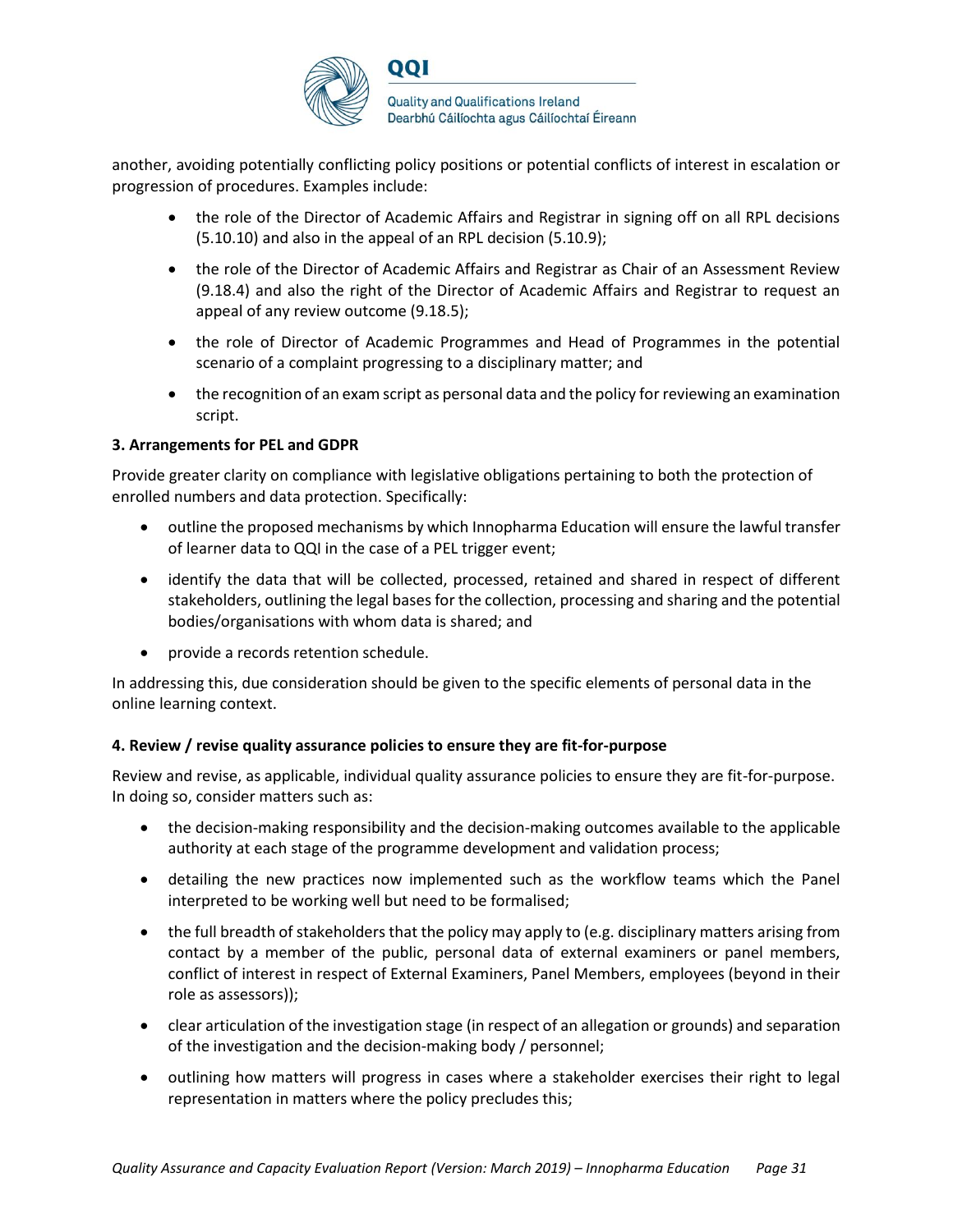

- provision of clear procedures to reflect application to the Innopharma Education context (e.g. the who, how and when in terms of Standards for Online Content and Learning Resources);
- recording of matters of minor or moderate academic misconduct on learner records;
- specific requirements pertaining to blended learning in the context of the *Policy for Public Information and Communication* (page 207);
- ensure consistency between assessment policies and information contained within the marks and standards;
- clarity vis-á-vis separation of reasonable accommodations to support learners with specific needs and the more temporary support needs generally addressed under mitigating circumstances, recognising the latter may not solely be health related issues;
- the appropriate individual(s) for the completion of an assessment review, notwithstanding the requirement to engage the examiner and Programme Lead; and
- the conflicting information pertaining to the appeal of an assessment review decision where section 9.18.4 suggests dissatisfaction is basis for an appeal but 9.18.5 rules this out.

#### **5. Resources: Library**

Reflecting the verbal commitment given to the recruitment of a librarian to support the proposed scope of provision, and the intention to appoint a learning designer, Innopharma Education are requested to provide a resourcing plan indicating the timeframe for the recruitment of these roles, and the timelines for acquisition of any further additional resources, both human and physical, intended to support the initial access and programme validation for the proposed scope of provision.

#### **7.2 Specific Advice**

The Panel reconvened on 24 September 2020 and conducted a desk review of the revised *Quality Assurance Manual* of Innopharma Education. The Panel notes the absence of fullness of response to specific advices provided in the report and the intention for Innopharma Education to consider these matters carefully. The Panel advises that Innopharma Education considers these advices in detail as part of the review and provides a comprehensive response to same. In particular, the Panel notes it advised Innopharma Education to increase employer representation on the Strategic Advisory Board. While acknowledging this is not a condition in itself, the Panel strongly encourages Innopharma Education to act upon this advice in the interest of Innopharma Education.

The Panel advises that Innopharma Education agree the terms of reference of this review with QQI and in doing so agree a timeframe for completion.

#### **1. Reasonable Accommodation**

The Panel welcomes Innopharma Education's more recent engagements with AHEAD and encourages Innopharma Education to continue such engagements with a view to broadening the approach to reasonable accommodation and the range of supports available.

#### **2. Increase learner representation on the Academic Council**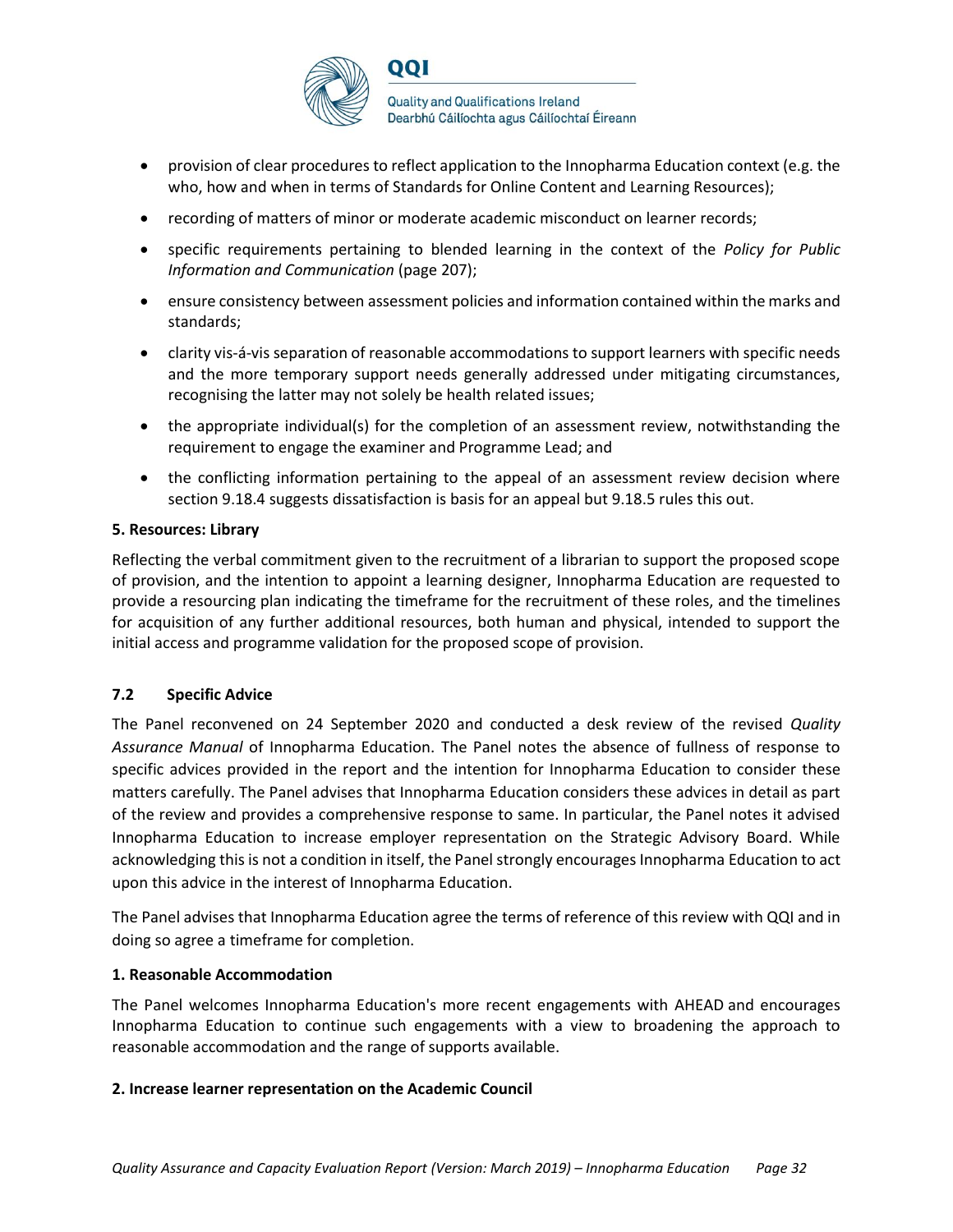

The Panel recommends that student membership on the Academic Council is increased in the more immediate term and kept under review as the student body increases and diversifies.

#### **3. Supports for International learners**

The Panel accepts that Innopharma Education does not intend to apply to the Department of Justice for the inclusion of Innopharma Education programmes leading to QQI awards on the Interim List of Eligible Programmes (ILEP) to facilitate recruitment of visa holding students. Nonetheless, the Panel suggests Innopharma Education gives consideration to the specific support needs of the wider demographic of international learners including those that do not require a visa. Should Innopharma Education change its decision regarding inclusion of programmes on the ILEP, the provision of supports and expansion of quality assurance documentation should be undertaken to reflect this in line with the QQI publication *Code of Practice for Provision of Programmes of Education and Training for International Learners (2015).* 

#### **4. Increase employer representation on the Strategic Advisory Board**

The Panel noted Innopharma Education's significant engagement with industry through the wider Innopharma group and existing programmes. Notwithstanding this, to secure the benefit of a Strategic Advisory Board as articulated to the Panel, the Panel recommends membership is increased to include greater representation of industry stakeholders.

Moreover, after conducting its desk review of the revised *Quality Assurance Manual* submitted by Innopharma Education, the Panel submits additional specific advice:

#### **5. Arrangements for quorum of Examination Boards**

The Panel report previously noted the suggestion of the Panel that the arrangements for quorum of Examination Boards be further clarified and that requirement for the attendance of an External Examiner at progression Boards be stipulated. The Panel notes this was not a mandatory change or specific advice but is again drawing it to the attention of the provider as Innopharma Education may feel this is an opportune moment to address this.

#### **6. Involvement by a third-party of a legal representative**

The Panel further advises Innopharma Education to reconsider the approach to the involvement by a third-party of a legal representative. It is the view of the Panel that terminating the formal complaint process and moving to appeal (*Quality Assurance Manual*, Section 3.5.4) is irregular and has the potential to compromise the process. The Panel advises Innopharma Education to consider how to proceed with legal representation present, allowing for revision of timelines, to facilitate Innopharma Education including its own legal representation.

#### **7. Development of a single retention schedule**

The Panel further advises that a single retention schedule is in operation reflecting records pertaining to all aspects of Innopharma Education operations, including corporate, legal, financial, HR, teaching, learning and assessment matters and the wide range of stakeholders whose personal data may be retained. The schedule should also detail the final disposition of data that is not retained indefinitely, recognising that in some instances electronic archiving is the only means of removal from the record.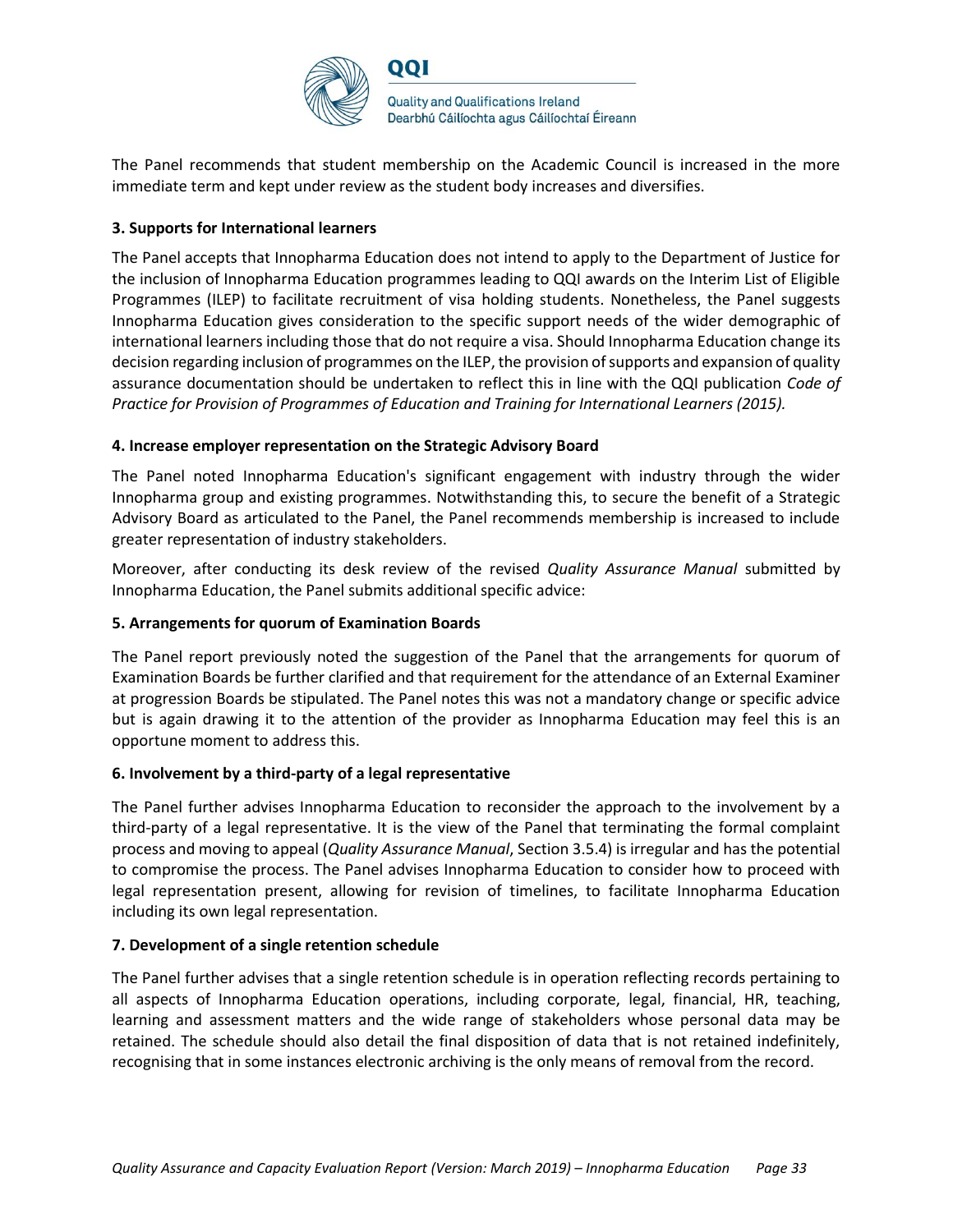

## **Part 8 Proposed Approved Scope of Provision for this provider**

| $NFQ$ Level(s) – min and max | <b>Award Class(es)</b> | Discipline areas                   |
|------------------------------|------------------------|------------------------------------|
| $6 - 8$                      | Major, SPA, Minor      | Life Science, Data Analytics, ICT, |
|                              |                        | <b>Advanced Manufacturing</b>      |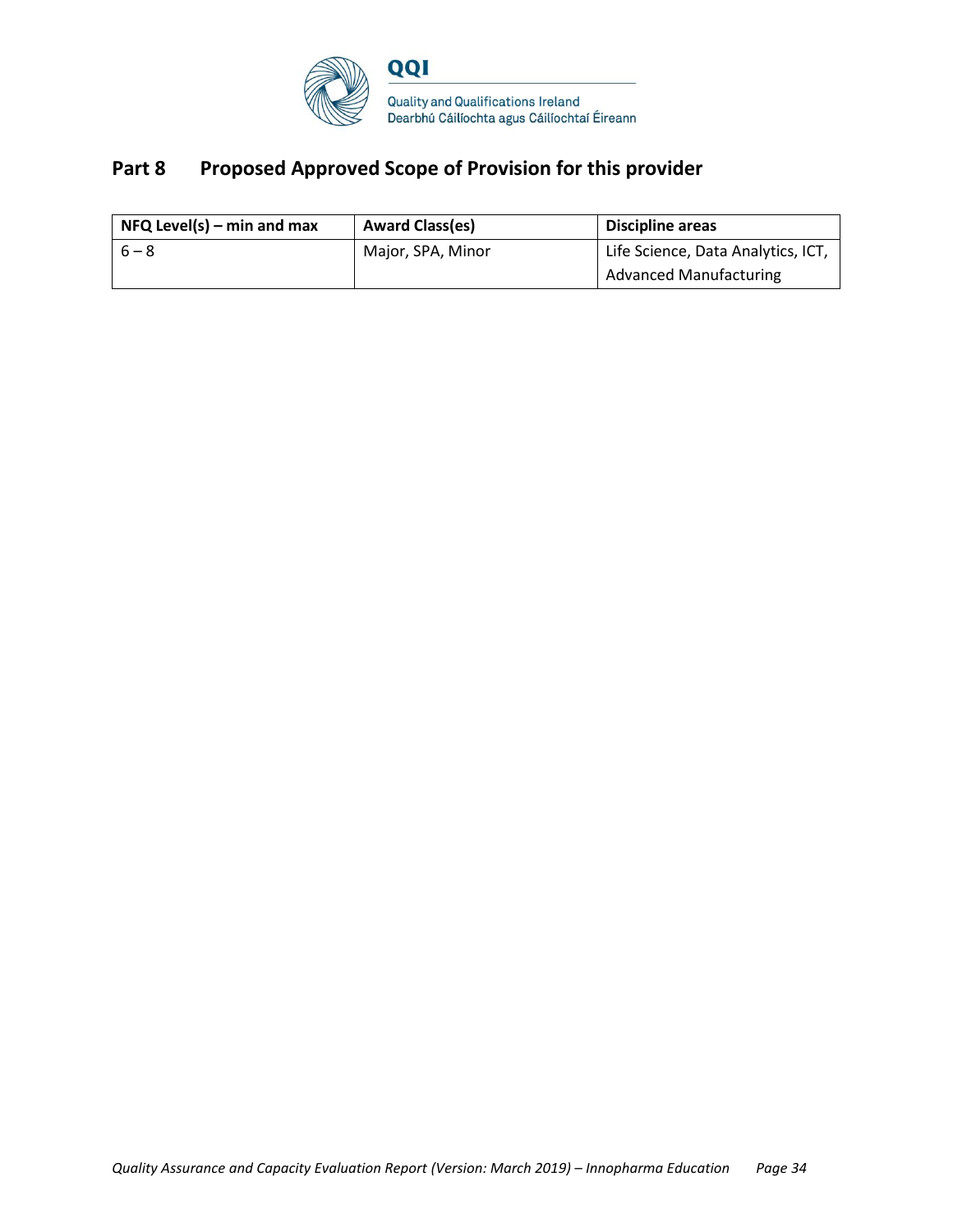

## **Part 9 Approval by Chair of the Panel**

This report of the Quality and Capacity Panel is approved and submitted to QQI for its decision on the recommendation to approve subject to conditions the draft quality assurance procedures of Innopharma Education.

M Jakzon

Name: \_\_\_\_\_\_\_\_\_\_\_\_\_\_\_\_\_\_\_\_\_\_\_\_\_\_\_\_\_\_\_\_\_\_

Date: 5 October 2020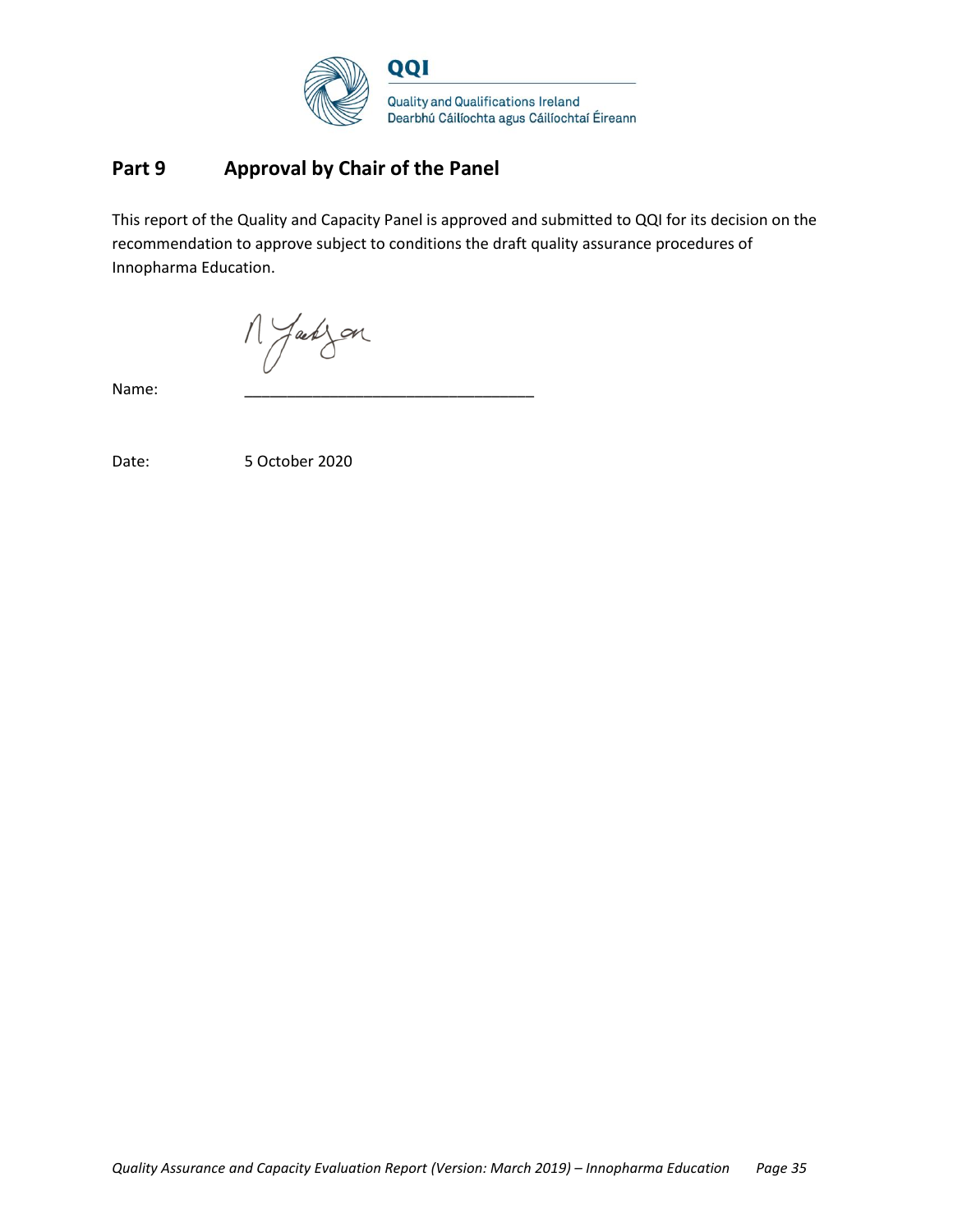

## **Annexe 1: Documentation provided to the Panel in the course of the Evaluation**

| Document                                                                                                                    | Related to                                                                                                       |
|-----------------------------------------------------------------------------------------------------------------------------|------------------------------------------------------------------------------------------------------------------|
| <b>Application and Gap Analysis</b>                                                                                         | <b>All Sections</b>                                                                                              |
| <b>Quality Assurance Manual</b>                                                                                             | <b>All Sections</b>                                                                                              |
| Innopharma Education Strategic Plan                                                                                         | <b>All Sections</b>                                                                                              |
| Certificate of Incorporation                                                                                                | Evidence of the type of legal entity (1.2)                                                                       |
| Finance Cover Letter and Profit and Loss<br>Account                                                                         | Financial Viability and Resources (3.1)                                                                          |
| <b>Insurance Policy Documentation</b>                                                                                       | Public Liability Insurance (3.2)                                                                                 |
| <b>Tax Clearance Certificate</b>                                                                                            | Current Tax Clearance Certificate (3.3)                                                                          |
| Griffith College MOU                                                                                                        | Collaborations Currently in Place (2.1c)                                                                         |
| <b>ITTD MOU</b>                                                                                                             | Collaborations Currently in Place (2.1c)                                                                         |
| Document - Innopharma Education<br>Information Required in Advance of the Site<br>Visit                                     | Section 1 (Governance and Management); Section 6<br>(Assessment); Section 8 (Data and Information<br>Management) |
| Document - Errata                                                                                                           | Section 6 (Assessment)                                                                                           |
| Document - Contingency Procedure for Online<br><b>Examination and Assessment</b>                                            | Section 6 (Assessment)                                                                                           |
| Document - Initial Pre-Programme Feasibility<br>Proposal (BSc (Hons) in Advanced<br><b>Manufacturing and Data Analytics</b> | Scope of Provision (4.2)                                                                                         |
| Document - Overview of Risk Management,<br><b>Analysis &amp; Mitigation Processes</b>                                       | Risk Management (2.2b)                                                                                           |
| PowerPoint - Evaluation of Initial Access to<br>Validation                                                                  | <b>All Sections</b>                                                                                              |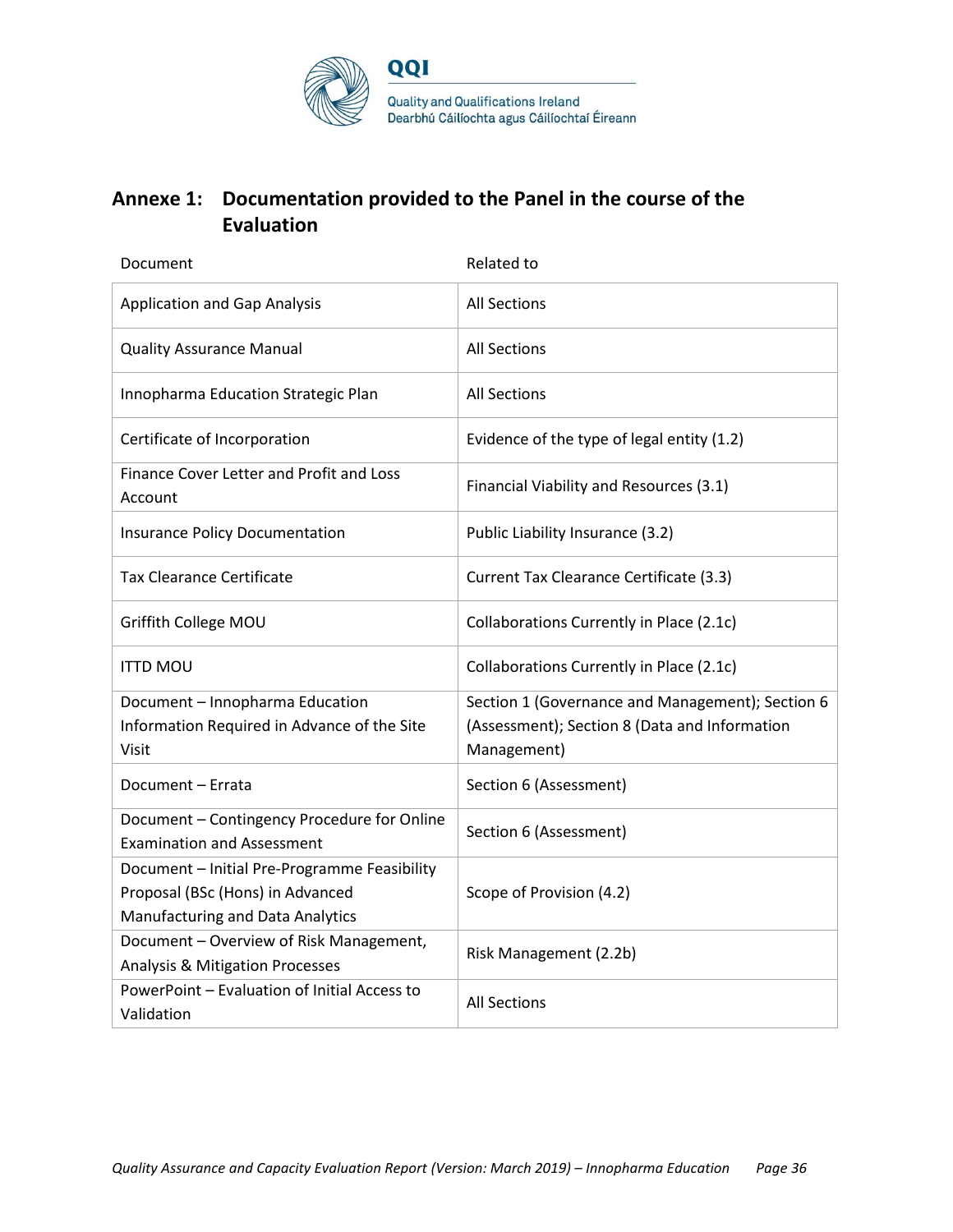

## **Annexe 2: Provider staff met in the course of the Evaluation**

| Name                  | Role/Position                                     |
|-----------------------|---------------------------------------------------|
| lan Jones             | <b>CEO &amp; President</b>                        |
| <b>Kevin Delaney</b>  | VP for Strategic Development                      |
| <b>Finbarr Sheehy</b> | Director of Academic Programmes / Head of Faculty |
| Orla Callan           | Director of Academic Affairs and Registrar        |
| Sandra Mooney         | Head of Quality Assurance & Enhancement           |
| Michelle McCoy        | <b>Head of Assessment</b>                         |
| Ann Ryan              | Lecturer                                          |
| Paula Kearney         | Lecturer                                          |
| Orla McKiernan        | Programme Lead                                    |
| Alexandra Anton       | Learner Support Coordinator                       |
| Peter Jones           | <b>IT Manager</b>                                 |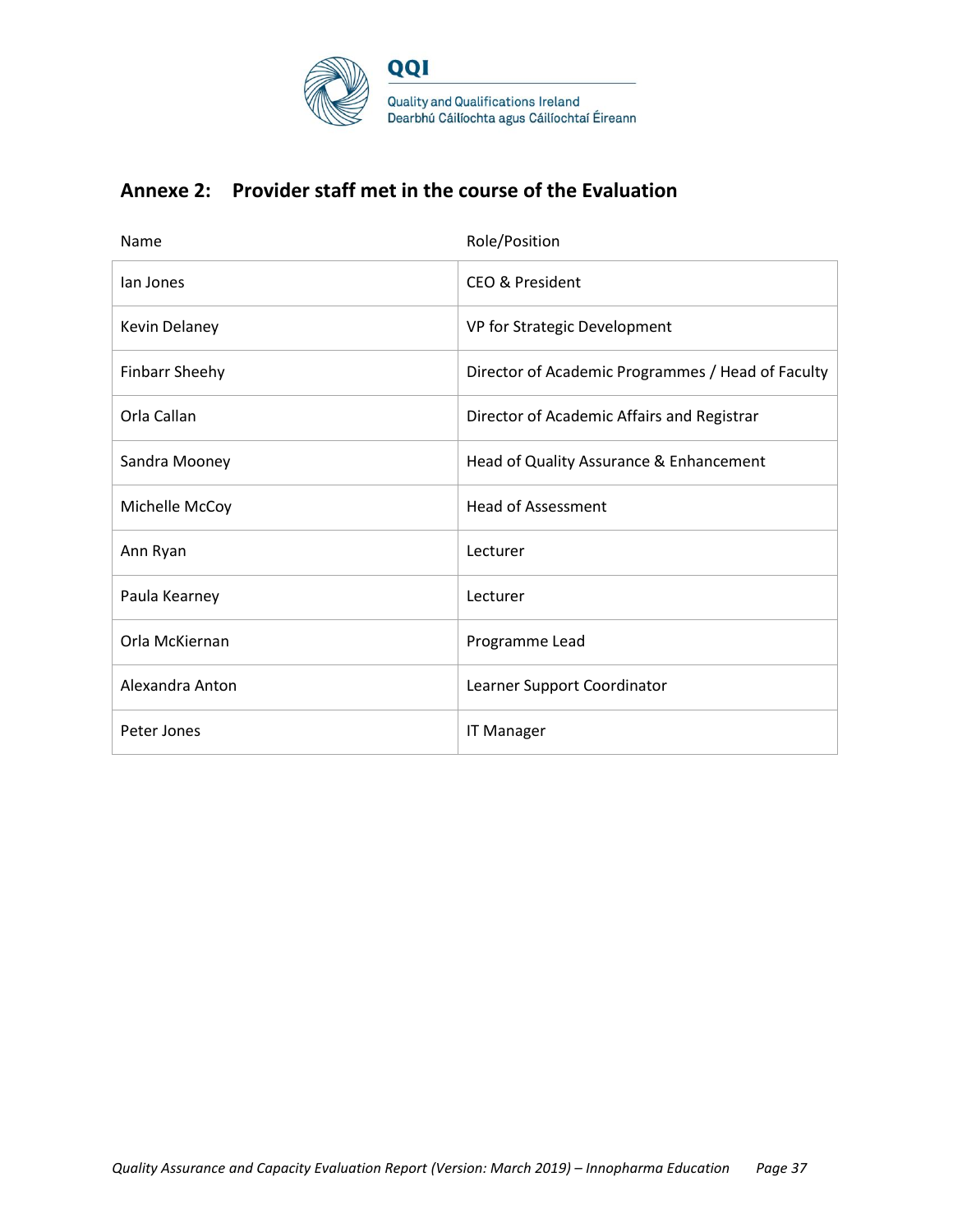Appendix: Provider Response to the Initial Access to Validation Report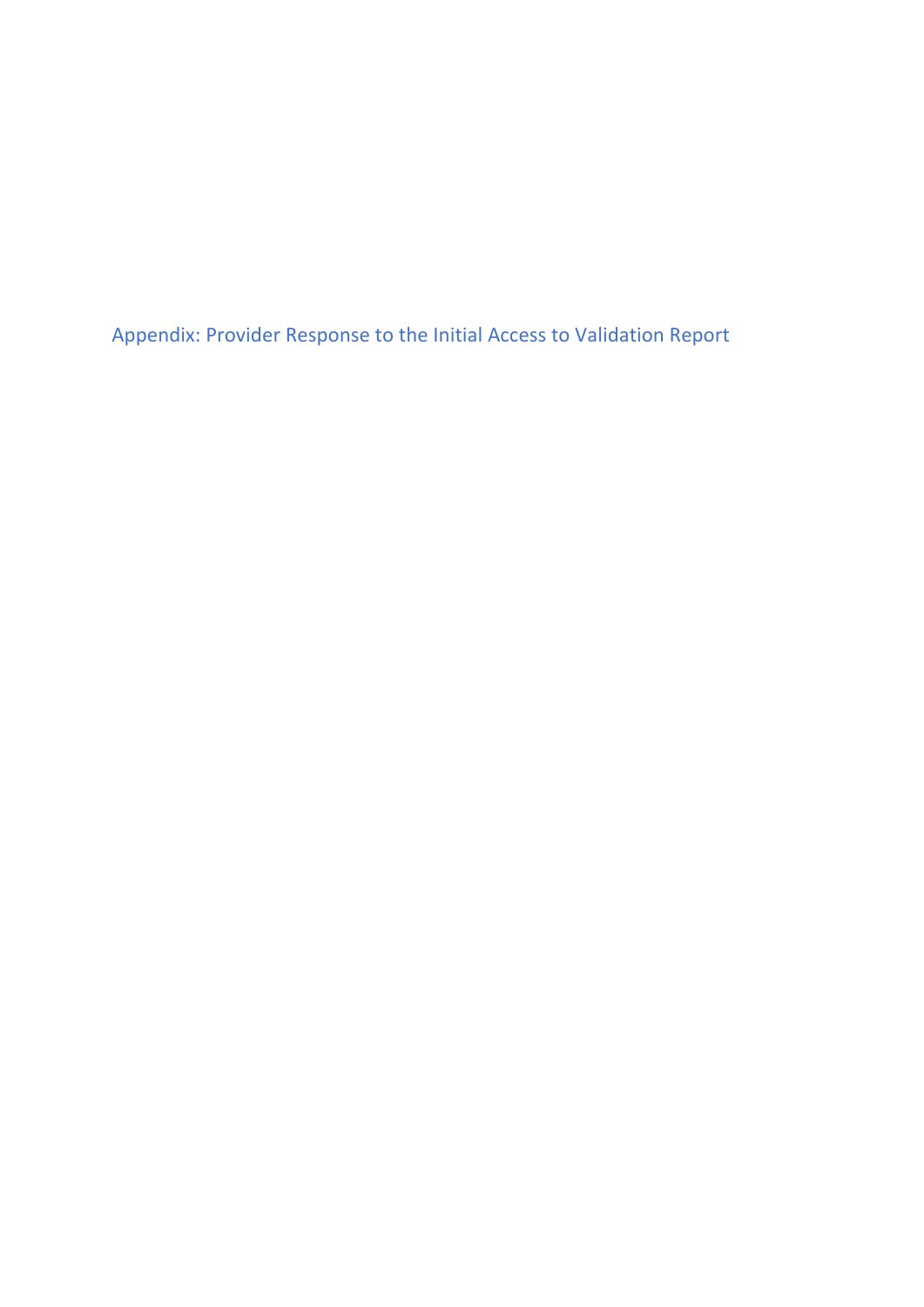



# **Response to the Report of QQI's**

**Quality and Capacity Evaluation Panel**

**Stage 1**

**Assessment of Capacity and Approval of QA Procedures**

**October 5th, 2020**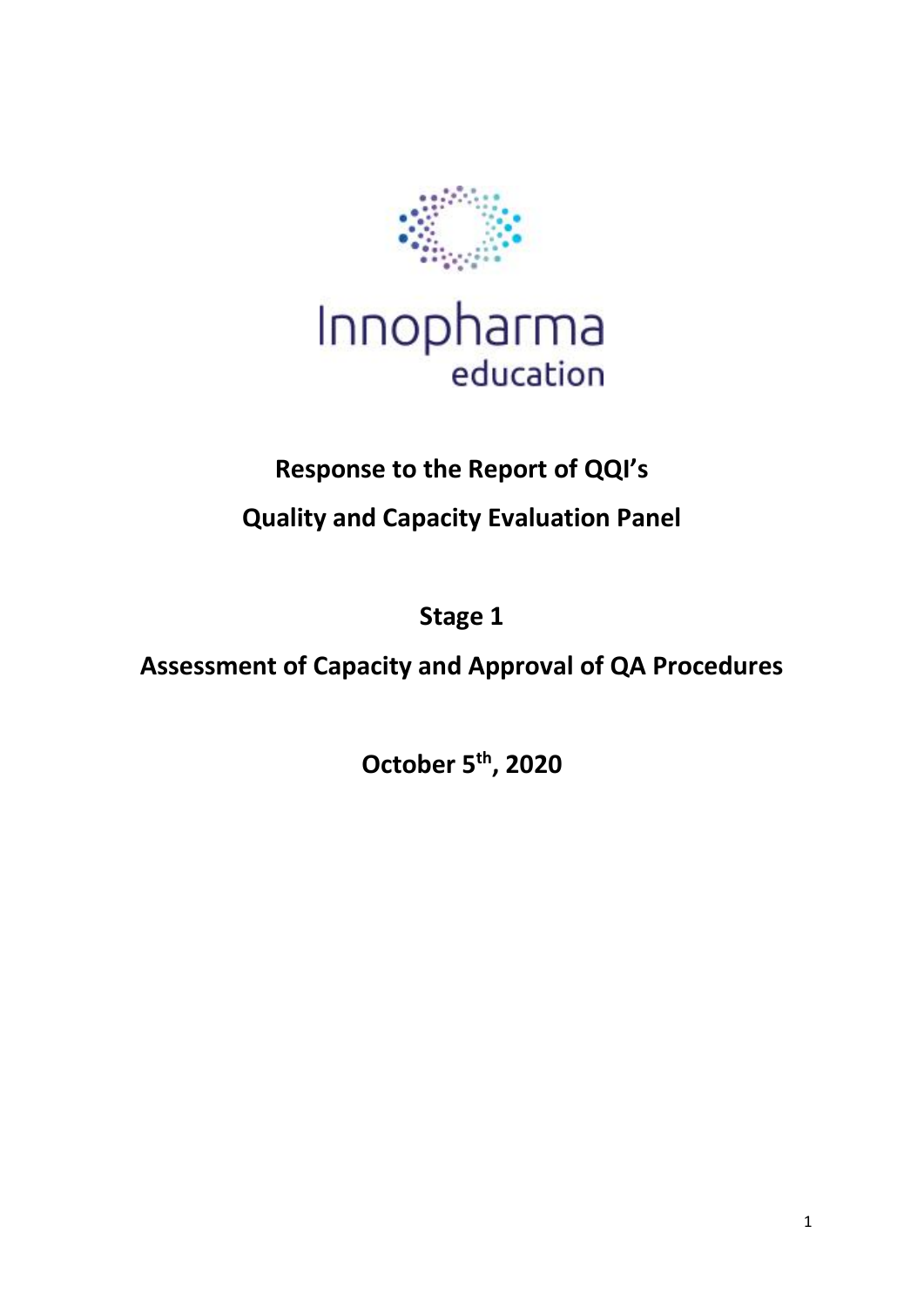## Contents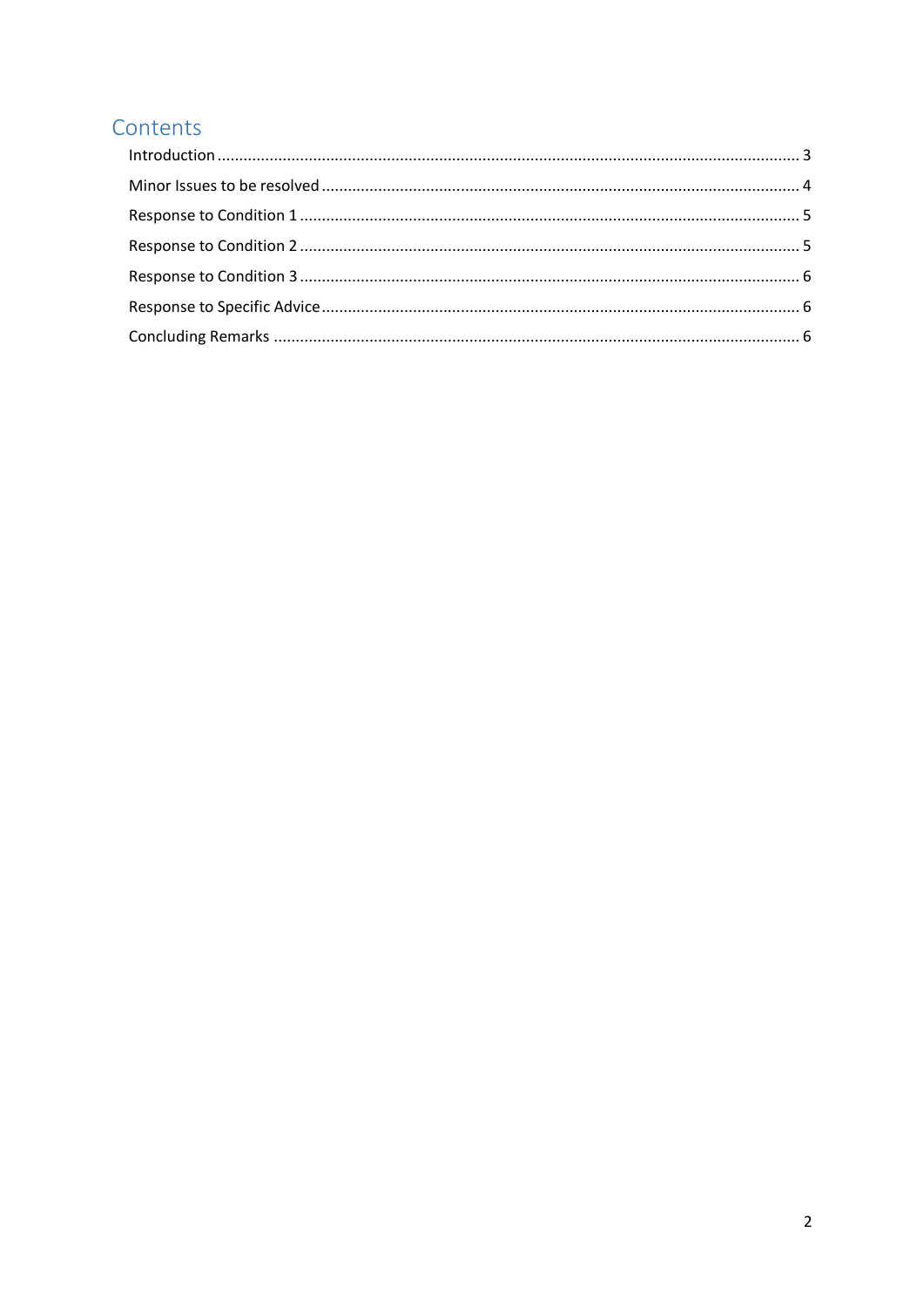#### <span id="page-40-0"></span>Introduction

Innopharma Education welcomes the final report of the Independent Quality and Capacity Evaluation Panel (hereafter the Panel), received October  $2^{nd}$ , 2020 and the recommendation of the panel to approve, with conditions, the draft quality assurance procedures of the College. We particularly welcome the following commendation and acknowledgement from the panel.

- "The Panel commends Innopharma Education on its engagement with external stakeholders, both for the career development of its learners and the development of academic provision within the institution" (p.4)
- "The Panel further acknowledges the positive efforts of the Innopharma Education staff and their clear commitment to engage with this process" (p.4)
- "The Panel acknowledges the extensive engagement by Innopharma Education to develop a comprehensive quality assurance framework" (p.17)
- "Innopharma Education further noted that staff across the provider are strongly encouraged to engage with CPD opportunities across the provider; these opportunities are not limited to academic staff" (p.19)
- "Innopharma Education takes responsibility for its staff and for providing them with a supportive environment that allows them to carry out their work effectively" (p.19)
- "The Teaching, Learning and Assessment (TLA) Strategy detailed in the *Quality Assurance Manual*, and articulated by Innopharma Education on the day of the virtual site visit, is rooted in this mission and the Innopharma Education *Strategic Plan, 2020 – 2025*" (p.20)
- "The College's Quality Assurance Manual clearly articulates Innopharma Education's commitment to providing all its learners with a fair, accessible learning environment" (p.23)
- The College's industry links "will not only aid in the development of the teaching and learning strategy but will underpin the strong commitment to the career development of its learners" (p.26)
- "The panel notes the high-level of internal and external expertise Innopharma Education has sourced to deliver on their commitment to self-evaluation, monitoring and review" (p.26)
- "...the approach taken by Innopharma Education to date is one rooted in developing a quality assurance framework that is focused on scalability" (p.26)
- The College has developed "a robust Quality Assurance Manual" (p.27)

The team at Innopharma Education extends sincere thanks to the members of the Panel for their delivery of a detailed, rigorous and comprehensive evaluation. The team further note and appreciate the collegiate and professional interaction of the Panel with Innopharma Education staff throughout the process.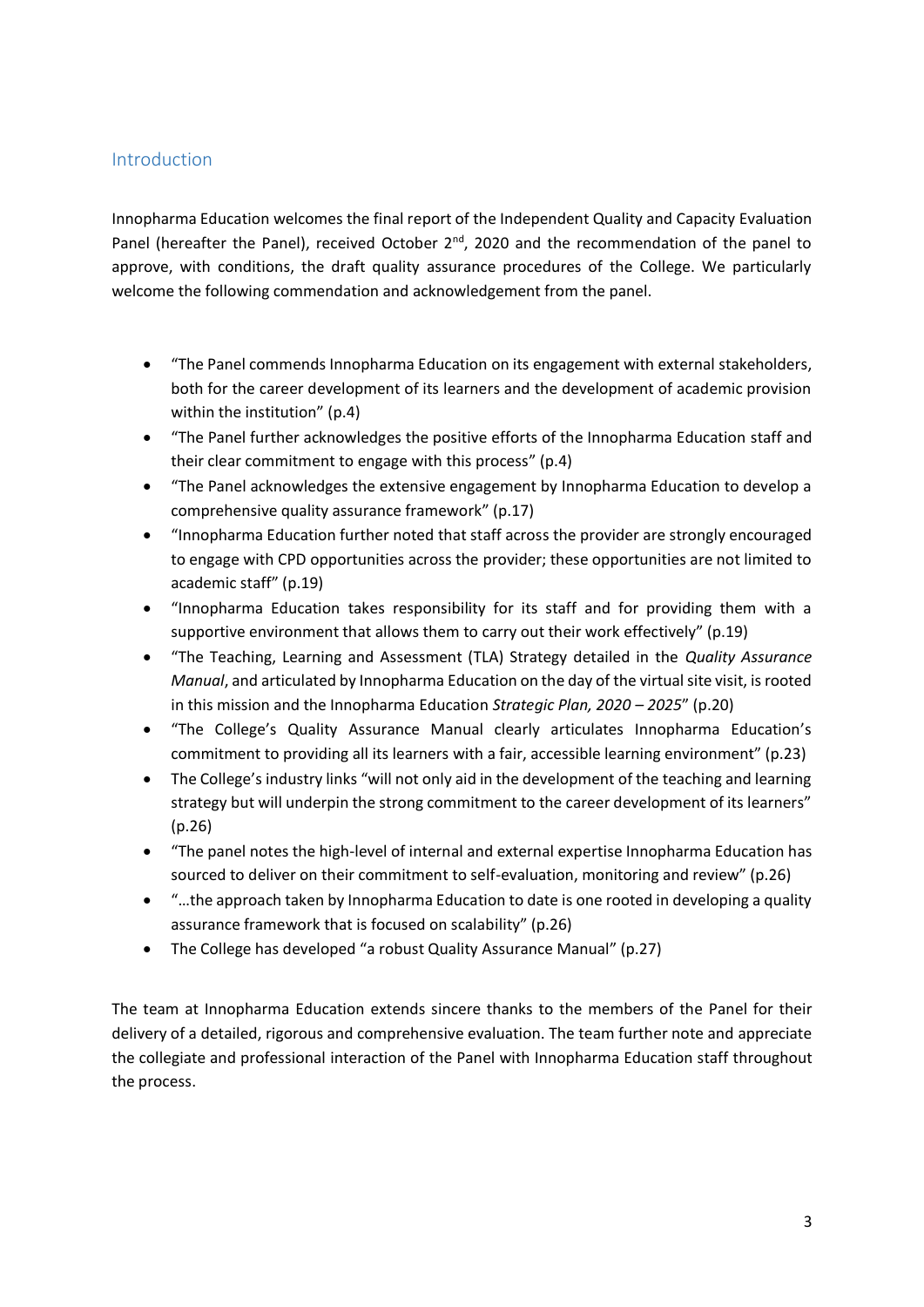#### <span id="page-41-0"></span>Minor Issues to be resolved

The College team appreciate the significant work undertaken by the panel in drafting and updating the Panel report. The College note that the report received leaves three items unresolved, and requests that these be appropriately closed off by the Panel prior to finalisation.

1. On page 21 (Section 5.5) the Panel state that Innopharma Education was advised to review its standards for online content and learning resources to ensure that the quality assurance framework in the area of teaching and learning and blended learning were reflective of practice. The panel found there were instances of disconnect in this regard and that the roles and responsibilities were not clearly defined. This was addressed by the College in its response to the panel's previous report. The College request this be made clear in the final report with a statement worded similarly to the Panel's update at the end of Section 5.7, which reads:

*The Panel reconvened on 24 September 2020 and conducted a desk review of the revised Quality Assurance Manual of Innopharma Education. The Panel finds that Innopharma Education addressed their concerns related to XXX*

- 2. On page 25 (Section 5.9) the Panel state that p. 207 of the Quality Assurance Manual did not comprehensively reflect all the information that is provided to learners in the area of blended learning (N.B. *in Section 5.12 it is noted that this information was captured elsewhere in the Quality Assurance Manual*). This was addressed by the College in its response to the Panel's previous report. The College therefore request, as per previous, that this be made clear in the final report.
- 3. On page 27 (Section 5.12) the Panel again state that p.207 of the Quality Assurance Manual did not capture all the public information provided to learners. This was addressed by the College in its response to the Panel's previous report. The College therefore request, as per previous, that this be made clear in the final report.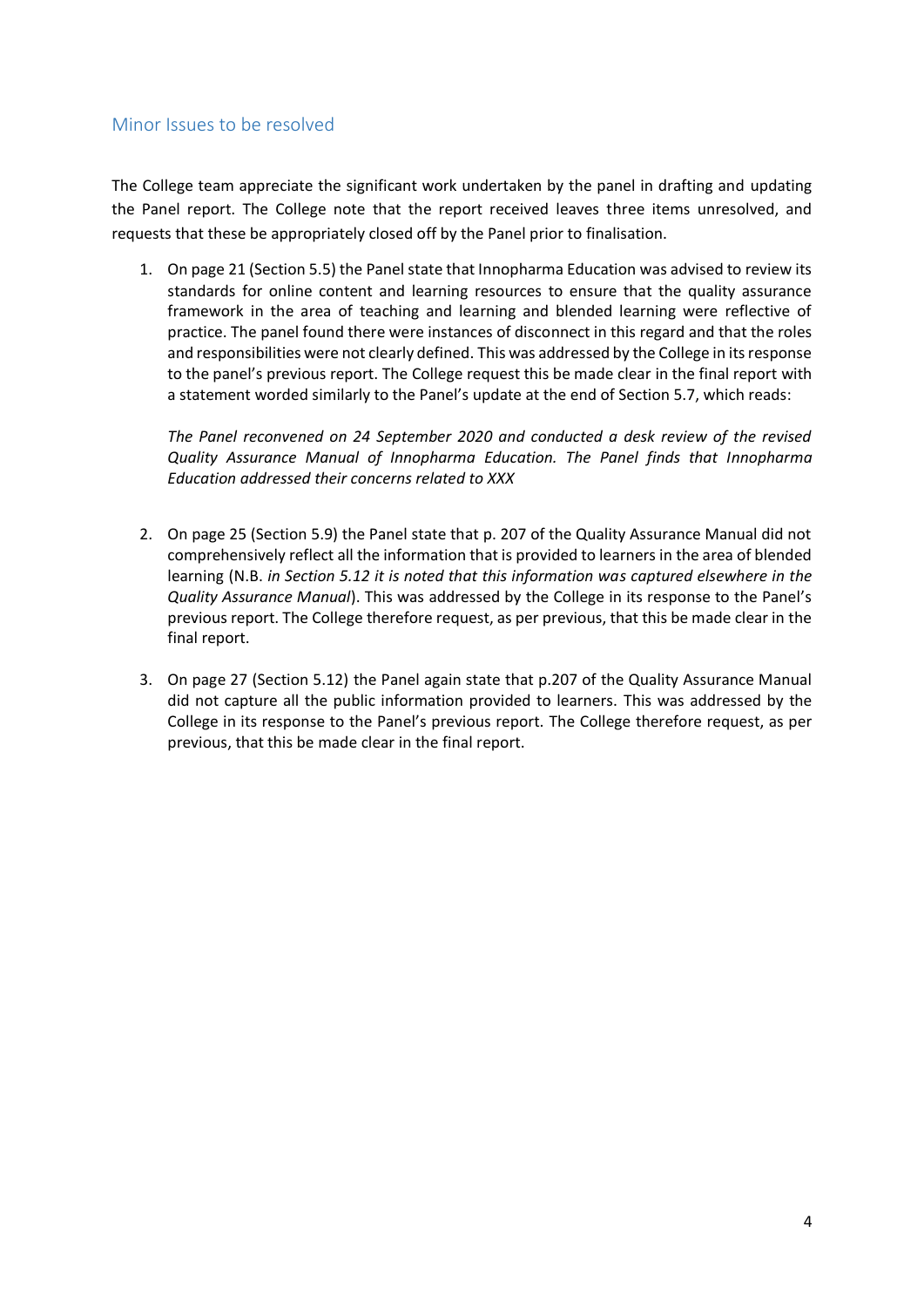#### <span id="page-42-0"></span>Response to Condition 1

*Review governance arrangements to:* 

- *extend the membership of the Academic Council to include greater externality with expertise in higher education to act as designated Deputy Chair in the event of the absence of the Chair. This is to protect the provider, its learners and QQI awards while Innopharma Education matures as an independent provider of programmes leading to QQI awards. These revised arrangements should include confirmation of the period of tenure for the Chair and Deputy Chair; and*
- *ensure that the workflow teams in situ, and planned, are more fully embedded in the quality assurance framework by providing a much clearer articulation of their purpose and membership.*

*Innopharma Education should notify QQI of the revised arrangements not later than the point of the first application for programme validation.* 

The College values and actively pursues informed externality at all levels of decision-making and development across the organisation. The College therefore see great merit in expanding the membership of the Academic Council as required within this condition and will notify QQI of this revised arrangement not later than the point of the first application for programme validation. The College will further document the purpose and membership of workflow teams, which are responsible for the implementation of tasks, projects and processes, and concurrently submit information pertaining to these to QQI.

#### <span id="page-42-1"></span>Response to Condition 2

*Review and revise documented procedures pertaining to complaints and data protection to ensure adequate legal protection of Innopharma Education and its stakeholders. Specifically:* 

- *regarding the complaints procedure, the provider must articulate the separation of an investigating individual / group and the body responsible for determining the finding and imposition of any penalty / ruling resulting from this (see Section 5.2); and*
- *review and update the Records Retention Schedule to better reflect the extent of records retained by Innopharma Education (see Section 5.8).*

#### *Innopharma Education should notify QQI of the revised arrangements not later than the point of the first application for programme validation.*

The College recognises the importance of this condition, the focus of which is to ensure adequate legal protection of the College and its stakeholders. The College will proceed to seek advice from legal counsel in relation to the specifics of the first bullet point and return to QQI in relation to this prior to the first application for programme validation. With regard to the Records Retention Schedule, the College has committed to engaging external expert consultancy to undertake a full audit of the College's processes in relation to data management and retention. This will be completed and the Records Retention Schedule updated accordingly prior to the first application for programme validation.